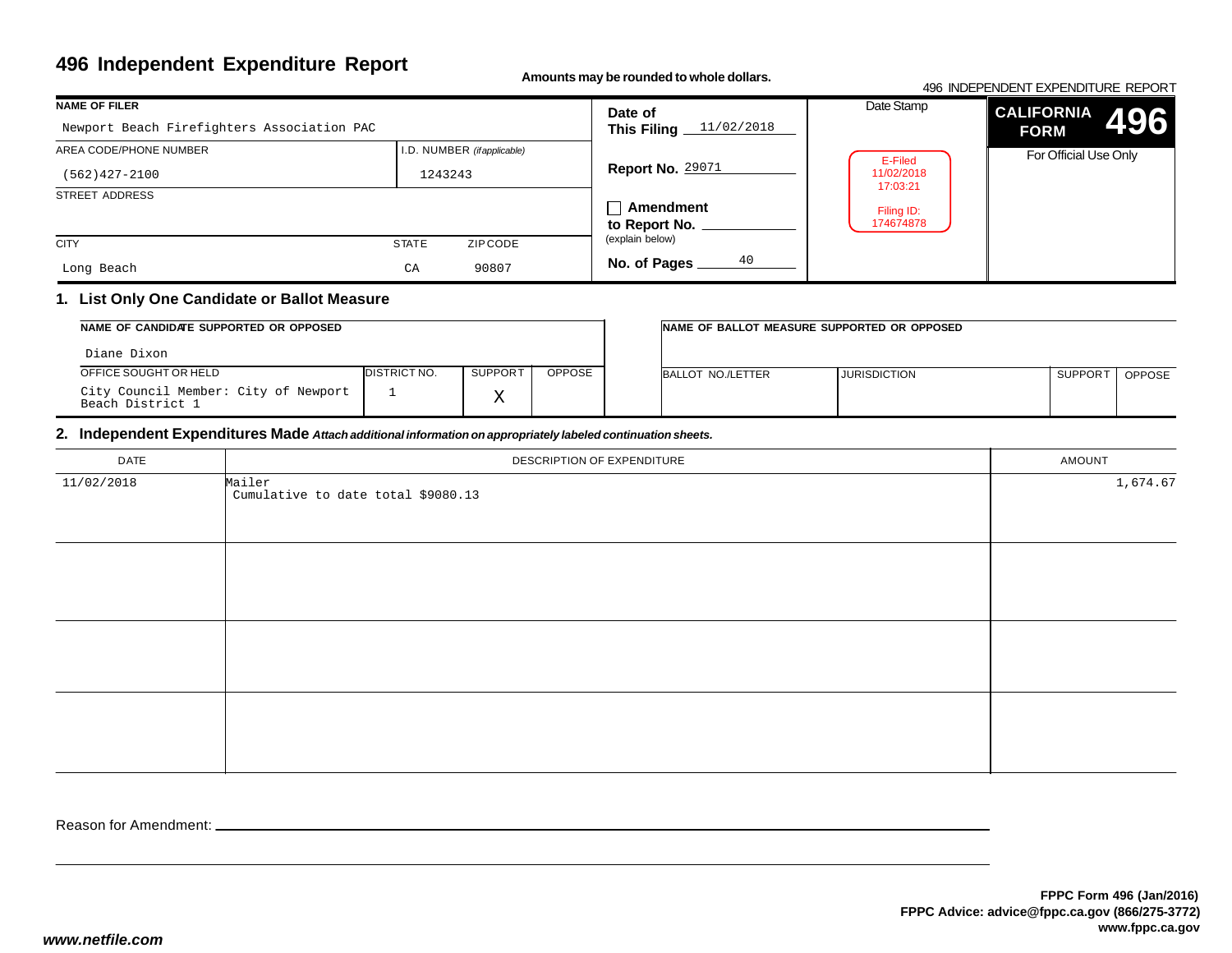#### 496 INDEPENDENT EXPENDITURE REPORT

|                                            | $\vert$ CALIFORNIA 496<br><b>FORM</b> |  |
|--------------------------------------------|---------------------------------------|--|
| NAME OF FILER                              | I.D. NUMBER (If applicable)           |  |
| Newport Beach Firefighters Association PAC | 1243243                               |  |

### **3. Contributions of \$100 or More Received**\*

| <b>DATE</b><br><b>RECEIVED</b> | FULL NAME, STREET ADDRESS AND ZIP CODE OF CONTRIBUTOR<br>(IF COMMITTEE, ALSO ENTER I.D. NUMBER) | <b>CONTRIBUTOR</b><br>$CODE**$                                                                                                                       | IF AN INDIVIDUAL, ENTER OCCUPATION<br>AND EMPLOYER<br>(IF SELF-EMPLOYED, ENTER NAME OF BUSINESS) | <b>AMOUNT</b><br><b>RECEIVED</b> | <b>INTEREST RATES</b>                                    |
|--------------------------------|-------------------------------------------------------------------------------------------------|------------------------------------------------------------------------------------------------------------------------------------------------------|--------------------------------------------------------------------------------------------------|----------------------------------|----------------------------------------------------------|
| 10/22/2018                     | Alex Amat<br>Newport Beach, CA 92660                                                            | $\mathbf X$<br><b>IND</b><br>COM<br>$\sim$<br>OTH<br><b>PTY</b><br>SCC                                                                               | Firefighter<br>City of Newport Beach                                                             | 12.00                            | If Ioan,<br>enter interest rate, if any<br>$\%$          |
| 10/30/2018                     | Alex Amat<br>Newport Beach, CA 92660                                                            | $\mathbf X$<br><b>IND</b><br>COM<br>$\blacksquare$<br>OTH<br>$\blacksquare$<br><b>PTY</b><br>$\blacksquare$<br>SCC                                   | Firefighter<br>City of Newport Beach                                                             | 12.00                            | If Ioan,<br>enter interest rate, if any<br>$\frac{0}{2}$ |
| 10/22/2018                     | Matt Ambrose<br>Newport Beach, CA 92660                                                         | <b>IND</b><br>$\overline{\mathbf{x}}$<br><b>COM</b><br>$\blacksquare$<br>OTH<br>$\blacksquare$<br>PTY<br>$\overline{\phantom{0}}$<br><b>SCC</b><br>┓ | Firefighter<br>City of Newport Beach                                                             | 12.00                            | If loan,<br>enter interest rate, if any<br>$\%$          |
| 10/30/2018                     | Matt Ambrose<br>Newport Beach, CA 92660                                                         | $X$ IND<br>COM<br>$\blacksquare$<br>OTH<br>$\blacksquare$<br><b>PTY</b><br>$\blacksquare$<br><b>SCC</b><br>┓                                         | Firefighter<br>City of Newport Beach                                                             | 12.00                            | If Ioan,<br>enter interest rate, if any<br>$\%$          |
| 10/22/2018                     | Bryce Anderson<br>Newport Beach, CA 92660                                                       | $\,$ X<br><b>IND</b><br>COM<br>$\blacksquare$<br>OTH<br>$\perp$<br>PTY<br>┓<br>$\Box$ SCC                                                            | Firefighter<br>City of Newport Beach                                                             | 12.00                            | If Ioan,<br>enter interest rate, if any<br>$\frac{9}{6}$ |
| 10/22/2018                     | Matthew Anderson<br>Newport Beach, CA 92660                                                     | $X$ <b>ND</b><br>COM<br>$\blacksquare$<br>OTH<br>┓<br>PTY<br>$\blacksquare$<br><b>SCC</b><br>$\blacksquare$                                          | Firefighter<br>City of Newport Beach                                                             | 12.00                            | If loan,<br>enter interest rate, if any<br>$\frac{0}{2}$ |

\*Major donor and independent expenditure committees that do not receive contributionsare not required to complete Part 3.

- \*\*Contributor Codes
- IND Individual COM – Recipient Committee (other than PTY or SCC)OTH – Other

PTY – Political Party

SCC – Small Contributor Committee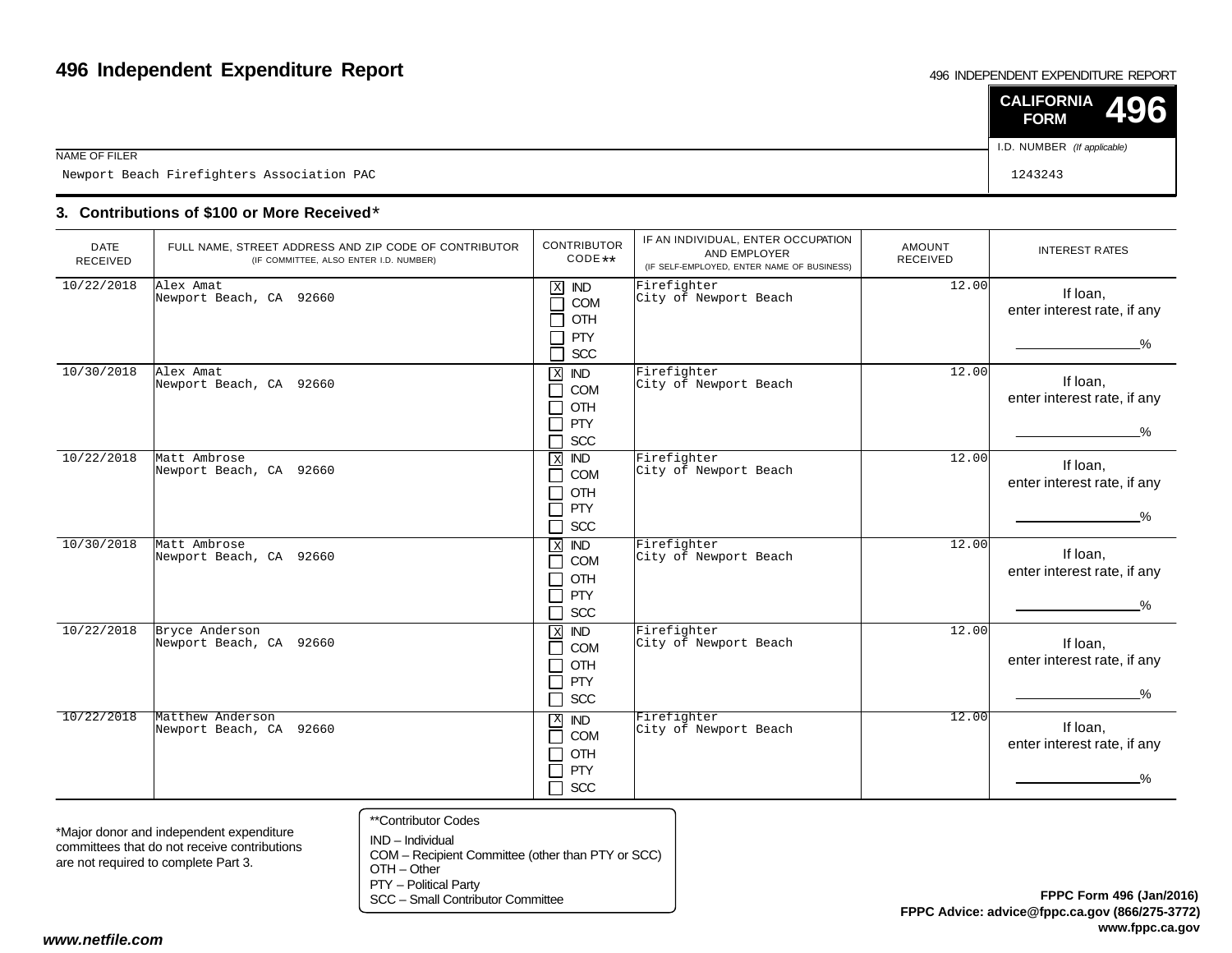#### 496 INDEPENDENT EXPENDITURE REPORT

|                                            | $\vert$ CALIFORNIA 496<br><b>FORM</b> |
|--------------------------------------------|---------------------------------------|
| NAME OF FILER                              | I.D. NUMBER (If applicable)           |
| Newport Beach Firefighters Association PAC | 1243243                               |

### **3. Contributions of \$100 or More Received**\*

| <b>DATE</b><br>RECEIVED | FULL NAME, STREET ADDRESS AND ZIP CODE OF CONTRIBUTOR<br>(IF COMMITTEE, ALSO ENTER I.D. NUMBER) | <b>CONTRIBUTOR</b><br>CODE **                                                                                                  | IF AN INDIVIDUAL, ENTER OCCUPATION<br>AND EMPLOYER<br>(IF SELF-EMPLOYED, ENTER NAME OF BUSINESS) | <b>AMOUNT</b><br><b>RECEIVED</b> | <b>INTEREST RATES</b>                                    |
|-------------------------|-------------------------------------------------------------------------------------------------|--------------------------------------------------------------------------------------------------------------------------------|--------------------------------------------------------------------------------------------------|----------------------------------|----------------------------------------------------------|
| 10/30/2018              | Bryce Anderson<br>Newport Beach, CA 92660                                                       | $\mathbf X$<br><b>IND</b><br>COM<br>$\mathcal{L}$<br>OTH<br><b>PTY</b><br>SCC<br>$\mathcal{L}_{\mathcal{A}}$                   | Firefighter<br>City of Newport Beach                                                             | 12.00                            | If Ioan,<br>enter interest rate, if any<br>$\%$          |
| 10/30/2018              | Matthew Anderson<br>Newport Beach, CA 92660                                                     | X <b>ND</b><br>COM<br>$\blacksquare$<br>OTH<br>$\blacksquare$<br><b>PTY</b><br><b>SCC</b>                                      | Firefighter<br>City of Newport Beach                                                             | 12.00                            | If loan,<br>enter interest rate, if any<br>$\frac{9}{6}$ |
| 10/22/2018              | Alan Baker<br>Newport Beach, CA 92660                                                           | $\overline{ND}$<br>$\,$ X<br>COM<br>┓<br>OTH<br>$\blacksquare$<br>PTY<br>$\blacksquare$<br><b>SCC</b><br>٦                     | Firefighter<br>City of Newport Beach                                                             | 12.00                            | If Ioan,<br>enter interest rate, if any<br>$\frac{9}{6}$ |
| 10/30/2018              | Alan Baker<br>Newport Beach, CA 92660                                                           | $X$ IND<br><b>COM</b><br>$\blacksquare$<br>OTH<br><b>PTY</b><br>$\sim$<br><b>SCC</b><br>┑                                      | Firefighter<br>City of Newport Beach                                                             | 12.00                            | If loan,<br>enter interest rate, if any<br>$\%$          |
| 10/22/2018              | Casey Blythe<br>Newport Beach, CA 92660                                                         | $X$ <b>ND</b><br><b>COM</b><br>$\blacksquare$<br><b>OTH</b><br>$\blacksquare$<br>PTY<br>$\blacksquare$<br><b>SCC</b><br>$\Box$ | Firefighter<br>City of Newport Beach                                                             | 12.00                            | If Ioan,<br>enter interest rate, if any<br>%             |
| 10/30/2018              | Casey Blythe<br>Newport Beach, CA 92660                                                         | $X$ <b>ND</b><br><b>COM</b><br>П<br>OTH<br>┓<br><b>PTY</b><br>┑<br><b>SCC</b><br>┑                                             | Firefighter<br>City of Newport Beach                                                             | 12.00                            | If loan,<br>enter interest rate, if any<br>%             |

\*Major donor and independent expenditure committees that do not receive contributionsare not required to complete Part 3.

- \*\*Contributor Codes
- IND Individual COM – Recipient Committee (other than PTY or SCC)OTH – Other

PTY – Political Party

SCC – Small Contributor Committee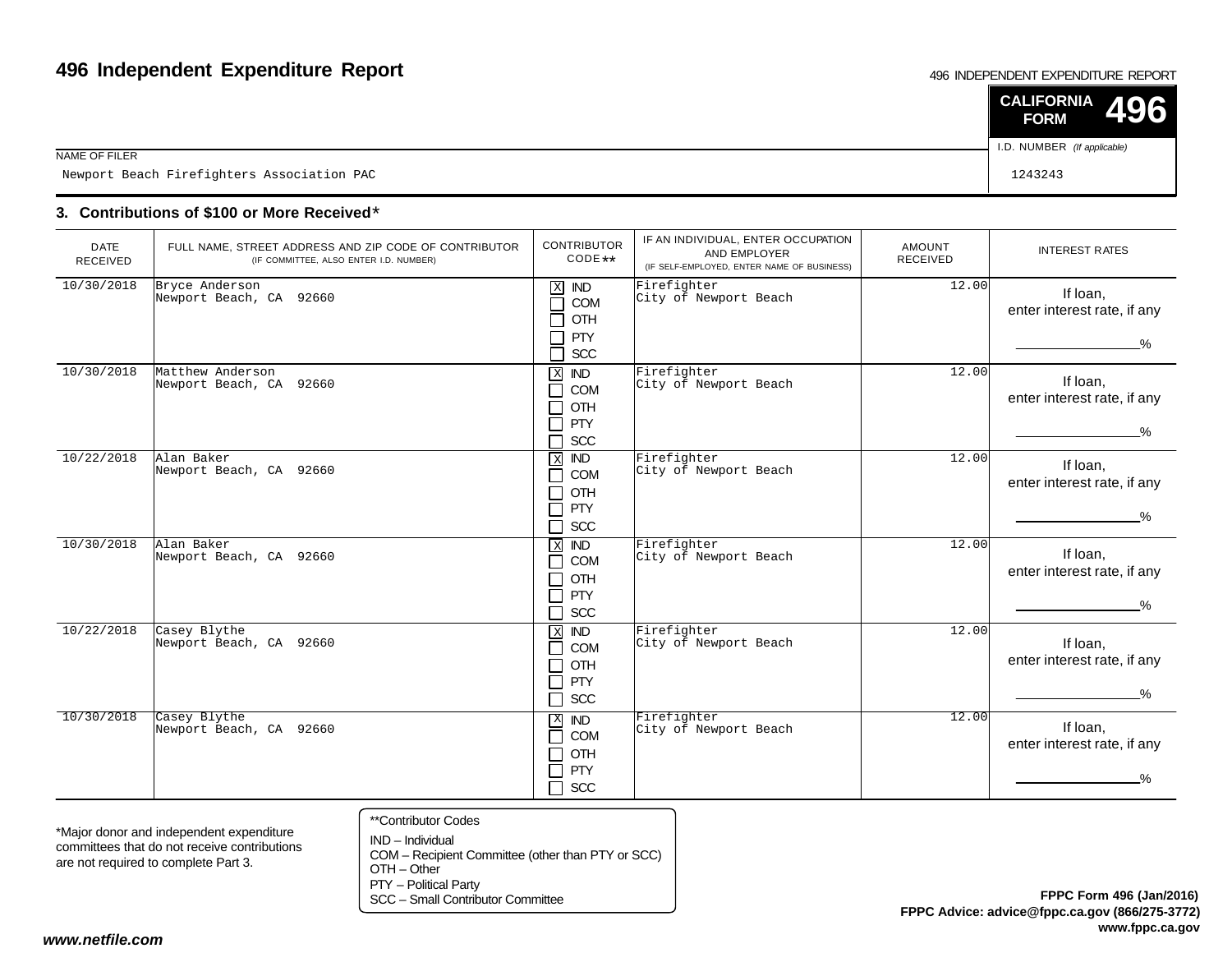#### 496 INDEPENDENT EXPENDITURE REPORT

|                                            | $\vert$ CALIFORNIA 496<br><b>FORM</b> |  |
|--------------------------------------------|---------------------------------------|--|
| NAME OF FILER                              | I.D. NUMBER (If applicable)           |  |
| Newport Beach Firefighters Association PAC | 1243243                               |  |

### **3. Contributions of \$100 or More Received**\*

| <b>DATE</b><br>RECEIVED | FULL NAME, STREET ADDRESS AND ZIP CODE OF CONTRIBUTOR<br>(IF COMMITTEE, ALSO ENTER I.D. NUMBER) | <b>CONTRIBUTOR</b><br>CODE **                                                                                      | IF AN INDIVIDUAL, ENTER OCCUPATION<br>AND EMPLOYER<br>(IF SELF-EMPLOYED, ENTER NAME OF BUSINESS) | <b>AMOUNT</b><br><b>RECEIVED</b> | <b>INTEREST RATES</b>                                    |
|-------------------------|-------------------------------------------------------------------------------------------------|--------------------------------------------------------------------------------------------------------------------|--------------------------------------------------------------------------------------------------|----------------------------------|----------------------------------------------------------|
| 10/22/2018              | Jeff Bogin<br>Newport Beach, CA 92660                                                           | $\mathbf X$<br><b>IND</b><br>COM<br>$\sim$<br>OTH<br><b>PTY</b><br>SCC                                             | Firefighter<br>City of Newport Beach                                                             | 12.00                            | If Ioan,<br>enter interest rate, if any<br>$\%$          |
| 10/30/2018              | Jeff Bogin<br>Newport Beach, CA 92660                                                           | X<br><b>IND</b><br>COM<br>$\blacksquare$<br><b>OTH</b><br>$\blacksquare$<br>PTY<br><b>SCC</b>                      | Firefighter<br>City of Newport Beach                                                             | 12.00                            | If loan,<br>enter interest rate, if any<br>$\frac{9}{6}$ |
| 10/22/2018              | James Boland<br>Newport Beach, CA 92660                                                         | $\,$ X<br><b>IND</b><br>COM<br>$\blacksquare$<br>OTH<br>$\blacksquare$<br>PTY<br>$\blacksquare$<br><b>SCC</b><br>٦ | Firefighter<br>City of Newport Beach                                                             | 12.00                            | If loan,<br>enter interest rate, if any<br>$\frac{0}{2}$ |
| 10/30/2018              | James Boland<br>Newport Beach, CA 92660                                                         | $X$ IND<br>COM<br>$\blacksquare$<br>OTH<br>PTY<br>$\mathcal{L}$<br><b>SCC</b><br>$\mathcal{L}$                     | Firefighter<br>City of Newport Beach                                                             | 12.00                            | If loan,<br>enter interest rate, if any<br>%             |
| 10/22/2018              | Bill Boullianne<br>Newport Beach, CA 92660                                                      | $\,$ X<br><b>IND</b><br><b>COM</b><br>$\blacksquare$<br>OTH<br>┓<br>PTY<br>┓<br><b>SCC</b><br>$\Box$               | Firefighter<br>City of Newport Beach                                                             | 12.00                            | If Ioan,<br>enter interest rate, if any<br>$\%$          |
| 10/30/2018              | Bill Boullianne<br>Newport Beach, CA 92660                                                      | X IND<br>COM<br>n l<br>OTH<br>$\blacksquare$<br>PTY<br>$\sim$<br>┑<br><b>SCC</b>                                   | Firefighter<br>City of Newport Beach                                                             | 12.00                            | If loan,<br>enter interest rate, if any<br>%             |

\*Major donor and independent expenditure committees that do not receive contributionsare not required to complete Part 3.

- \*\*Contributor Codes
- IND Individual COM – Recipient Committee (other than PTY or SCC)OTH – Other

PTY – Political Party

SCC – Small Contributor Committee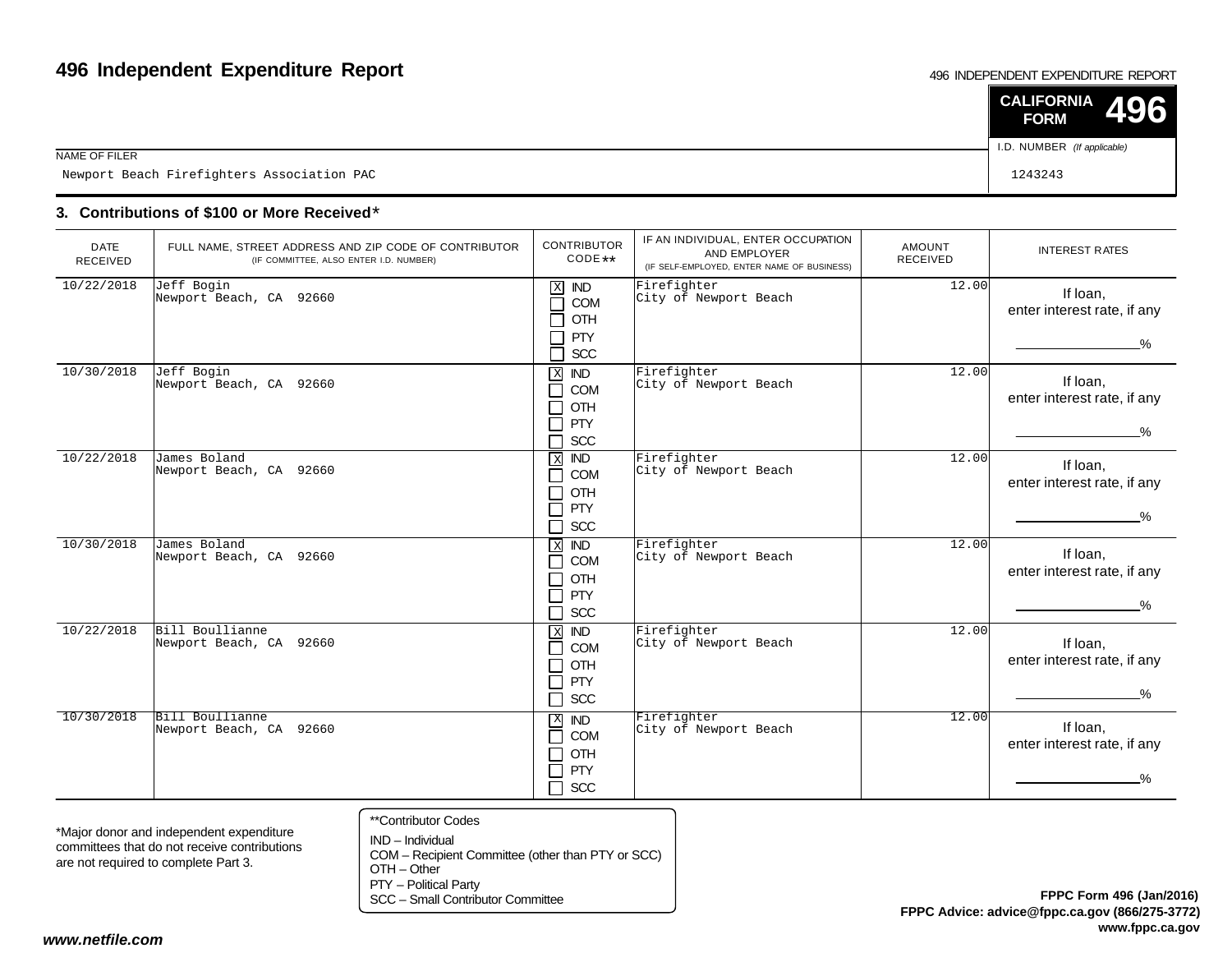#### 496 INDEPENDENT EXPENDITURE REPORT

|                                            | $\vert$ CALIFORNIA 496<br><b>FORM</b> |  |
|--------------------------------------------|---------------------------------------|--|
| NAME OF FILER                              | I.D. NUMBER (If applicable)           |  |
| Newport Beach Firefighters Association PAC | 1243243                               |  |

### **3. Contributions of \$100 or More Received**\*

| <b>DATE</b><br><b>RECEIVED</b> | FULL NAME, STREET ADDRESS AND ZIP CODE OF CONTRIBUTOR<br>(IF COMMITTEE, ALSO ENTER I.D. NUMBER) | <b>CONTRIBUTOR</b><br>CODE **                                                                                             | IF AN INDIVIDUAL, ENTER OCCUPATION<br>AND EMPLOYER<br>(IF SELF-EMPLOYED, ENTER NAME OF BUSINESS) | <b>AMOUNT</b><br><b>RECEIVED</b> | <b>INTEREST RATES</b>                                    |
|--------------------------------|-------------------------------------------------------------------------------------------------|---------------------------------------------------------------------------------------------------------------------------|--------------------------------------------------------------------------------------------------|----------------------------------|----------------------------------------------------------|
| 10/22/2018                     | Matt Brisbois<br>Newport Beach, CA 92660                                                        | $\mathbf X$<br><b>IND</b><br>COM<br>$\sim$<br>OTH<br><b>PTY</b><br>SCC<br>┑                                               | Firefighter<br>City of Newport Beach                                                             | 12.00                            | If loan,<br>enter interest rate, if any<br>$\%$          |
| 10/30/2018                     | Matt Brisbois<br>Newport Beach, CA 92660                                                        | $X$ IND<br>COM<br>$\blacksquare$<br><b>OTH</b><br>$\blacksquare$<br>PTY<br>$\mathcal{L}$<br><b>SCC</b><br>$\blacksquare$  | Firefighter<br>City of Newport Beach                                                             | 12.00                            | If loan,<br>enter interest rate, if any<br>$\frac{9}{6}$ |
| 10/22/2018                     | Chris Brown<br>Newport Beach, CA 92660                                                          | <b>IND</b><br>$\,$ X<br><b>COM</b><br>$\blacksquare$<br>OTH<br>$\blacksquare$<br>PTY<br>$\blacksquare$<br><b>SCC</b><br>┐ | Firefighter<br>City of Newport Beach                                                             | 12.00                            | If loan,<br>enter interest rate, if any<br>$\frac{9}{6}$ |
| 10/22/2018                     | Erin Brown<br>Newport Beach, CA 92660                                                           | $X$ <b>ND</b><br><b>COM</b><br>$\blacksquare$<br><b>OTH</b><br>$\overline{\phantom{a}}$<br>PTY<br>┓<br><b>SCC</b><br>┐    | Firefighter<br>City of Newport Beach                                                             | 12.00                            | If loan,<br>enter interest rate, if any<br>$\%$          |
| 10/30/2018                     | Chris Brown<br>Newport Beach, CA 92660                                                          | $\,$ X<br><b>IND</b><br>COM<br>$\blacksquare$<br>OTH<br>$\blacksquare$<br>PTY<br>$\blacksquare$<br>SCC<br>┐               | Firefighter<br>City of Newport Beach                                                             | 12.00                            | If Ioan,<br>enter interest rate, if any<br>$\%$          |
| 10/30/2018                     | Erin Brown<br>Newport Beach, CA 92660                                                           | $\mathbf{X}$<br><b>IND</b><br>COM<br>٦<br>OTH<br>$\blacksquare$<br>PTY<br>┓<br>$\Box$ SCC                                 | Firefighter<br>City of Newport Beach                                                             | 12.00                            | If loan,<br>enter interest rate, if any<br>%             |

\*Major donor and independent expenditure committees that do not receive contributionsare not required to complete Part 3.

- \*\*Contributor Codes
- IND Individual COM – Recipient Committee (other than PTY or SCC)OTH – Other

PTY – Political Party

SCC – Small Contributor Committee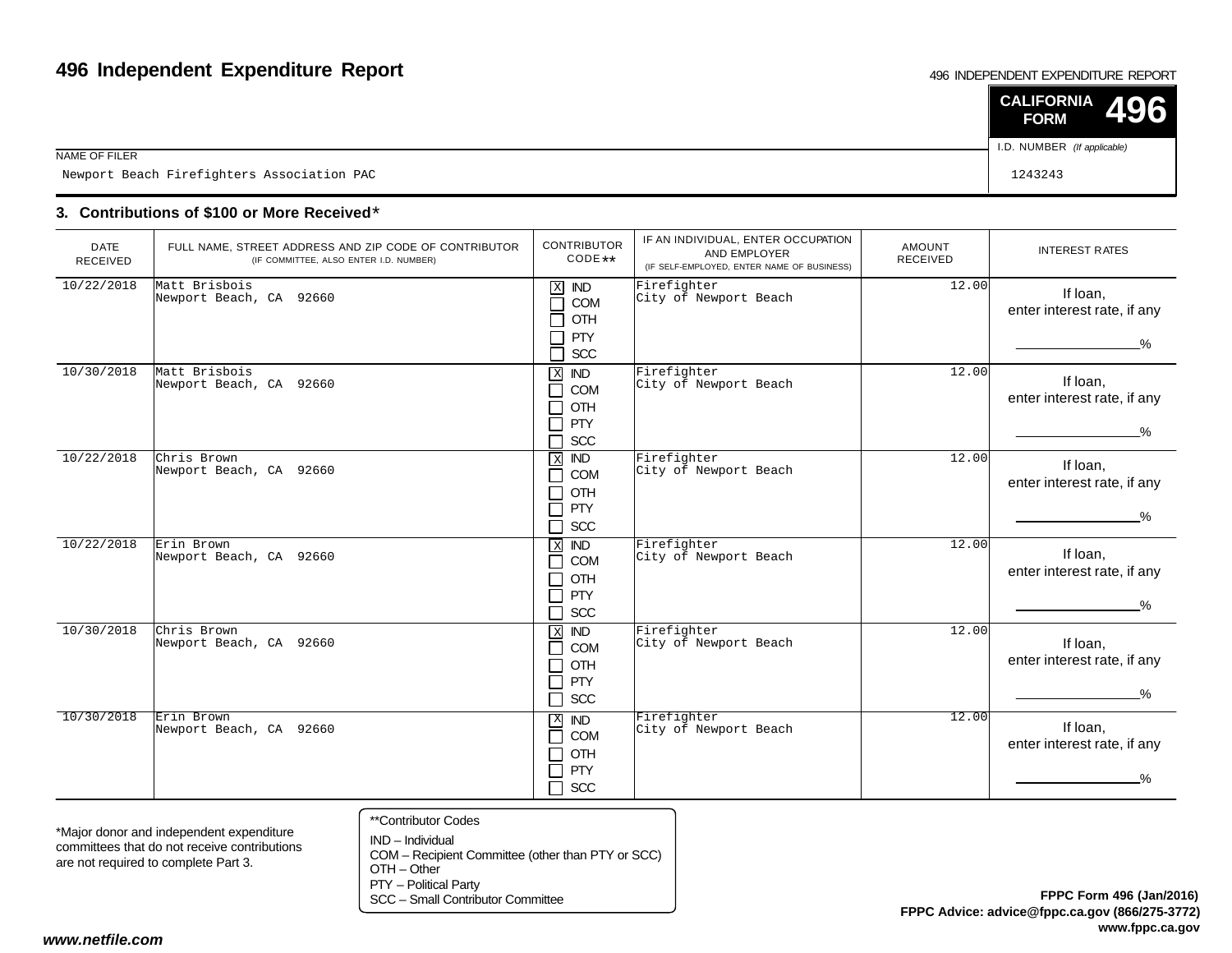#### 496 INDEPENDENT EXPENDITURE REPORT

|                                            | $\vert$ CALIFORNIA 496<br><b>FORM</b> |  |
|--------------------------------------------|---------------------------------------|--|
| NAME OF FILER                              | I.D. NUMBER (If applicable)           |  |
| Newport Beach Firefighters Association PAC | 1243243                               |  |

### **3. Contributions of \$100 or More Received**\*

| <b>DATE</b><br><b>RECEIVED</b> | FULL NAME, STREET ADDRESS AND ZIP CODE OF CONTRIBUTOR<br>(IF COMMITTEE, ALSO ENTER I.D. NUMBER) | <b>CONTRIBUTOR</b><br>$CODE**$                                                          | IF AN INDIVIDUAL, ENTER OCCUPATION<br>AND EMPLOYER<br>(IF SELF-EMPLOYED, ENTER NAME OF BUSINESS) | AMOUNT<br><b>RECEIVED</b> | <b>INTEREST RATES</b>                                    |
|--------------------------------|-------------------------------------------------------------------------------------------------|-----------------------------------------------------------------------------------------|--------------------------------------------------------------------------------------------------|---------------------------|----------------------------------------------------------|
| 10/22/2018                     | Ryan Bullock<br>Newport Beach, CA 92660                                                         | $\mathbf X$<br><b>IND</b><br>П<br><b>COM</b><br>OTH<br>┓<br>PTY<br>SCC<br>$\Box$        | Firefighter<br>City of Newport Beach                                                             | 12.00                     | If loan,<br>enter interest rate, if any<br>$\%$          |
| 10/30/2018                     | Ryan Bullock<br>Newport Beach, CA 92660                                                         | X <b>IND</b><br><b>COM</b><br>П<br>OTH<br>П<br>PTY<br>$\Box$<br>SCC<br>ך י              | Firefighter<br>City of Newport Beach                                                             | 12.00                     | If loan,<br>enter interest rate, if any<br>$\frac{9}{6}$ |
| 10/22/2018                     | Ryan Callinan<br>Newport Beach, CA 92660                                                        | $\,$ X<br><b>IND</b><br>COM<br>П<br><b>OTH</b><br>□<br>PTY<br>П<br><b>SCC</b><br>П      | Firefighter<br>City of Newport Beach                                                             | 12.00                     | If loan,<br>enter interest rate, if any<br>$\frac{9}{6}$ |
| 10/30/2018                     | Ryan Callinan<br>Newport Beach, CA 92660                                                        | $X$ IND<br>COM<br>П<br>OTH<br>П<br>PTY<br>$\Box$<br>SCC<br>П                            | Firefighter<br>City of Newport Beach                                                             | 12.00                     | If loan,<br>enter interest rate, if any<br>%             |
| 10/22/2018                     | Bryan Carter<br>Newport Beach, CA 92660                                                         | $\,$ X<br><b>IND</b><br><b>COM</b><br>П<br>OTH<br>П<br>PTY<br>П<br>П<br>SCC             | Firefighter<br>City of Newport Beach                                                             | 12.00                     | If Ioan,<br>enter interest rate, if any<br>$\%$          |
| 10/30/2018                     | Bryan Carter<br>Newport Beach, CA 92660                                                         | $\mathbf X$<br>$\overline{ND}$<br>COM<br>П<br>OTH<br>П<br><b>PTY</b><br>П<br>$\Box$ scc | Firefighter<br>City of Newport Beach                                                             | 12.00                     | If Ioan,<br>enter interest rate, if any<br>$\frac{9}{6}$ |

\*Major donor and independent expenditure committees that do not receive contributionsare not required to complete Part 3.

- \*\*Contributor Codes
- IND Individual COM – Recipient Committee (other than PTY or SCC)OTH – Other

PTY – Political Party

SCC – Small Contributor Committee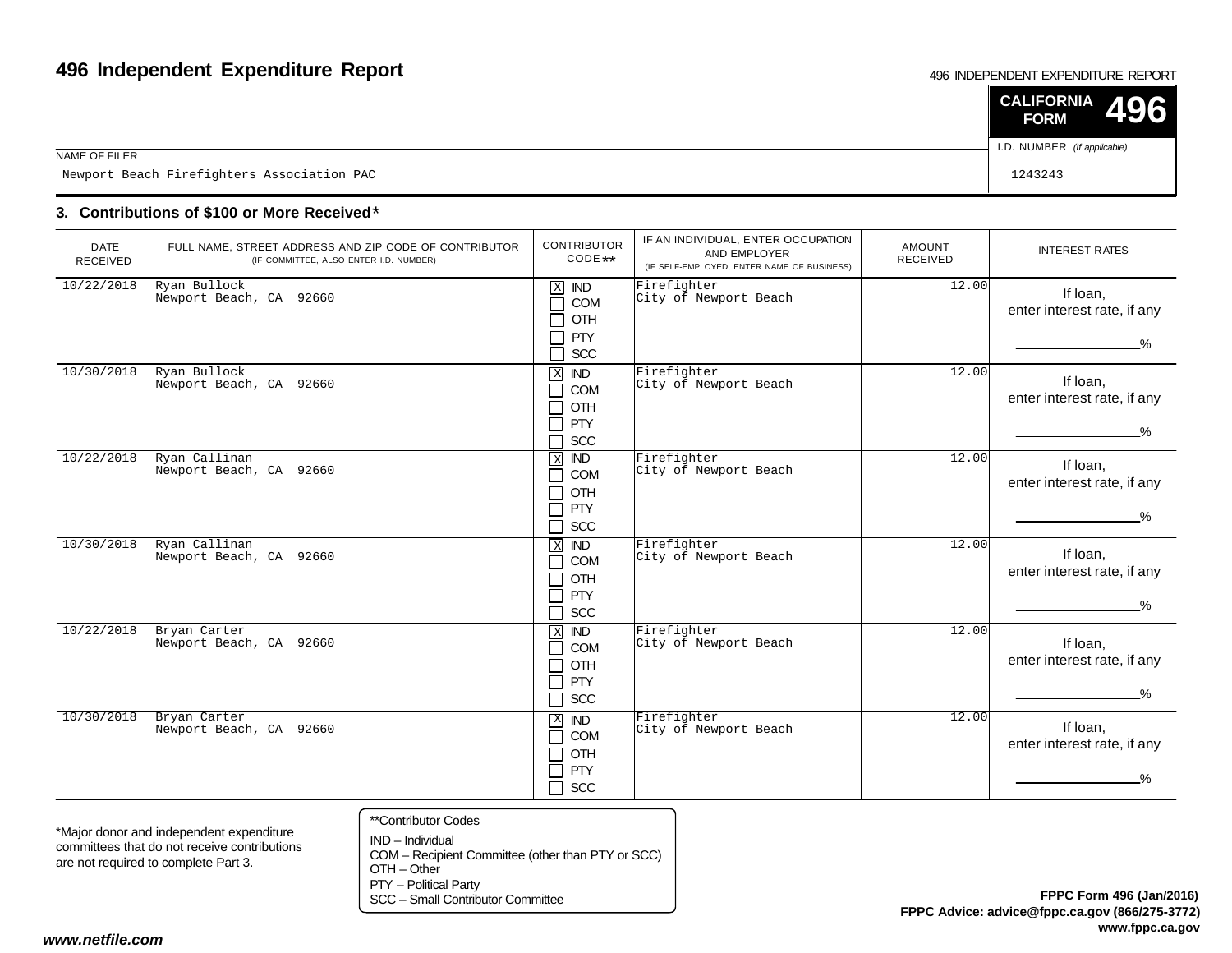#### 496 INDEPENDENT EXPENDITURE REPORT

|                                            | $\vert$ CALIFORNIA 496<br><b>FORM</b> |
|--------------------------------------------|---------------------------------------|
| NAME OF FILER                              | I.D. NUMBER (If applicable)           |
| Newport Beach Firefighters Association PAC | 1243243                               |

### **3. Contributions of \$100 or More Received**\*

| <b>DATE</b><br>RECEIVED | FULL NAME, STREET ADDRESS AND ZIP CODE OF CONTRIBUTOR<br>(IF COMMITTEE, ALSO ENTER I.D. NUMBER) | <b>CONTRIBUTOR</b><br>$CODE**$                                                                                                 | IF AN INDIVIDUAL, ENTER OCCUPATION<br>AND EMPLOYER<br>(IF SELF-EMPLOYED, ENTER NAME OF BUSINESS) | AMOUNT<br><b>RECEIVED</b> | <b>INTEREST RATES</b>                                    |
|-------------------------|-------------------------------------------------------------------------------------------------|--------------------------------------------------------------------------------------------------------------------------------|--------------------------------------------------------------------------------------------------|---------------------------|----------------------------------------------------------|
| 10/22/2018              | Geoffrey Cathey<br>Newport Beach, CA 92660                                                      | $\mathbf X$<br><b>IND</b><br>COM<br>$\mathcal{L}$<br>OTH<br><b>PTY</b><br>SCC                                                  | Firefighter<br>City of Newport Beach                                                             | 12.00                     | If loan,<br>enter interest rate, if any<br>$\%$          |
| 10/30/2018              | Geoffrey Cathey<br>Newport Beach, CA 92660                                                      | X<br><b>IND</b><br>COM<br>$\blacksquare$<br>OTH<br>┓<br>PTY<br>$\mathcal{L}$<br><b>SCC</b>                                     | Firefighter<br>City of Newport Beach                                                             | 12.00                     | If loan,<br>enter interest rate, if any<br>$\frac{9}{6}$ |
| 10/22/2018              | Dan Chapman<br>Newport Beach, CA 92660                                                          | <b>IND</b><br>$\,$ X<br>COM<br>$\blacksquare$<br>OTH<br>$\blacksquare$<br><b>PTY</b><br>$\blacksquare$<br><b>SCC</b><br>$\Box$ | Firefighter<br>City of Newport Beach                                                             | 12.00                     | If Ioan,<br>enter interest rate, if any<br>$\frac{0}{6}$ |
| 10/30/2018              | Dan Chapman<br>Newport Beach, CA 92660                                                          | $X$ <b>ND</b><br>COM<br>$\blacksquare$<br>OTH<br>┓<br>PTY<br>┓<br><b>SCC</b><br>┓                                              | Firefighter<br>City of Newport Beach                                                             | 12.00                     | If loan,<br>enter interest rate, if any<br>$\%$          |
| 10/22/2018              | Joel Chidley<br>Newport Beach, CA 92660                                                         | $X$ IND<br><b>COM</b><br>$\blacksquare$<br><b>OTH</b><br>$\blacksquare$<br>PTY<br>$\blacksquare$<br>SCC<br>┓                   | Firefighter<br>City of Newport Beach                                                             | 12.00                     | If Ioan,<br>enter interest rate, if any<br>%             |
| 10/30/2018              | Joel Chidley<br>Newport Beach, CA 92660                                                         | X IND<br>COM<br>П<br>OTH<br>┓<br>PTY<br>┓<br><b>SCC</b><br>┑                                                                   | Firefighter<br>City of Newport Beach                                                             | 12.00                     | If Ioan,<br>enter interest rate, if any<br>%             |

\*Major donor and independent expenditure committees that do not receive contributionsare not required to complete Part 3.

\*\*Contributor Codes

IND – Individual COM – Recipient Committee (other than PTY or SCC)OTH – Other

PTY – Political Party

SCC – Small Contributor Committee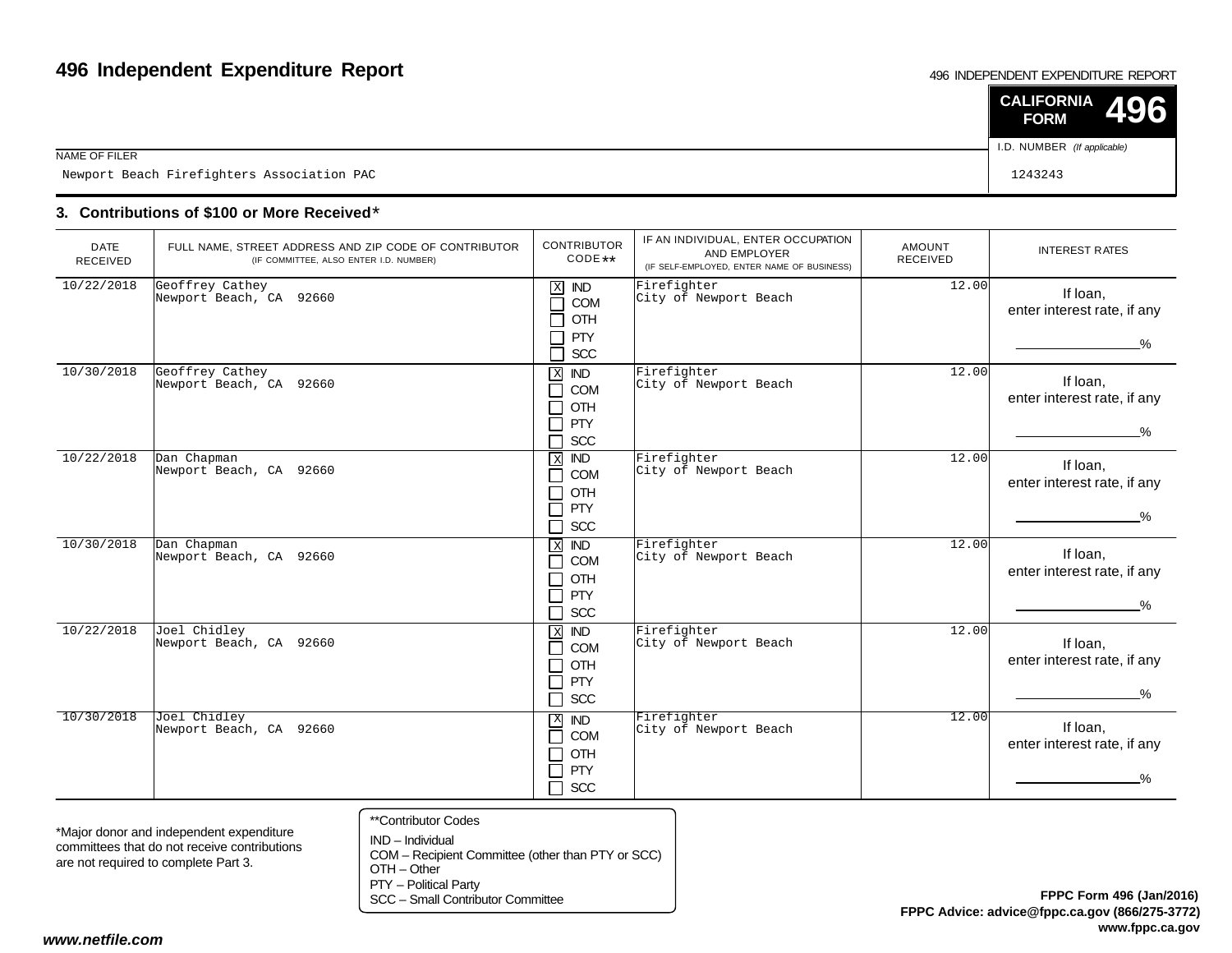#### 496 INDEPENDENT EXPENDITURE REPORT

|                                            | $\vert$ CALIFORNIA 496<br><b>FORM</b> |  |
|--------------------------------------------|---------------------------------------|--|
| NAME OF FILER                              | I.D. NUMBER (If applicable)           |  |
| Newport Beach Firefighters Association PAC | 1243243                               |  |

### **3. Contributions of \$100 or More Received**\*

| <b>DATE</b><br><b>RECEIVED</b> | FULL NAME, STREET ADDRESS AND ZIP CODE OF CONTRIBUTOR<br>(IF COMMITTEE, ALSO ENTER I.D. NUMBER) | <b>CONTRIBUTOR</b><br>$CODE**$                                                                                     | IF AN INDIVIDUAL, ENTER OCCUPATION<br>AND EMPLOYER<br>(IF SELF-EMPLOYED, ENTER NAME OF BUSINESS) | <b>AMOUNT</b><br><b>RECEIVED</b> | <b>INTEREST RATES</b>                                    |
|--------------------------------|-------------------------------------------------------------------------------------------------|--------------------------------------------------------------------------------------------------------------------|--------------------------------------------------------------------------------------------------|----------------------------------|----------------------------------------------------------|
| 10/22/2018                     | Kelly Conte<br>Newport Beach, CA 92660                                                          | $\mathbf X$<br><b>IND</b><br>COM<br>$\mathcal{L}$<br>OTH<br><b>PTY</b><br>SCC<br>┑                                 | Firefighter<br>City of Newport Beach                                                             | 12.00                            | If Ioan,<br>enter interest rate, if any<br>$\%$          |
| 10/30/2018                     | Kelly Conte<br>Newport Beach, CA 92660                                                          | $\mathbf{X}$<br><b>IND</b><br>COM<br>٦<br>OTH<br>$\blacksquare$<br>PTY<br>$\blacksquare$<br><b>SCC</b>             | Firefighter<br>City of Newport Beach                                                             | 12.00                            | If Ioan,<br>enter interest rate, if any<br>$\frac{9}{6}$ |
| 10/22/2018                     | Paul Cortes<br>Newport Beach, CA 92660                                                          | $\overline{ND}$<br>$\,$ X<br>COM<br>$\blacksquare$<br><b>OTH</b><br>$\blacksquare$<br><b>PTY</b><br>┓<br>SCC<br>门。 | Firefighter<br>City of Newport Beach                                                             | 12.00                            | If Ioan.<br>enter interest rate, if any<br>$\frac{0}{2}$ |
| 10/30/2018                     | Paul Cortes<br>Newport Beach, CA 92660                                                          | $X$ IND<br>COM<br>$\blacksquare$<br>OTH<br>$\blacksquare$<br>PTY<br>$\blacksquare$<br><b>SCC</b>                   | Firefighter<br>City of Newport Beach                                                             | $\overline{1}$ 2.00              | If Ioan,<br>enter interest rate, if any<br>$\%$          |
| 10/22/2018                     | Charlie Dall<br>Newport Beach, CA 92660                                                         | $\mathbf X$<br><b>IND</b><br>COM<br>$\blacksquare$<br>OTH<br>┓<br>PTY<br>┓<br>$\Box$ SCC                           | Firefighter<br>City of Newport Beach                                                             | 12.00                            | If loan,<br>enter interest rate, if any<br>$\frac{9}{6}$ |
| 10/30/2018                     | Charlie Dall<br>Newport Beach, CA 92660                                                         | $X$ <b>ND</b><br><b>COM</b><br>$\blacksquare$<br>OTH<br>PTY<br>$\blacksquare$<br><b>SCC</b><br>$\cdot$ ) .         | Firefighter<br>City of Newport Beach                                                             | 12.00                            | If loan,<br>enter interest rate, if any<br>$\frac{0}{2}$ |

\*Major donor and independent expenditure committees that do not receive contributionsare not required to complete Part 3.

- \*\*Contributor Codes
- IND Individual COM – Recipient Committee (other than PTY or SCC)OTH – Other

PTY – Political Party

SCC – Small Contributor Committee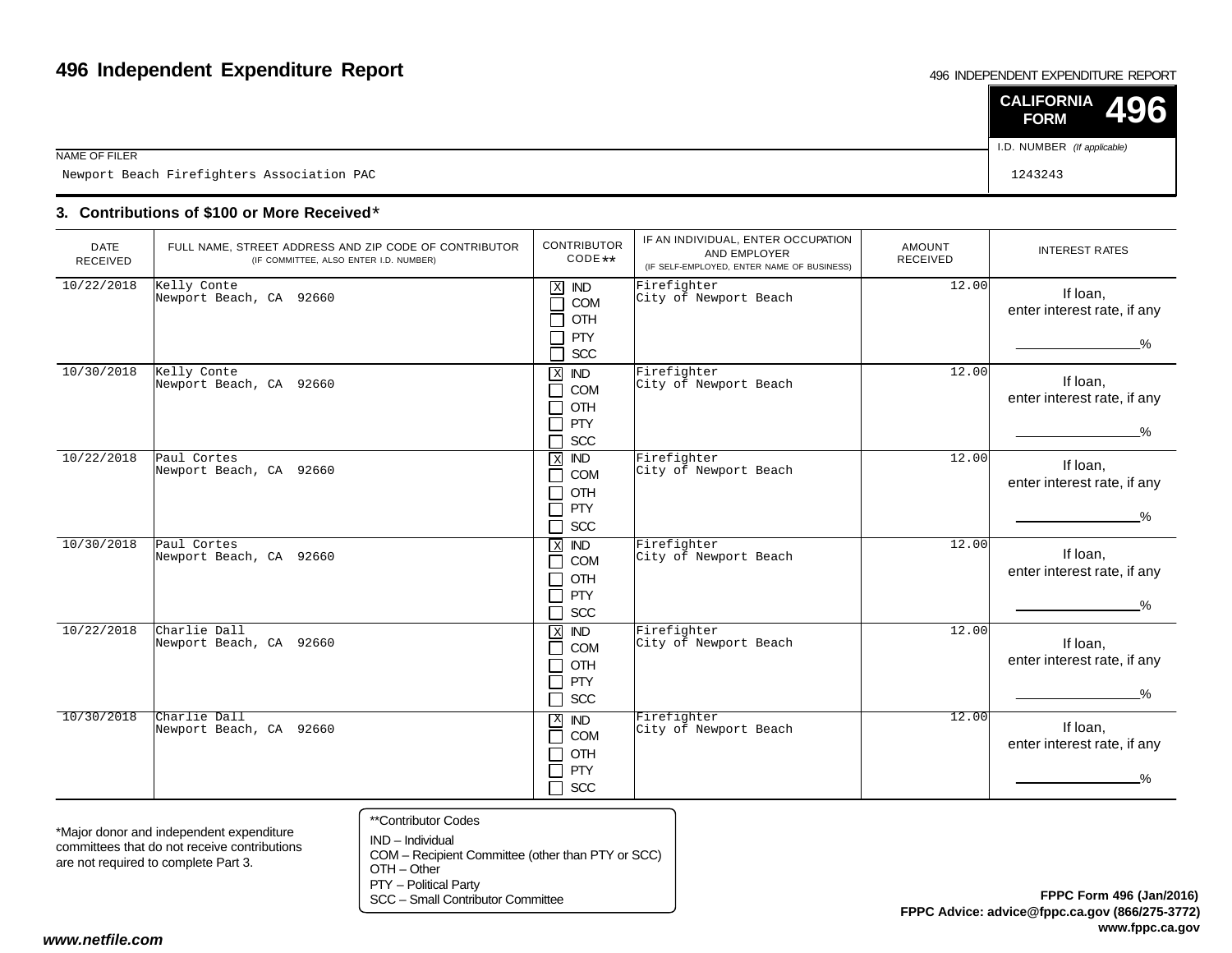#### 496 INDEPENDENT EXPENDITURE REPORT

|                                            | $\vert$ CALIFORNIA 496<br><b>FORM</b> |  |
|--------------------------------------------|---------------------------------------|--|
| NAME OF FILER                              | I.D. NUMBER (If applicable)           |  |
| Newport Beach Firefighters Association PAC | 1243243                               |  |

### **3. Contributions of \$100 or More Received**\*

| <b>DATE</b><br><b>RECEIVED</b> | FULL NAME, STREET ADDRESS AND ZIP CODE OF CONTRIBUTOR<br>(IF COMMITTEE, ALSO ENTER I.D. NUMBER) | <b>CONTRIBUTOR</b><br>$CODE**$                                                                                                       | IF AN INDIVIDUAL, ENTER OCCUPATION<br>AND EMPLOYER<br>(IF SELF-EMPLOYED, ENTER NAME OF BUSINESS) | AMOUNT<br><b>RECEIVED</b> | <b>INTEREST RATES</b>                                    |
|--------------------------------|-------------------------------------------------------------------------------------------------|--------------------------------------------------------------------------------------------------------------------------------------|--------------------------------------------------------------------------------------------------|---------------------------|----------------------------------------------------------|
| 10/22/2018                     | Adam Davenport<br>Newport Beach, CA 92660                                                       | $\mathbf X$<br><b>IND</b><br>COM<br>OTH<br>PTY<br>SCC<br>Ξ                                                                           | Firefighter<br>City of Newport Beach                                                             | 12.00                     | If loan,<br>enter interest rate, if any<br>$\%$          |
| 10/30/2018                     | Adam Davenport<br>Newport Beach, CA 92660                                                       | $\mathbf X$<br><b>IND</b><br><b>COM</b><br>$\blacksquare$<br>OTH<br><b>PTY</b><br><b>SCC</b>                                         | Firefighter<br>City of Newport Beach                                                             | 12.00                     | If loan,<br>enter interest rate, if any<br>$\frac{9}{6}$ |
| 10/22/2018                     | Justin Dean<br>Newport Beach, CA 92660                                                          | <b>IND</b><br>$\overline{\mathbf{x}}$<br>COM<br>$\mathcal{L}$<br>OTH<br><b>PTY</b><br>$\blacksquare$<br><b>SCC</b><br>$\blacksquare$ | Firefighter<br>City of Newport Beach                                                             | 12.00                     | If Ioan,<br>enter interest rate, if any<br>$\frac{9}{6}$ |
| 10/30/2018                     | Justin Dean<br>Newport Beach, CA 92660                                                          | $X$ <b>ND</b><br>COM<br>$\blacksquare$<br>OTH<br><b>PTY</b><br>$\mathcal{L}$<br><b>SCC</b><br>ᄀ                                      | Firefighter<br>City of Newport Beach                                                             | 12.00                     | If Ioan,<br>enter interest rate, if any<br>$\%$          |
| 10/22/2018                     | Chad Duncan<br>Newport Beach, CA 92660                                                          | $\overline{X}$<br><b>IND</b><br><b>COM</b><br>┓<br>OTH<br>$\blacksquare$<br>PTY<br>┓<br>SCC<br>$\Box$                                | Firefighter<br>City of Newport Beach                                                             | 12.00                     | If loan,<br>enter interest rate, if any<br>%             |
| 10/30/2018                     | Chad Duncan<br>Newport Beach, CA 92660                                                          | X IND<br>COM<br>$\blacksquare$<br>OTH<br><b>PTY</b><br>┑<br><b>SCC</b>                                                               | Firefighter<br>City of Newport Beach                                                             | 12.00                     | If Ioan,<br>enter interest rate, if any<br>%             |

\*Major donor and independent expenditure committees that do not receive contributionsare not required to complete Part 3.

- \*\*Contributor Codes
- IND Individual COM – Recipient Committee (other than PTY or SCC)OTH – Other

PTY – Political Party

SCC – Small Contributor Committee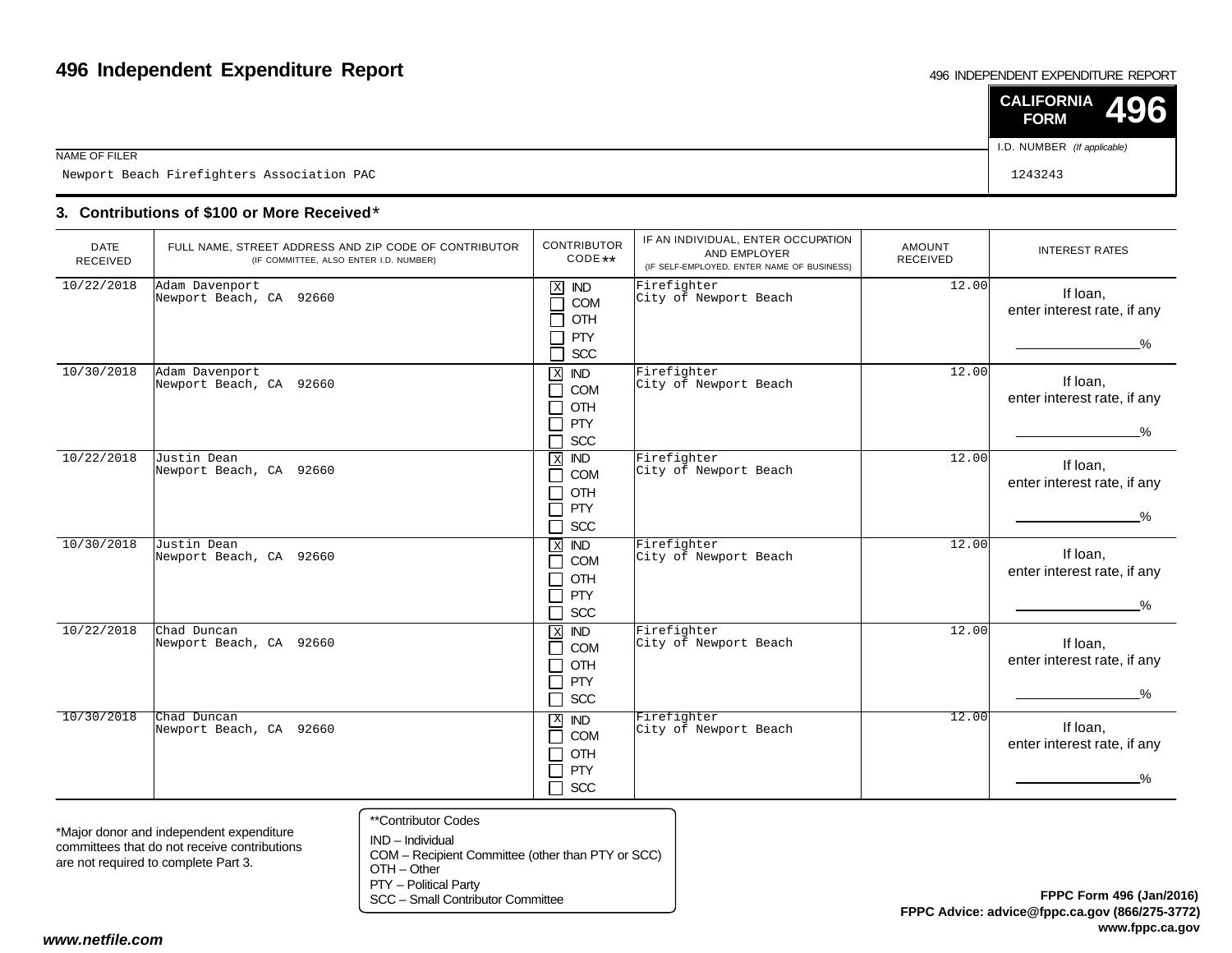#### 496 INDEPENDENT EXPENDITURE REPORT

|                                            | $\vert$ CALIFORNIA 496<br><b>FORM</b> |  |
|--------------------------------------------|---------------------------------------|--|
| NAME OF FILER                              | I.D. NUMBER (If applicable)           |  |
| Newport Beach Firefighters Association PAC | 1243243                               |  |

### **3. Contributions of \$100 or More Received**\*

| <b>DATE</b><br><b>RECEIVED</b> | FULL NAME, STREET ADDRESS AND ZIP CODE OF CONTRIBUTOR<br>(IF COMMITTEE, ALSO ENTER I.D. NUMBER) | <b>CONTRIBUTOR</b><br>$CODE**$                                                                                                 | IF AN INDIVIDUAL, ENTER OCCUPATION<br>AND EMPLOYER<br>(IF SELF-EMPLOYED, ENTER NAME OF BUSINESS) | AMOUNT<br><b>RECEIVED</b> | <b>INTEREST RATES</b>                                    |
|--------------------------------|-------------------------------------------------------------------------------------------------|--------------------------------------------------------------------------------------------------------------------------------|--------------------------------------------------------------------------------------------------|---------------------------|----------------------------------------------------------|
| 10/22/2018                     | Oscar Dykesten<br>Newport Beach, CA 92660                                                       | $\mathbf X$<br><b>IND</b><br>COM<br>OTH<br><b>PTY</b><br>SCC<br>e<br>S                                                         | Firefighter<br>City of Newport Beach                                                             | 12.00                     | If loan,<br>enter interest rate, if any<br>$\%$          |
| 10/30/2018                     | Oscar Dykesten<br>Newport Beach, CA 92660                                                       | X <b>IND</b><br>COM<br>$\blacksquare$<br><b>OTH</b><br>$\blacksquare$<br>PTY<br><b>SCC</b><br>$\blacksquare$                   | Firefighter<br>City of Newport Beach                                                             | 12.00                     | If loan,<br>enter interest rate, if any<br>$\frac{9}{6}$ |
| 10/22/2018                     | Dennis Edwards<br>Newport Beach, CA 92660                                                       | $\overline{ND}$<br>$\,$ X<br><b>COM</b><br>$\blacksquare$<br>OTH<br>$\blacksquare$<br>PTY<br>$\blacksquare$<br><b>SCC</b><br>٦ | Firefighter<br>City of Newport Beach                                                             | 12.00                     | If loan,<br>enter interest rate, if any<br>$\frac{9}{6}$ |
| 10/30/2018                     | Dennis Edwards<br>Newport Beach, CA 92660                                                       | <b>X ND</b><br><b>COM</b><br>$\blacksquare$<br>OTH<br>$\blacksquare$<br>PTY<br>$\blacksquare$<br><b>SCC</b><br>┓               | Firefighter<br>City of Newport Beach                                                             | 12.00                     | If Ioan,<br>enter interest rate, if any<br>%             |
| 10/22/2018                     | Lloyd Ellis<br>Newport Beach, CA 92660                                                          | $\mathbf{X}$<br><b>IND</b><br>COM<br>$\blacksquare$<br>OTH<br>$\blacksquare$<br><b>PTY</b><br>٦<br>SCC<br>$\Box$               | Firefighter<br>City of Newport Beach                                                             | 12.00                     | If Ioan,<br>enter interest rate, if any<br>$\%$          |
| 10/30/2018                     | Lloyd Ellis<br>Newport Beach, CA 92660                                                          | $X$ <b>ND</b><br>COM<br>┓<br>OTH<br>$\blacksquare$<br><b>PTY</b><br>$\blacksquare$<br>$\Box$ scc                               | Firefighter<br>City of Newport Beach                                                             | 12.00                     | If Ioan,<br>enter interest rate, if any<br>$\frac{0}{6}$ |

\*Major donor and independent expenditure committees that do not receive contributionsare not required to complete Part 3.

- \*\*Contributor Codes
- IND Individual COM – Recipient Committee (other than PTY or SCC)OTH – Other

PTY – Political Party

SCC – Small Contributor Committee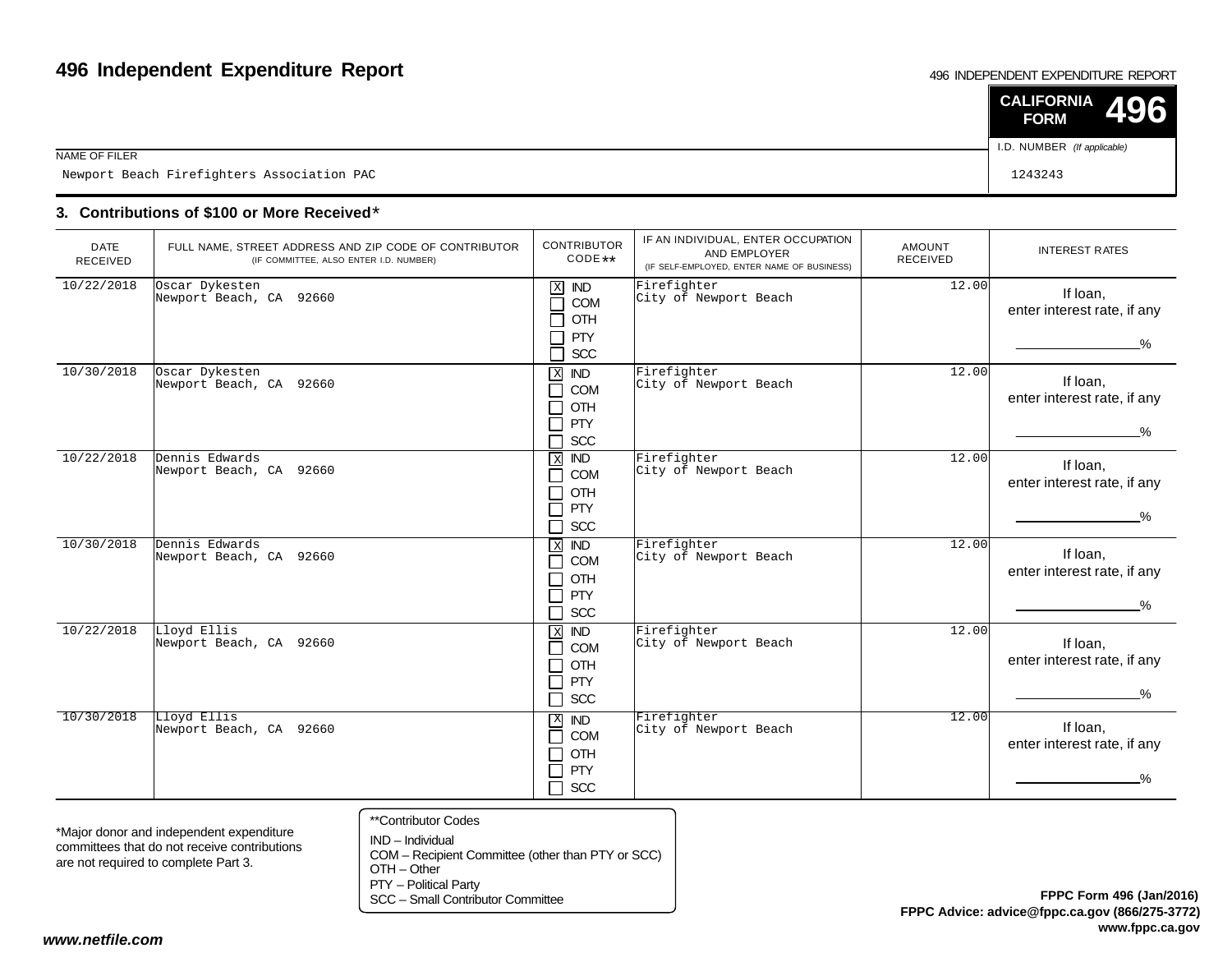#### 496 INDEPENDENT EXPENDITURE REPORT

|                                            | $\vert$ CALIFORNIA 496<br><b>FORM</b> |  |
|--------------------------------------------|---------------------------------------|--|
| NAME OF FILER                              | I.D. NUMBER (If applicable)           |  |
| Newport Beach Firefighters Association PAC | 1243243                               |  |

### **3. Contributions of \$100 or More Received**\*

| <b>DATE</b><br>RECEIVED | FULL NAME, STREET ADDRESS AND ZIP CODE OF CONTRIBUTOR<br>(IF COMMITTEE, ALSO ENTER I.D. NUMBER) | <b>CONTRIBUTOR</b><br>CODE **                                                                                                     | IF AN INDIVIDUAL, ENTER OCCUPATION<br>AND EMPLOYER<br>(IF SELF-EMPLOYED, ENTER NAME OF BUSINESS) | AMOUNT<br><b>RECEIVED</b> | <b>INTEREST RATES</b>                                    |
|-------------------------|-------------------------------------------------------------------------------------------------|-----------------------------------------------------------------------------------------------------------------------------------|--------------------------------------------------------------------------------------------------|---------------------------|----------------------------------------------------------|
| 10/22/2018              | Chris Fanti<br>Newport Beach, CA 92660                                                          | $\mathbf X$<br><b>IND</b><br>COM<br>$\mathcal{L}$<br>OTH<br><b>PTY</b><br>SCC<br>$\mathcal{L}_{\mathcal{A}}$                      | Firefighter<br>City of Newport Beach                                                             | 12.00                     | If Ioan,<br>enter interest rate, if any<br>$\%$          |
| 10/30/2018              | Chris Fanti<br>Newport Beach, CA 92660                                                          | X <b>ND</b><br>COM<br>$\blacksquare$<br>OTH<br>$\blacksquare$<br><b>PTY</b><br><b>SCC</b>                                         | Firefighter<br>City of Newport Beach                                                             | 12.00                     | If loan,<br>enter interest rate, if any<br>$\frac{9}{6}$ |
| 10/22/2018              | Jason Fernandez<br>Newport Beach, CA 92660                                                      | $\overline{ND}$<br>$\,$ X<br>COM<br>$\blacksquare$<br>OTH<br>$\blacksquare$<br>PTY<br>$\blacksquare$<br><b>SCC</b><br>٦           | Firefighter<br>City of Newport Beach                                                             | 12.00                     | If Ioan,<br>enter interest rate, if any<br>$\frac{9}{6}$ |
| 10/30/2018              | Jason Fernandez<br>Newport Beach, CA 92660                                                      | $X$ IND<br><b>COM</b><br>$\blacksquare$<br>OTH<br><b>PTY</b><br>$\sim$<br><b>SCC</b><br>ㄱ                                         | Firefighter<br>City of Newport Beach                                                             | 12.00                     | If loan,<br>enter interest rate, if any<br>$\%$          |
| 10/22/2018              | Brian Frasz<br>Newport Beach, CA 92660                                                          | $X$ <b>ND</b><br><b>COM</b><br>$\blacksquare$<br><b>OTH</b><br>$\blacksquare$<br><b>PTY</b><br>$\blacksquare$<br><b>SCC</b><br>Q. | Firefighter<br>City of Newport Beach                                                             | 12.00                     | If Ioan,<br>enter interest rate, if any<br>%             |
| 10/30/2018              | Brian Frasz<br>Newport Beach, CA 92660                                                          | $X$ <b>ND</b><br><b>COM</b><br>П<br>OTH<br>┓<br><b>PTY</b><br>┑<br><b>SCC</b><br>┑                                                | Firefighter<br>City of Newport Beach                                                             | 12.00                     | If loan,<br>enter interest rate, if any<br>%             |

\*Major donor and independent expenditure committees that do not receive contributionsare not required to complete Part 3.

- \*\*Contributor Codes
- IND Individual COM – Recipient Committee (other than PTY or SCC)OTH – Other

PTY – Political Party

SCC – Small Contributor Committee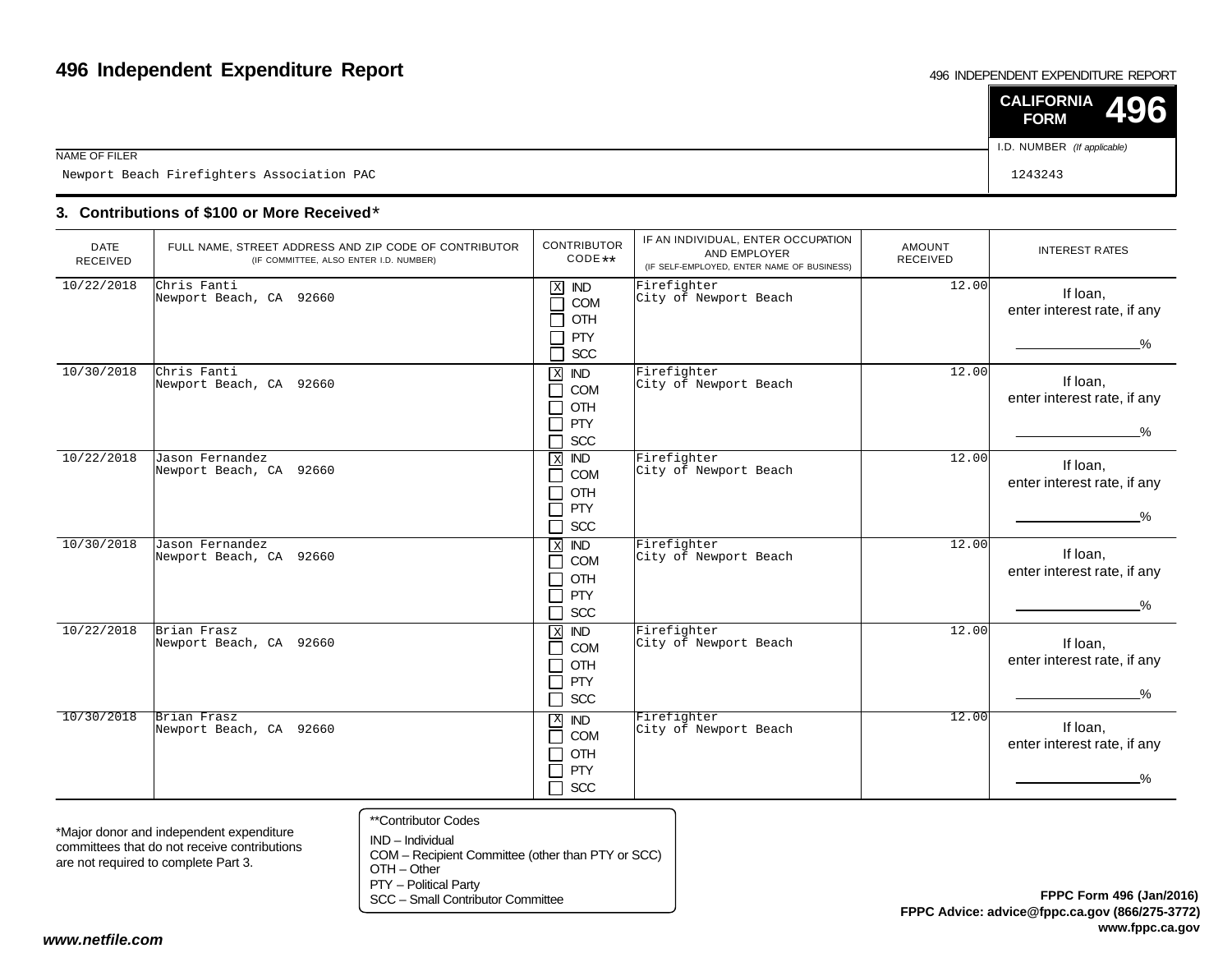#### 496 INDEPENDENT EXPENDITURE REPORT

|                                            | $\vert$ CALIFORNIA 496<br><b>FORM</b> |  |
|--------------------------------------------|---------------------------------------|--|
| NAME OF FILER                              | I.D. NUMBER (If applicable)           |  |
| Newport Beach Firefighters Association PAC | 1243243                               |  |

### **3. Contributions of \$100 or More Received**\*

| <b>DATE</b><br>RECEIVED | FULL NAME, STREET ADDRESS AND ZIP CODE OF CONTRIBUTOR<br>(IF COMMITTEE, ALSO ENTER I.D. NUMBER) | <b>CONTRIBUTOR</b><br>CODE **                                                                                                     | IF AN INDIVIDUAL, ENTER OCCUPATION<br>AND EMPLOYER<br>(IF SELF-EMPLOYED, ENTER NAME OF BUSINESS) | AMOUNT<br><b>RECEIVED</b> | <b>INTEREST RATES</b>                                    |
|-------------------------|-------------------------------------------------------------------------------------------------|-----------------------------------------------------------------------------------------------------------------------------------|--------------------------------------------------------------------------------------------------|---------------------------|----------------------------------------------------------|
| 10/22/2018              | Cory Freeman<br>Newport Beach, CA 92660                                                         | $\mathbf X$<br><b>IND</b><br>COM<br>$\mathcal{L}$<br>OTH<br><b>PTY</b><br>SCC<br>$\mathcal{L}_{\mathcal{A}}$                      | Firefighter<br>City of Newport Beach                                                             | 12.00                     | If Ioan,<br>enter interest rate, if any<br>$\%$          |
| 10/30/2018              | Cory Freeman<br>Newport Beach, CA 92660                                                         | X <b>ND</b><br>COM<br>$\blacksquare$<br>OTH<br>$\blacksquare$<br><b>PTY</b><br><b>SCC</b>                                         | Firefighter<br>City of Newport Beach                                                             | 12.00                     | If loan,<br>enter interest rate, if any<br>$\frac{9}{6}$ |
| 10/22/2018              | Peter Garcia<br>Newport Beach, CA 92660                                                         | $\overline{ND}$<br>$\,$ X<br>COM<br>$\blacksquare$<br>OTH<br>$\blacksquare$<br>PTY<br>$\blacksquare$<br><b>SCC</b><br>٦           | Firefighter<br>City of Newport Beach                                                             | 12.00                     | If Ioan,<br>enter interest rate, if any<br>$\frac{9}{6}$ |
| 10/30/2018              | Peter Garcia<br>Newport Beach, CA 92660                                                         | $X$ IND<br><b>COM</b><br>$\blacksquare$<br>OTH<br><b>PTY</b><br>$\sim$<br><b>SCC</b><br>ㄱ                                         | Firefighter<br>City of Newport Beach                                                             | 12.00                     | If loan,<br>enter interest rate, if any<br>$\%$          |
| 10/22/2018              | Mark Garman<br>Newport Beach, CA 92660                                                          | $X$ <b>ND</b><br><b>COM</b><br>$\blacksquare$<br><b>OTH</b><br>$\blacksquare$<br><b>PTY</b><br>$\blacksquare$<br><b>SCC</b><br>Q. | Firefighter<br>City of Newport Beach                                                             | 12.00                     | If Ioan,<br>enter interest rate, if any<br>%             |
| 10/30/2018              | Mark Garman<br>Newport Beach, CA 92660                                                          | $X$ <b>ND</b><br><b>COM</b><br>П<br>OTH<br>┓<br><b>PTY</b><br>┑<br><b>SCC</b><br>┑                                                | Firefighter<br>City of Newport Beach                                                             | 12.00                     | If loan,<br>enter interest rate, if any<br>%             |

\*Major donor and independent expenditure committees that do not receive contributionsare not required to complete Part 3.

- \*\*Contributor Codes
- IND Individual COM – Recipient Committee (other than PTY or SCC)OTH – Other

PTY – Political Party

SCC – Small Contributor Committee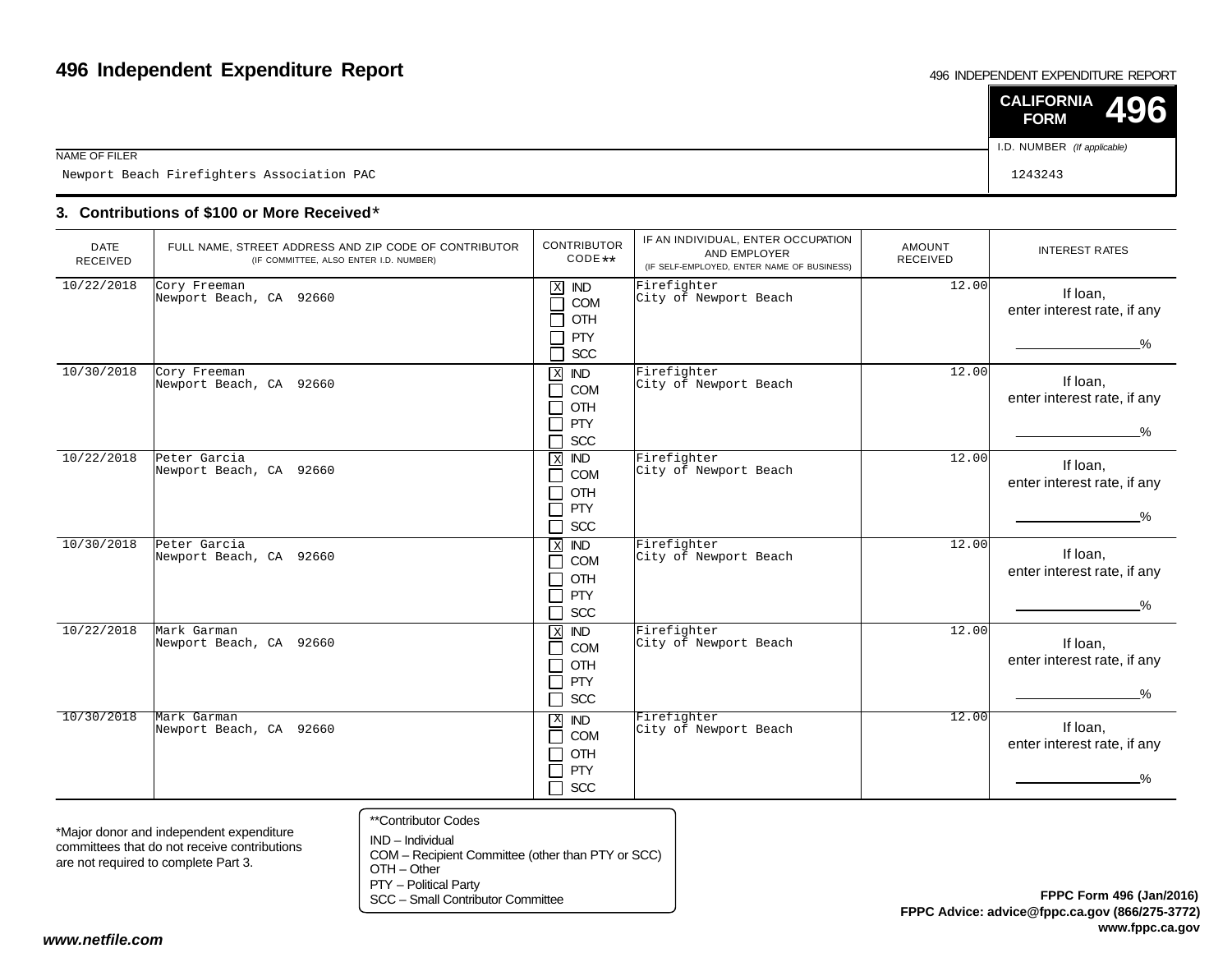#### 496 INDEPENDENT EXPENDITURE REPORT

|                                            | $\vert$ CALIFORNIA 496<br><b>FORM</b> |  |
|--------------------------------------------|---------------------------------------|--|
| NAME OF FILER                              | I.D. NUMBER (If applicable)           |  |
| Newport Beach Firefighters Association PAC | 1243243                               |  |

### **3. Contributions of \$100 or More Received**\*

| <b>DATE</b><br><b>RECEIVED</b> | FULL NAME, STREET ADDRESS AND ZIP CODE OF CONTRIBUTOR<br>(IF COMMITTEE, ALSO ENTER I.D. NUMBER) | <b>CONTRIBUTOR</b><br>CODE **                                                                                                                    | IF AN INDIVIDUAL, ENTER OCCUPATION<br>AND EMPLOYER<br>(IF SELF-EMPLOYED, ENTER NAME OF BUSINESS) | <b>AMOUNT</b><br><b>RECEIVED</b> | <b>INTEREST RATES</b>                                    |
|--------------------------------|-------------------------------------------------------------------------------------------------|--------------------------------------------------------------------------------------------------------------------------------------------------|--------------------------------------------------------------------------------------------------|----------------------------------|----------------------------------------------------------|
| 10/22/2018                     | Nick Gerakos<br>Newport Beach, CA 92660                                                         | $\mathbf X$<br><b>IND</b><br>COM<br>$\mathcal{L}$<br>OTH<br>$\sim$<br><b>PTY</b><br>SCC<br>$\Box$                                                | Firefighter<br>City of Newport Beach                                                             | 12.00                            | If Ioan,<br>enter interest rate, if any<br>$\%$          |
| 10/30/2018                     | Nick Gerakos<br>Newport Beach, CA 92660                                                         | $\mathbf X$<br><b>IND</b><br>COM<br>$\blacksquare$<br>OTH<br>$\blacksquare$<br><b>PTY</b><br>$\mathcal{L}_{\mathcal{A}}$<br><b>SCC</b><br>$\sim$ | Firefighter<br>City of Newport Beach                                                             | 12.00                            | If loan,<br>enter interest rate, if any<br>$\frac{9}{6}$ |
| 10/22/2018                     | Ralph Gerardo<br>Newport Beach, CA 92660                                                        | <b>IND</b><br>$\boxed{\text{x}}$<br>COM<br>$\sim$<br>OTH<br>$\blacksquare$<br><b>PTY</b><br>$\blacksquare$<br>SCC<br>$\mathcal{L}_{\mathcal{A}}$ | Firefighter<br>City of Newport Beach                                                             | 12.00                            | If Ioan,<br>enter interest rate, if any<br>$\frac{0}{2}$ |
| 10/30/2018                     | Ralph Gerardo<br>Newport Beach, CA 92660                                                        | $\overline{\mathbf{x}}$<br><b>IND</b><br>COM<br>$\blacksquare$<br>OTH<br>$\Box$<br><b>PTY</b><br>$\sim$<br><b>SCC</b>                            | Firefighter<br>City of Newport Beach                                                             | 12.00                            | If Ioan,<br>enter interest rate, if any<br>$\frac{9}{6}$ |
| 10/22/2018                     | Javier Gonzalez<br>Newport Beach, CA 92660                                                      | <b>IND</b><br>$\mathbf X$<br>COM<br>$\blacksquare$<br>OTH<br>$\blacksquare$<br><b>PTY</b><br>Π<br>SCC<br>П                                       | Firefighter<br>City of Newport Beach                                                             | 12.00                            | If loan,<br>enter interest rate, if any<br>$\%$          |
| 10/22/2018                     | Kevin Gonzalez<br>Newport Beach, CA 92660                                                       | $\mathbf{X}$<br><b>IND</b><br>COM<br>$\Box$<br>OTH<br>┓<br>┑<br><b>PTY</b><br>SCC<br>$\Box$                                                      | Firefighter<br>City of Newport Beach                                                             | 12.00                            | If loan,<br>enter interest rate, if any<br>$\frac{9}{6}$ |

\*Major donor and independent expenditure committees that do not receive contributionsare not required to complete Part 3.

- \*\*Contributor Codes
- IND Individual COM – Recipient Committee (other than PTY or SCC)OTH – Other

PTY – Political Party

SCC – Small Contributor Committee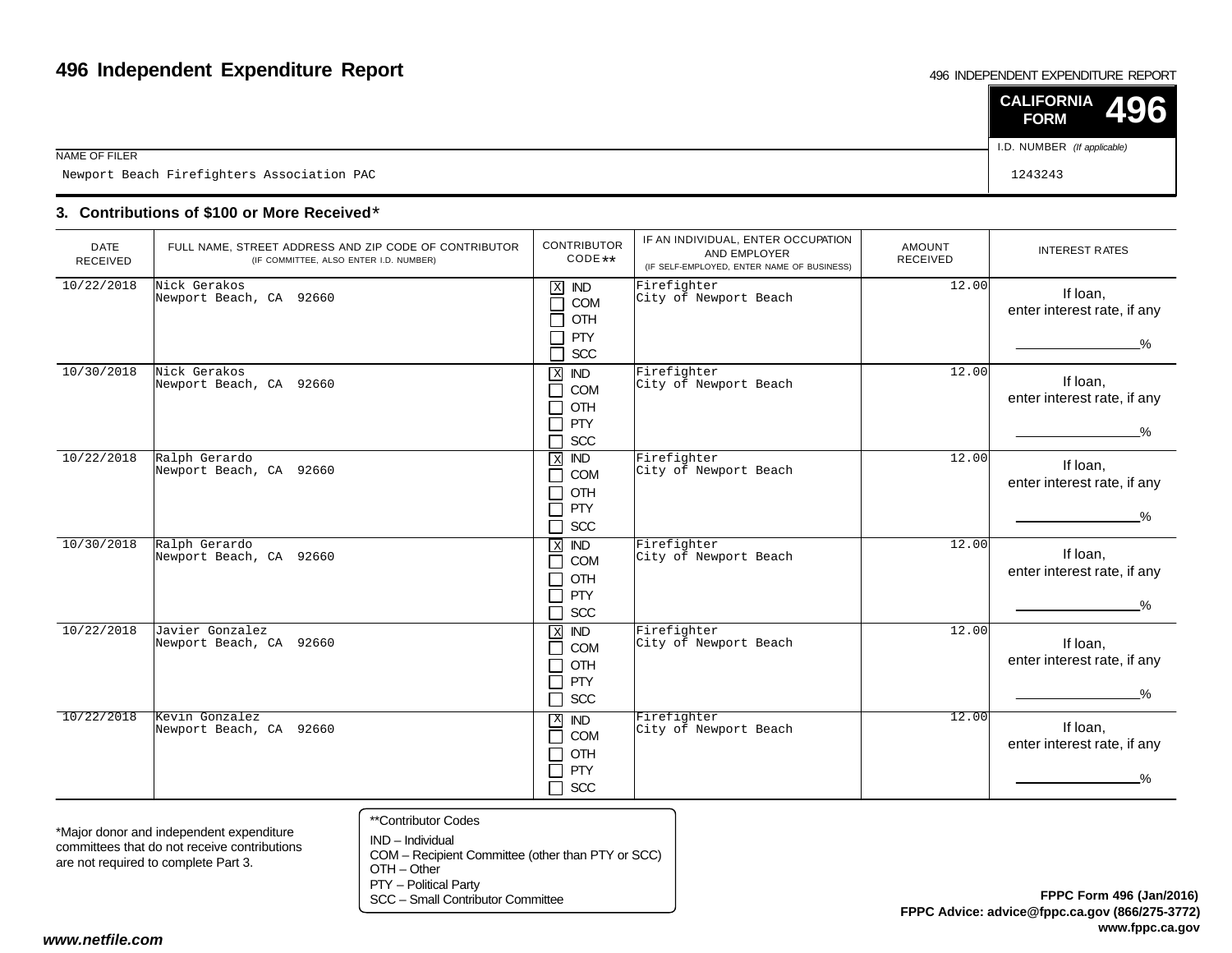#### 496 INDEPENDENT EXPENDITURE REPORT

|                                            | $\vert$ CALIFORNIA 496<br><b>FORM</b> |
|--------------------------------------------|---------------------------------------|
| NAME OF FILER                              | I.D. NUMBER (If applicable)           |
| Newport Beach Firefighters Association PAC | 1243243                               |

### **3. Contributions of \$100 or More Received**\*

| <b>DATE</b><br><b>RECEIVED</b> | FULL NAME, STREET ADDRESS AND ZIP CODE OF CONTRIBUTOR<br>(IF COMMITTEE, ALSO ENTER I.D. NUMBER) | <b>CONTRIBUTOR</b><br>CODE **                                                                                 | IF AN INDIVIDUAL, ENTER OCCUPATION<br>AND EMPLOYER<br>(IF SELF-EMPLOYED, ENTER NAME OF BUSINESS) | <b>AMOUNT</b><br><b>RECEIVED</b> | <b>INTEREST RATES</b>                                    |
|--------------------------------|-------------------------------------------------------------------------------------------------|---------------------------------------------------------------------------------------------------------------|--------------------------------------------------------------------------------------------------|----------------------------------|----------------------------------------------------------|
| 10/30/2018                     | Javier Gonzalez<br>Newport Beach, CA 92660                                                      | $\mathbf X$<br><b>IND</b><br>COM<br>$\Box$<br>OTH<br>П<br>$\Box$<br><b>PTY</b><br><b>SCC</b><br>П             | Firefighter<br>City of Newport Beach                                                             | 12.00                            | If Ioan,<br>enter interest rate, if any<br>$\%$          |
| 10/30/2018                     | Kevin Gonzalez<br>Newport Beach, CA 92660                                                       | $\mathbf X$<br><b>IND</b><br>$\Box$<br><b>COM</b><br>OTH<br>П<br><b>PTY</b><br>$\Box$<br><b>SCC</b><br>$\Box$ | Firefighter<br>City of Newport Beach                                                             | 12.00                            | If loan,<br>enter interest rate, if any<br>$\frac{9}{6}$ |
| 10/22/2018                     | Ron Gutierrez<br>Newport Beach, CA 92660                                                        | $\,$ X<br><b>IND</b><br>COM<br>$\Box$<br>OTH<br>П<br><b>PTY</b><br>$\Box$<br>$\Box$<br><b>SCC</b>             | Firefighter<br>City of Newport Beach                                                             | 12.00                            | If Ioan,<br>enter interest rate, if any<br>$\frac{9}{6}$ |
| 10/30/2018                     | Ron Gutierrez<br>Newport Beach, CA 92660                                                        | $X$ IND<br>COM<br>$\mathsf{L}$<br>OTH<br>$\Box$<br>$\Box$<br>PTY<br>$\Box$<br><b>SCC</b>                      | Firefighter<br>City of Newport Beach                                                             | 12.00                            | If Ioan,<br>enter interest rate, if any<br>$\frac{0}{2}$ |
| 10/22/2018                     | Susan Guzzetta<br>Newport Beach, CA 92660                                                       | <b>IND</b><br>$\mathbf{x}$<br>$\Box$<br>COM<br>OTH<br>$\Box$<br>PTY<br>$\Box$<br>$\Box$<br><b>SCC</b>         | Firefighter<br>City of Newport Beach                                                             | 12.00                            | If loan,<br>enter interest rate, if any<br>$\%$          |
| 10/30/2018                     | Susan Guzzetta<br>Newport Beach, CA 92660                                                       | $X$ IND<br>COM<br>$\mathsf{L}$<br>OTH<br>$\Box$<br>$\Box$<br><b>PTY</b><br><b>SCC</b><br>⊓                    | Firefighter<br>City of Newport Beach                                                             | 12.00                            | If loan,<br>enter interest rate, if any<br>−%            |

\*Major donor and independent expenditure committees that do not receive contributionsare not required to complete Part 3.

- \*\*Contributor Codes
- IND Individual COM – Recipient Committee (other than PTY or SCC)OTH – Other

PTY – Political Party

SCC – Small Contributor Committee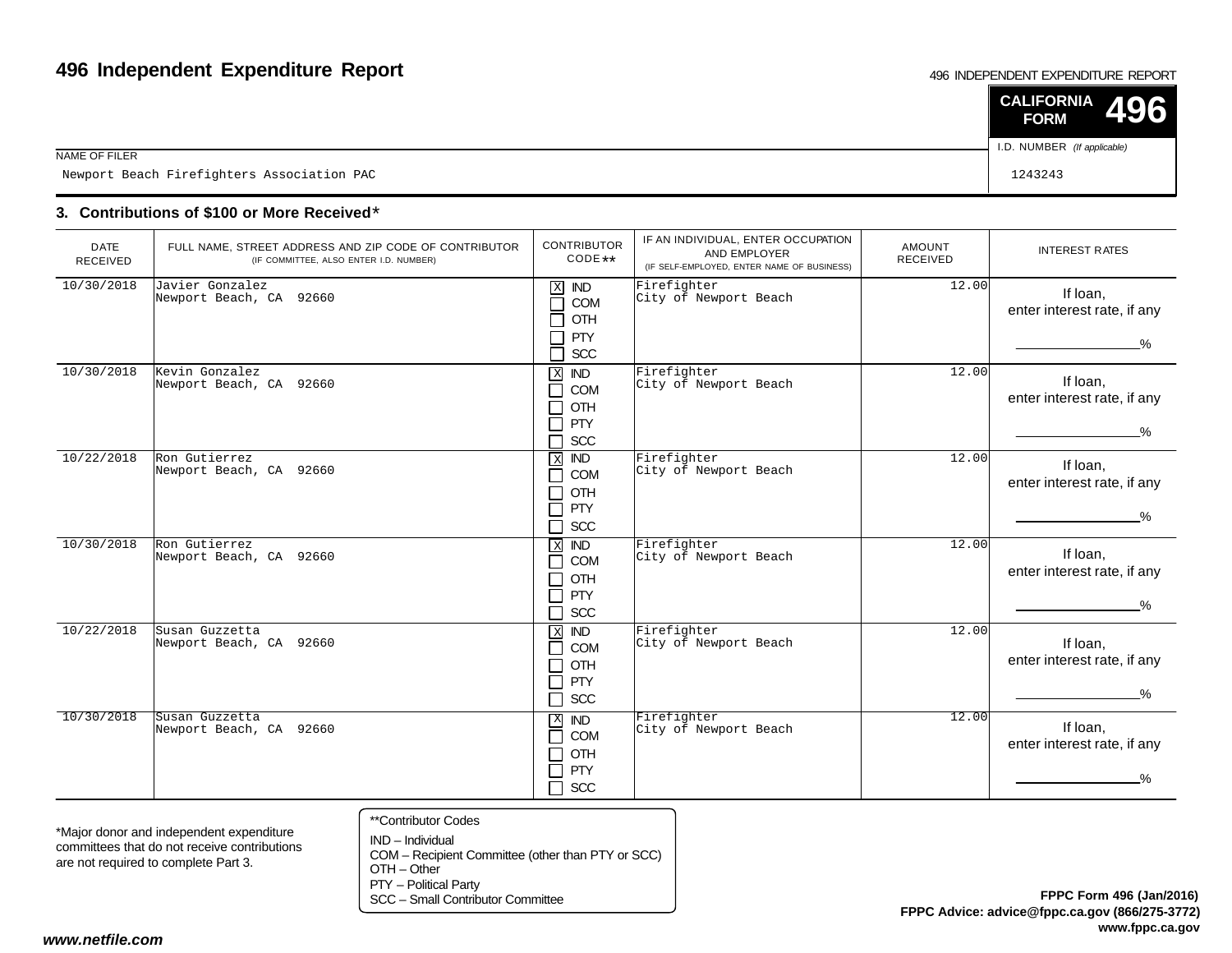#### 496 INDEPENDENT EXPENDITURE REPORT

|                                            | $\vert$ CALIFORNIA 496<br><b>FORM</b> |
|--------------------------------------------|---------------------------------------|
| NAME OF FILER                              | I.D. NUMBER (If applicable)           |
| Newport Beach Firefighters Association PAC | 1243243                               |

### **3. Contributions of \$100 or More Received**\*

| <b>DATE</b><br>RECEIVED | FULL NAME, STREET ADDRESS AND ZIP CODE OF CONTRIBUTOR<br>(IF COMMITTEE, ALSO ENTER I.D. NUMBER) | <b>CONTRIBUTOR</b><br>CODE **                                                                                                       | IF AN INDIVIDUAL, ENTER OCCUPATION<br>AND EMPLOYER<br>(IF SELF-EMPLOYED, ENTER NAME OF BUSINESS) | <b>AMOUNT</b><br><b>RECEIVED</b> | <b>INTEREST RATES</b>                                    |
|-------------------------|-------------------------------------------------------------------------------------------------|-------------------------------------------------------------------------------------------------------------------------------------|--------------------------------------------------------------------------------------------------|----------------------------------|----------------------------------------------------------|
| 10/22/2018              | Joe Harrison<br>Newport Beach, CA 92660                                                         | $\mathbf X$<br><b>IND</b><br>COM<br>П<br>OTH<br>П<br><b>PTY</b><br>$\Box$<br>SCC<br>П                                               | Firefighter<br>City of Newport Beach                                                             | 12.00                            | If Ioan,<br>enter interest rate, if any<br>$\%$          |
| 10/30/2018              | Joe Harrison<br>Newport Beach, CA 92660                                                         | $\mathbf X$<br><b>IND</b><br>COM<br>$\Box$<br>OTH<br>$\Box$<br>PTY<br>$\Box$<br><b>SCC</b>                                          | Firefighter<br>City of Newport Beach                                                             | 12.00                            | If loan,<br>enter interest rate, if any<br>$\%$          |
| 10/22/2018              | Keith Hedenberg<br>Newport Beach, CA 92660                                                      | <b>IND</b><br>$\overline{\mathbf{X}}$<br>$\Box$<br>COM<br>OTH<br>$\Box$<br>$\Box$<br><b>PTY</b><br>$\Box$<br><b>SCC</b>             | Firefighter<br>City of Newport Beach                                                             | 12.00                            | If Ioan,<br>enter interest rate, if any<br>$\frac{0}{6}$ |
| 10/30/2018              | Keith Hedenberg<br>Newport Beach, CA 92660                                                      | $\overline{ND}$<br>$\overline{X}$<br>COM<br>П<br>OTH<br>$\mathcal{L}_{\mathcal{A}}$<br><b>PTY</b><br>$\Box$<br><b>SCC</b><br>$\Box$ | Firefighter<br>City of Newport Beach                                                             | 12.00                            | If Ioan,<br>enter interest rate, if any<br>−%            |
| 10/22/2018              | Thomas Herr<br>Newport Beach, CA 92660                                                          | $\mathbf{x}$<br><b>IND</b><br>COM<br>$\Box$<br>OTH<br>$\Box$<br><b>PTY</b><br>$\Box$<br>$\Box$<br>SCC                               | Firefighter<br>City of Newport Beach                                                             | 12.00                            | If Ioan,<br>enter interest rate, if any<br>%             |
| 10/30/2018              | Thomas Herr<br>Newport Beach, CA 92660                                                          | $\mathbf{X}$<br><b>IND</b><br>$\Box$<br>COM<br>OTH<br>П<br>PTY<br>$\Box$<br>SCC<br>$\Box$                                           | Firefighter<br>City of Newport Beach                                                             | 12.00                            | If Ioan,<br>enter interest rate, if any<br>−%            |

\*Major donor and independent expenditure committees that do not receive contributionsare not required to complete Part 3.

- \*\*Contributor Codes
- IND Individual COM – Recipient Committee (other than PTY or SCC)OTH – Other

PTY – Political Party

SCC – Small Contributor Committee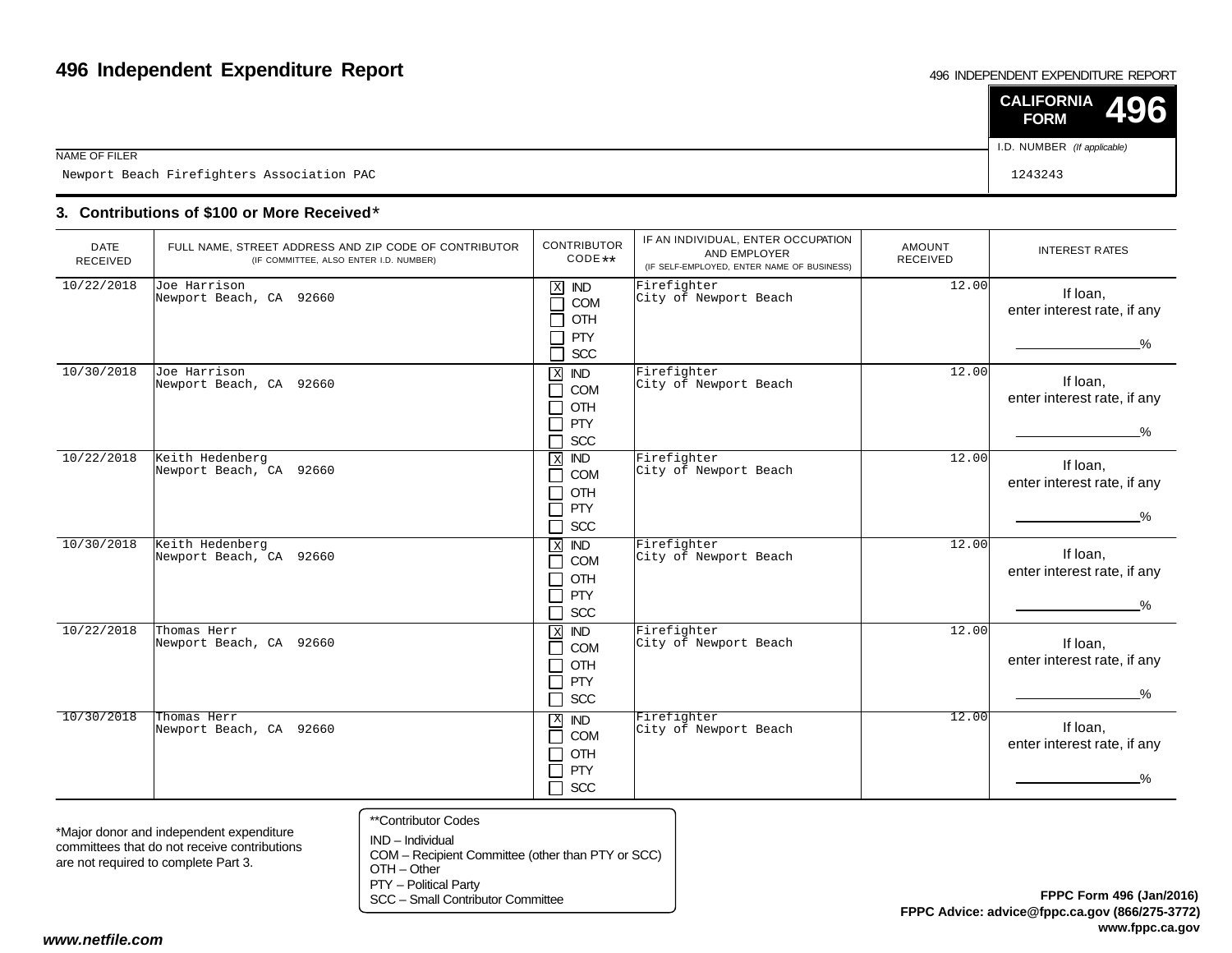#### 496 INDEPENDENT EXPENDITURE REPORT

|                                            | $\vert$ CALIFORNIA 496<br><b>FORM</b> |  |
|--------------------------------------------|---------------------------------------|--|
| NAME OF FILER                              | I.D. NUMBER (If applicable)           |  |
| Newport Beach Firefighters Association PAC | 1243243                               |  |

### **3. Contributions of \$100 or More Received**\*

| <b>DATE</b><br><b>RECEIVED</b> | FULL NAME, STREET ADDRESS AND ZIP CODE OF CONTRIBUTOR<br>(IF COMMITTEE, ALSO ENTER I.D. NUMBER) | <b>CONTRIBUTOR</b><br>CODE **                                                                                                    | IF AN INDIVIDUAL, ENTER OCCUPATION<br>AND EMPLOYER<br>(IF SELF-EMPLOYED, ENTER NAME OF BUSINESS) | AMOUNT<br><b>RECEIVED</b> | <b>INTEREST RATES</b>                                    |
|--------------------------------|-------------------------------------------------------------------------------------------------|----------------------------------------------------------------------------------------------------------------------------------|--------------------------------------------------------------------------------------------------|---------------------------|----------------------------------------------------------|
| 10/22/2018                     | Andrew Hopper<br>Newport Beach, CA 92660                                                        | $\mathbf X$<br><b>IND</b><br>COM<br>$\sim$<br>OTH<br><b>PTY</b><br>SCC<br>┑                                                      | Firefighter<br>City of Newport Beach                                                             | 12.00                     | If loan,<br>enter interest rate, if any<br>$\%$          |
| 10/30/2018                     | Andrew Hopper<br>Newport Beach, CA 92660                                                        | $X$ IND<br>COM<br>$\blacksquare$<br>OTH<br>$\blacksquare$<br>PTY<br>$\mathcal{L}$<br><b>SCC</b><br>$\blacksquare$                | Firefighter<br>City of Newport Beach                                                             | 12.00                     | If loan,<br>enter interest rate, if any<br>$\frac{9}{6}$ |
| 10/22/2018                     | Cameron Hutzler<br>Newport Beach, CA 92660                                                      | <b>IND</b><br>$\,$ X<br><b>COM</b><br>$\blacksquare$<br>OTH<br>$\blacksquare$<br><b>PTY</b><br>$\blacksquare$<br><b>SCC</b><br>┐ | Firefighter<br>City of Newport Beach                                                             | 12.00                     | If loan,<br>enter interest rate, if any<br>$\frac{9}{6}$ |
| 10/30/2018                     | Cameron Hutzler<br>Newport Beach, CA 92660                                                      | $X$ IND<br><b>COM</b><br>$\blacksquare$<br><b>OTH</b><br>$\overline{\phantom{a}}$<br>PTY<br>┓<br><b>SCC</b><br>┐                 | Firefighter<br>City of Newport Beach                                                             | 12.00                     | If loan,<br>enter interest rate, if any<br>$\%$          |
| 10/22/2018                     | Andy Janis<br>Newport Beach, CA 92660                                                           | $\,$ X<br><b>IND</b><br>COM<br>$\blacksquare$<br>OTH<br>$\blacksquare$<br>PTY<br>$\blacksquare$<br>SCC<br>┐                      | Firefighter<br>City of Newport Beach                                                             | 12.00                     | If Ioan,<br>enter interest rate, if any<br>$\frac{0}{2}$ |
| 10/30/2018                     | Andy Janis<br>Newport Beach, CA 92660                                                           | $\mathbf{X}$<br><b>IND</b><br>COM<br>٦<br>OTH<br>$\blacksquare$<br>PTY<br>┓<br>$\Box$ SCC                                        | Firefighter<br>City of Newport Beach                                                             | 12.00                     | If loan,<br>enter interest rate, if any<br>%             |

\*Major donor and independent expenditure committees that do not receive contributionsare not required to complete Part 3.

- \*\*Contributor Codes
- IND Individual COM – Recipient Committee (other than PTY or SCC)OTH – Other

PTY – Political Party

SCC – Small Contributor Committee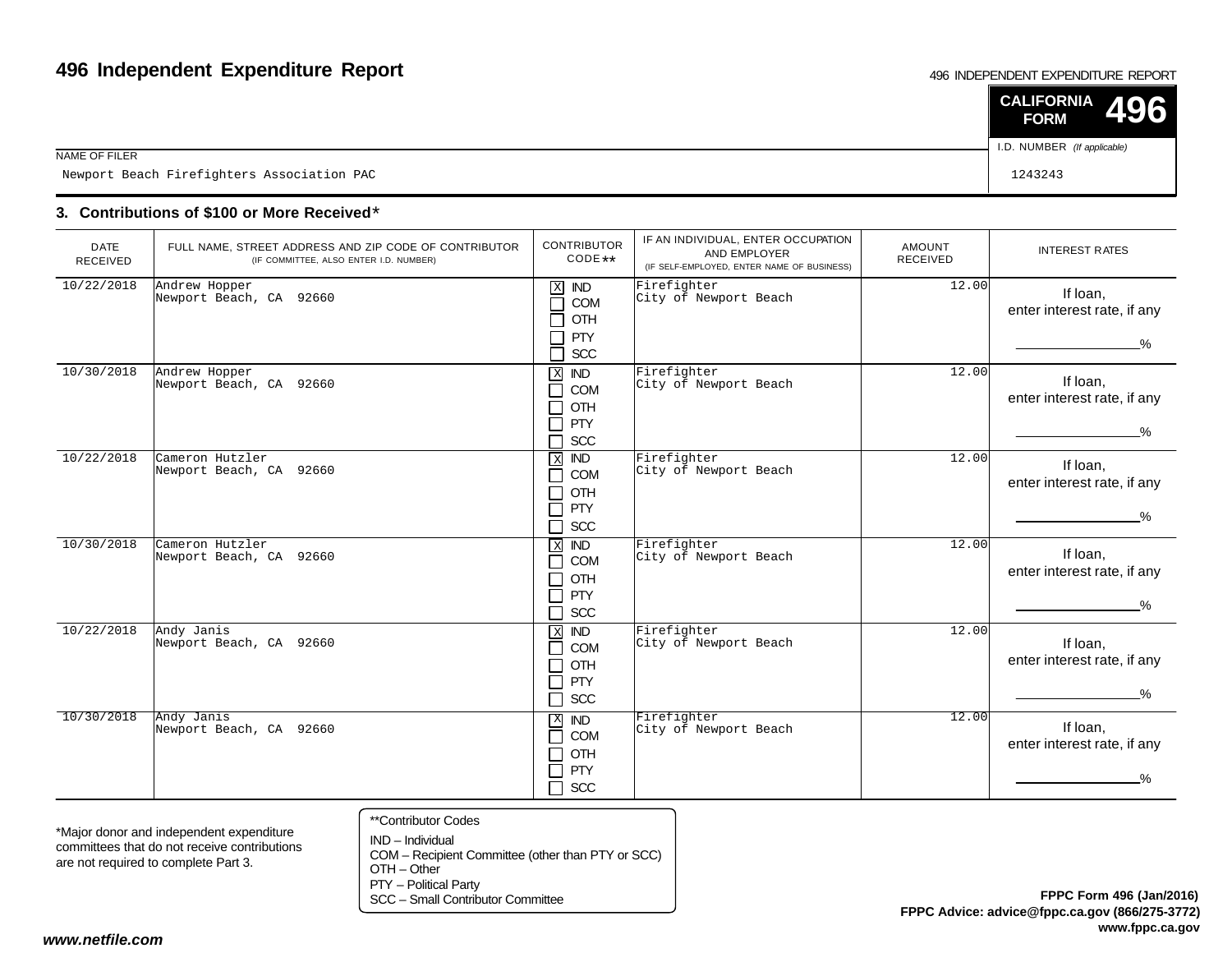#### 496 INDEPENDENT EXPENDITURE REPORT

|                                            | $\vert$ CALIFORNIA 496<br><b>FORM</b> |  |
|--------------------------------------------|---------------------------------------|--|
| NAME OF FILER                              | I.D. NUMBER (If applicable)           |  |
| Newport Beach Firefighters Association PAC | 1243243                               |  |

### **3. Contributions of \$100 or More Received**\*

| <b>DATE</b><br>RECEIVED | FULL NAME, STREET ADDRESS AND ZIP CODE OF CONTRIBUTOR<br>(IF COMMITTEE, ALSO ENTER I.D. NUMBER) | <b>CONTRIBUTOR</b><br>$CODE**$                                                                                                 | IF AN INDIVIDUAL, ENTER OCCUPATION<br>AND EMPLOYER<br>(IF SELF-EMPLOYED, ENTER NAME OF BUSINESS) | <b>AMOUNT</b><br><b>RECEIVED</b> | <b>INTEREST RATES</b>                           |
|-------------------------|-------------------------------------------------------------------------------------------------|--------------------------------------------------------------------------------------------------------------------------------|--------------------------------------------------------------------------------------------------|----------------------------------|-------------------------------------------------|
| 10/22/2018              | Matt Johnston<br>Newport Beach, CA 92660                                                        | $\mathbf X$<br><b>IND</b><br>П<br>COM<br>OTH<br>$\mathcal{L}$<br>PTY<br>Ξ,<br>SCC<br>┑                                         | Firefighter<br>City of Newport Beach                                                             | 12.00                            | If loan,<br>enter interest rate, if any<br>$\%$ |
| 10/30/2018              | Matt Johnston<br>Newport Beach, CA 92660                                                        | $\mathbf X$<br><b>IND</b><br>COM<br>$\Box$<br>OTH<br>$\Box$<br>PTY<br>$\Box$<br>SCC<br>$\Box$                                  | Firefighter<br>City of Newport Beach                                                             | 12.00                            | If Ioan,<br>enter interest rate, if any<br>_%   |
| 10/22/2018              | Drew Kaford<br>Newport Beach, CA 92660                                                          | $\overline{X}$<br><b>IND</b><br>COM<br>$\Box$<br><b>OTH</b><br>$\blacksquare$<br><b>PTY</b><br>$\mathsf{L}$<br>П<br><b>SCC</b> | Firefighter<br>City of Newport Beach                                                             | 12.00                            | If Ioan,<br>enter interest rate, if any<br>$\%$ |
| 10/30/2018              | Drew Kaford<br>Newport Beach, CA 92660                                                          | $X$ IND<br>COM<br>$\mathsf{L}$<br>OTH<br>П<br>┑<br>PTY<br>SCC<br>П                                                             | Firefighter<br>City of Newport Beach                                                             | $\overline{12.00}$               | If Ioan.<br>enter interest rate, if any<br>%    |
| 10/22/2018              | Ray Kang<br>Newport Beach, CA 92660                                                             | $X$ IND<br><b>COM</b><br>П<br>OTH<br>П<br>PTY<br>П<br>SCC<br>П                                                                 | Firefighter<br>City of Newport Beach                                                             | 12.00                            | If Ioan,<br>enter interest rate, if any<br>$\%$ |
| 10/30/2018              | Ray Kang<br>Newport Beach, CA 92660                                                             | $X$ ND<br>COM<br>П<br>OTH<br>П<br>⊓<br><b>PTY</b><br>$\Box$ scc                                                                | Firefighter<br>City of Newport Beach                                                             | 12.00                            | If Ioan,<br>enter interest rate, if any<br>$\%$ |

\*Major donor and independent expenditure committees that do not receive contributionsare not required to complete Part 3.

- \*\*Contributor Codes
- IND Individual COM – Recipient Committee (other than PTY or SCC)OTH – Other

PTY – Political Party

SCC – Small Contributor Committee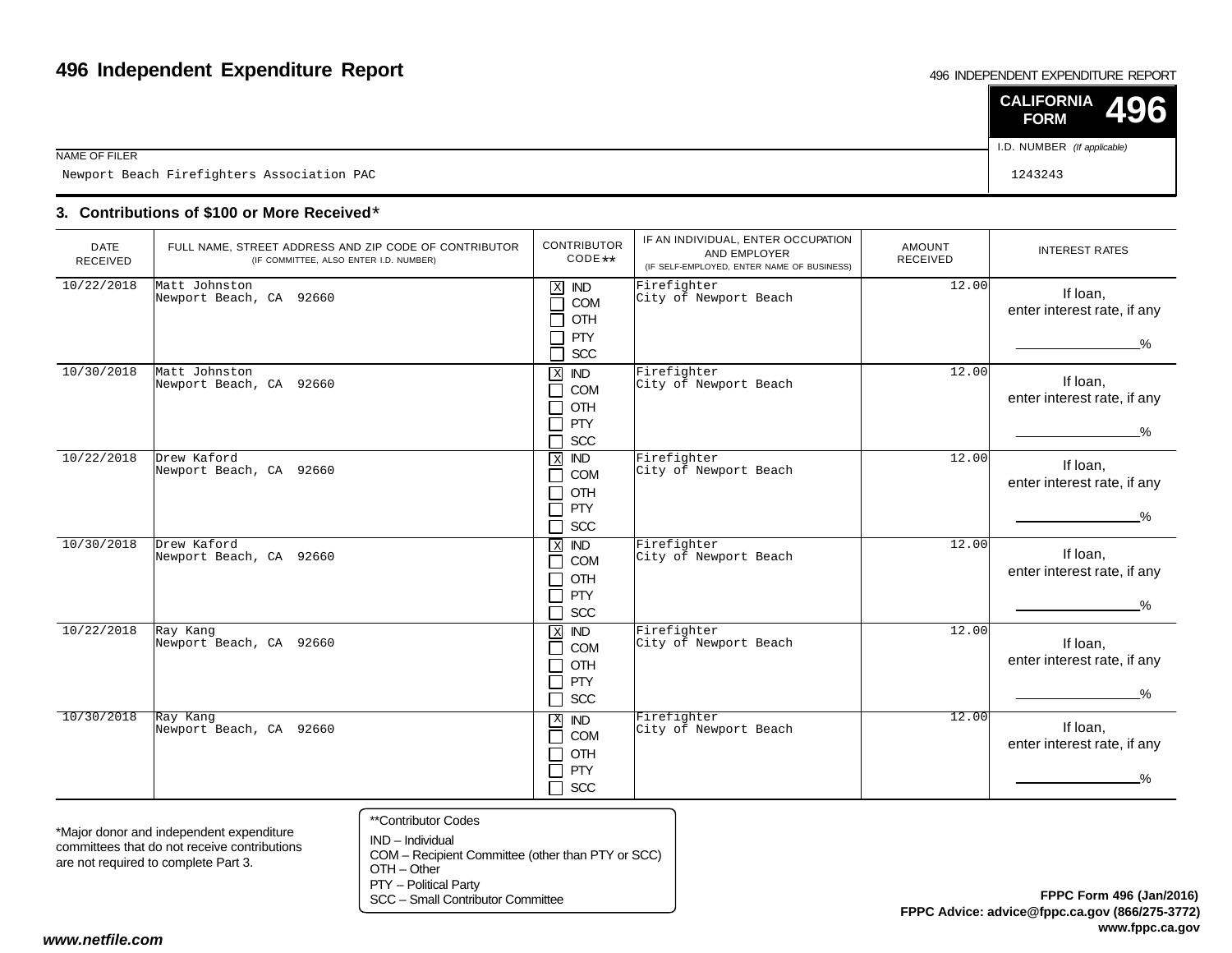#### 496 INDEPENDENT EXPENDITURE REPORT

|                                            | $\vert$ CALIFORNIA 496<br><b>FORM</b> |  |
|--------------------------------------------|---------------------------------------|--|
| NAME OF FILER                              | I.D. NUMBER (If applicable)           |  |
| Newport Beach Firefighters Association PAC | 1243243                               |  |

### **3. Contributions of \$100 or More Received**\*

| <b>DATE</b><br><b>RECEIVED</b> | FULL NAME, STREET ADDRESS AND ZIP CODE OF CONTRIBUTOR<br>(IF COMMITTEE, ALSO ENTER I.D. NUMBER) | <b>CONTRIBUTOR</b><br>$CODE**$                                                                                     | IF AN INDIVIDUAL, ENTER OCCUPATION<br>AND EMPLOYER<br>(IF SELF-EMPLOYED, ENTER NAME OF BUSINESS) | <b>AMOUNT</b><br><b>RECEIVED</b> | <b>INTEREST RATES</b>                                    |
|--------------------------------|-------------------------------------------------------------------------------------------------|--------------------------------------------------------------------------------------------------------------------|--------------------------------------------------------------------------------------------------|----------------------------------|----------------------------------------------------------|
| 10/22/2018                     | Charles Keen<br>Newport Beach, CA 92660                                                         | $\mathbf X$<br><b>IND</b><br>COM<br>$\mathcal{L}$<br>OTH<br><b>PTY</b><br>SCC<br>┑                                 | Firefighter<br>City of Newport Beach                                                             | 12.00                            | If Ioan,<br>enter interest rate, if any<br>$\%$          |
| 10/30/2018                     | Charles Keen<br>Newport Beach, CA 92660                                                         | $\mathbf{X}$<br><b>IND</b><br>COM<br>٦<br>OTH<br>$\blacksquare$<br>PTY<br>$\blacksquare$<br><b>SCC</b>             | Firefighter<br>City of Newport Beach                                                             | 12.00                            | If Ioan,<br>enter interest rate, if any<br>$\frac{9}{6}$ |
| 10/22/2018                     | Justin Keene<br>Newport Beach, CA 92660                                                         | $\overline{ND}$<br>$\,$ X<br>COM<br>$\blacksquare$<br><b>OTH</b><br>$\blacksquare$<br><b>PTY</b><br>┓<br>SCC<br>门。 | Firefighter<br>City of Newport Beach                                                             | 12.00                            | If Ioan.<br>enter interest rate, if any<br>$\frac{0}{2}$ |
| 10/30/2018                     | Justin Keene<br>Newport Beach, CA 92660                                                         | $X$ IND<br>COM<br>$\blacksquare$<br>OTH<br>$\blacksquare$<br>PTY<br>$\blacksquare$<br><b>SCC</b>                   | Firefighter<br>City of Newport Beach                                                             | $\overline{1}$ 2.00              | If Ioan,<br>enter interest rate, if any<br>$\%$          |
| 10/22/2018                     | Brandon Kent<br>Newport Beach, CA 92660                                                         | $\mathbf X$<br><b>IND</b><br>COM<br>$\blacksquare$<br>OTH<br>┓<br>PTY<br>┓<br>$\Box$ SCC                           | Firefighter<br>City of Newport Beach                                                             | 12.00                            | If loan,<br>enter interest rate, if any<br>$\frac{0}{2}$ |
| 10/30/2018                     | Brandon Kent<br>Newport Beach, CA 92660                                                         | $X$ <b>ND</b><br><b>COM</b><br>$\blacksquare$<br>OTH<br>PTY<br>$\blacksquare$<br><b>SCC</b><br>$\blacksquare$      | Firefighter<br>City of Newport Beach                                                             | 12.00                            | If loan,<br>enter interest rate, if any<br>$\frac{0}{2}$ |

\*Major donor and independent expenditure committees that do not receive contributionsare not required to complete Part 3.

- \*\*Contributor Codes
- IND Individual COM – Recipient Committee (other than PTY or SCC)OTH – Other

PTY – Political Party

SCC – Small Contributor Committee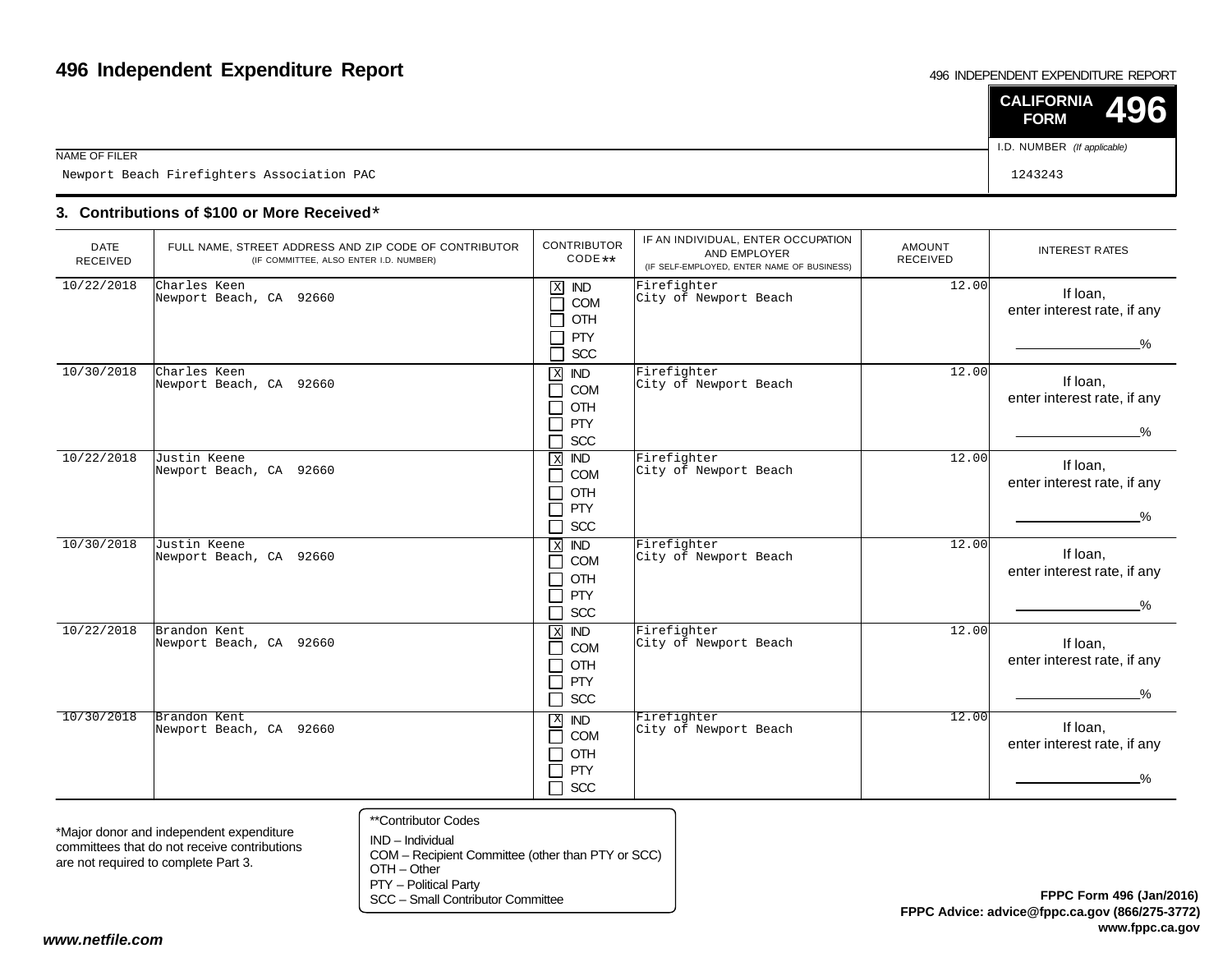#### 496 INDEPENDENT EXPENDITURE REPORT

|                                            | $\vert$ CALIFORNIA 496<br><b>FORM</b> |  |
|--------------------------------------------|---------------------------------------|--|
| NAME OF FILER                              | I.D. NUMBER (If applicable)           |  |
| Newport Beach Firefighters Association PAC | 1243243                               |  |

### **3. Contributions of \$100 or More Received**\*

| <b>DATE</b><br><b>RECEIVED</b> | FULL NAME, STREET ADDRESS AND ZIP CODE OF CONTRIBUTOR<br>(IF COMMITTEE, ALSO ENTER I.D. NUMBER) | <b>CONTRIBUTOR</b><br>$CODE**$                                                                                                              | IF AN INDIVIDUAL, ENTER OCCUPATION<br>AND EMPLOYER<br>(IF SELF-EMPLOYED, ENTER NAME OF BUSINESS) | AMOUNT<br>RECEIVED | <b>INTEREST RATES</b>                                    |
|--------------------------------|-------------------------------------------------------------------------------------------------|---------------------------------------------------------------------------------------------------------------------------------------------|--------------------------------------------------------------------------------------------------|--------------------|----------------------------------------------------------|
| 10/22/2018                     | Brendan Keyes<br>Newport Beach, CA 92660                                                        | $\mathbf X$<br><b>IND</b><br>COM<br>OTH<br><b>PTY</b><br>SCC                                                                                | Firefighter<br>City of Newport Beach                                                             | 12.00              | If loan,<br>enter interest rate, if any<br>$\%$          |
| 10/30/2018                     | Brendan Keyes<br>Newport Beach, CA 92660                                                        | $\mathbf X$<br><b>IND</b><br><b>COM</b><br>$\blacksquare$<br>OTH<br><b>PTY</b><br><b>SCC</b>                                                | Firefighter<br>City of Newport Beach                                                             | 12.00              | If Ioan,<br>enter interest rate, if any<br>$\frac{9}{6}$ |
| 10/22/2018                     | Justin Kime<br>Newport Beach, CA 92660                                                          | $\overline{ND}$<br>$\overline{X}$<br><b>COM</b><br>$\sim$<br>OTH<br>$\blacksquare$<br>PTY<br>$\blacksquare$<br><b>SCC</b><br>$\blacksquare$ | Firefighter<br>City of Newport Beach                                                             | 12.00              | If Ioan,<br>enter interest rate, if any<br>$\frac{9}{6}$ |
| 10/30/2018                     | Justin Kime<br>Newport Beach, CA 92660                                                          | $X$ IND<br>COM<br>$\blacksquare$<br>OTH<br>┓<br>PTY<br>٦<br>SCC<br>┓                                                                        | Firefighter<br>City of Newport Beach                                                             | 12.00              | If loan,<br>enter interest rate, if any<br>_%_           |
| 10/22/2018                     | Mike Kimoto<br>Newport Beach, CA 92660                                                          | $X$ <b>ND</b><br><b>COM</b><br>$\blacksquare$<br>OTH<br>┓<br>PTY<br>$\blacksquare$<br><b>SCC</b><br>┓                                       | Firefighter<br>City of Newport Beach                                                             | 12.00              | If loan,<br>enter interest rate, if any<br>%             |
| 10/30/2018                     | Mike Kimoto<br>Newport Beach, CA 92660                                                          | $X$ <b>ND</b><br>COM<br>$\Box$<br>OTH<br>┓<br>PTY<br>□<br>SCC<br>$\Box$                                                                     | Firefighter<br>City of Newport Beach                                                             | 12.00              | If Ioan,<br>enter interest rate, if any<br>%             |

\*Major donor and independent expenditure committees that do not receive contributionsare not required to complete Part 3.

\*\*Contributor Codes

IND – Individual COM – Recipient Committee (other than PTY or SCC)OTH – Other

PTY – Political Party

SCC – Small Contributor Committee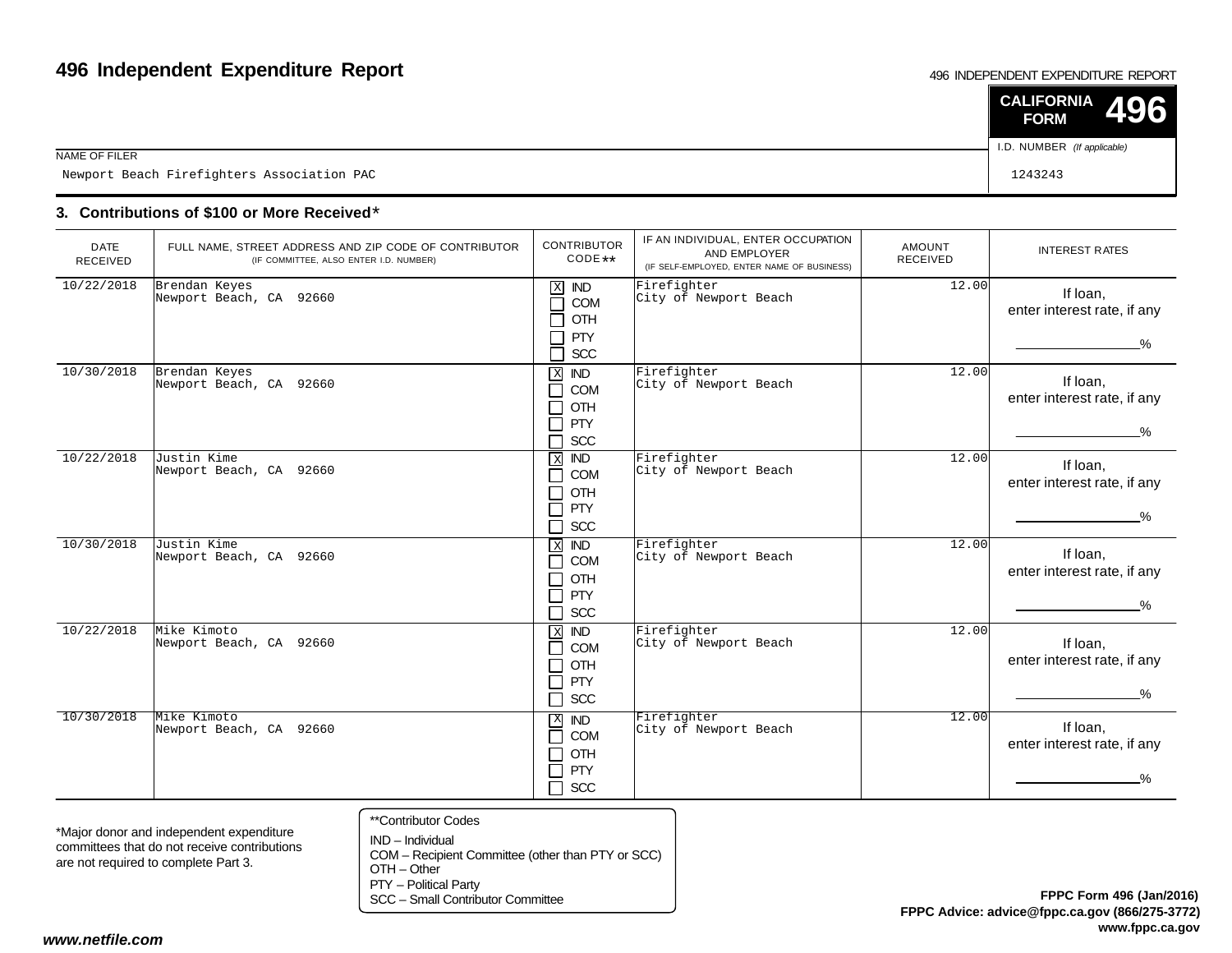#### 496 INDEPENDENT EXPENDITURE REPORT

|                                            | $\vert$ CALIFORNIA 496<br><b>FORM</b> |  |
|--------------------------------------------|---------------------------------------|--|
| NAME OF FILER                              | I.D. NUMBER (If applicable)           |  |
| Newport Beach Firefighters Association PAC | 1243243                               |  |

### **3. Contributions of \$100 or More Received**\*

| <b>DATE</b><br>RECEIVED | FULL NAME, STREET ADDRESS AND ZIP CODE OF CONTRIBUTOR<br>(IF COMMITTEE, ALSO ENTER I.D. NUMBER) | <b>CONTRIBUTOR</b><br>CODE **                                                                                             | IF AN INDIVIDUAL, ENTER OCCUPATION<br>AND EMPLOYER<br>(IF SELF-EMPLOYED, ENTER NAME OF BUSINESS) | AMOUNT<br><b>RECEIVED</b> | <b>INTEREST RATES</b>                                    |
|-------------------------|-------------------------------------------------------------------------------------------------|---------------------------------------------------------------------------------------------------------------------------|--------------------------------------------------------------------------------------------------|---------------------------|----------------------------------------------------------|
| 10/22/2018              | John Kluve<br>Newport Beach, CA 92660                                                           | $\mathbf X$<br><b>IND</b><br>COM<br>$\sim$<br>OTH<br><b>PTY</b><br>SCC                                                    | Firefighter<br>City of Newport Beach                                                             | 12.00                     | If Ioan,<br>enter interest rate, if any<br>$\%$          |
| 10/30/2018              | John Kluve<br>Newport Beach, CA 92660                                                           | X<br><b>IND</b><br>COM<br>$\blacksquare$<br><b>OTH</b><br>$\blacksquare$<br>PTY<br><b>SCC</b>                             | Firefighter<br>City of Newport Beach                                                             | 12.00                     | If loan,<br>enter interest rate, if any<br>$\frac{9}{6}$ |
| 10/22/2018              | Joseph Laser<br>Newport Beach, CA 92660                                                         | $\,$ X<br><b>IND</b><br><b>COM</b><br>$\blacksquare$<br>OTH<br>$\blacksquare$<br>PTY<br>$\blacksquare$<br><b>SCC</b><br>٦ | Firefighter<br>City of Newport Beach                                                             | 12.00                     | If loan,<br>enter interest rate, if any<br>$\frac{0}{2}$ |
| 10/30/2018              | Joseph Laser<br>Newport Beach, CA 92660                                                         | $X$ IND<br>COM<br>$\blacksquare$<br>OTH<br>PTY<br>$\mathcal{L}$<br><b>SCC</b><br>$\blacksquare$                           | Firefighter<br>City of Newport Beach                                                             | 12.00                     | If loan,<br>enter interest rate, if any<br>$\frac{0}{2}$ |
| 10/22/2018              | Jon Lauderdale<br>Newport Beach, CA 92660                                                       | $\,$ X<br><b>IND</b><br><b>COM</b><br>┓<br>OTH<br>┓<br>PTY<br>┓<br><b>SCC</b><br>$\Box$                                   | Firefighter<br>City of Newport Beach                                                             | 12.00                     | If Ioan,<br>enter interest rate, if any<br>$\%$          |
| 10/30/2018              | Jon Lauderdale<br>Newport Beach, CA 92660                                                       | X IND<br>COM<br>n l<br>OTH<br>$\blacksquare$<br>PTY<br>$\sim$<br>┑<br><b>SCC</b>                                          | Firefighter<br>City of Newport Beach                                                             | 12.00                     | If loan,<br>enter interest rate, if any<br>%             |

\*Major donor and independent expenditure committees that do not receive contributionsare not required to complete Part 3.

- \*\*Contributor Codes
- IND Individual COM – Recipient Committee (other than PTY or SCC)OTH – Other

PTY – Political Party

SCC – Small Contributor Committee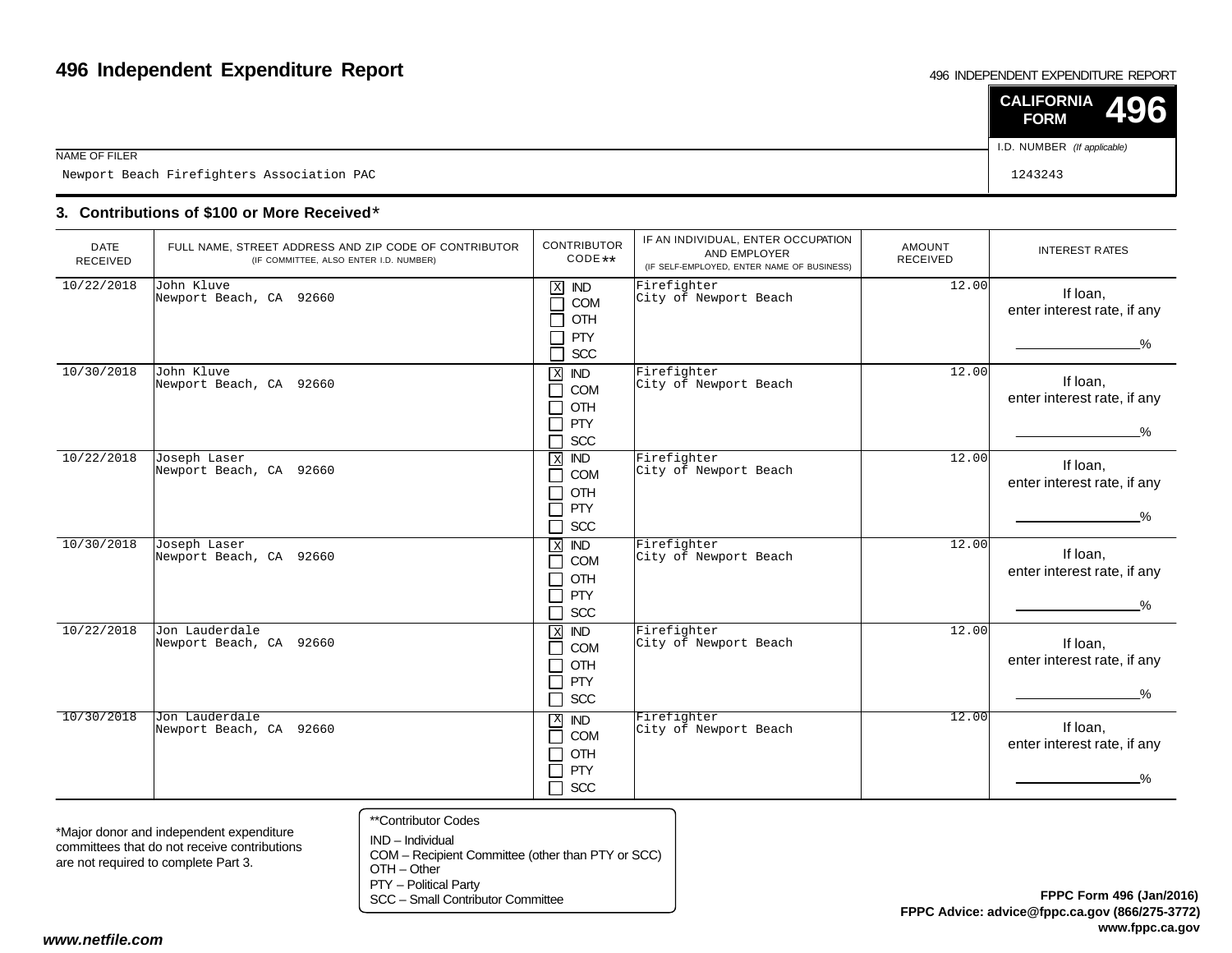#### 496 INDEPENDENT EXPENDITURE REPORT

|                                            | $\vert$ CALIFORNIA 496<br><b>FORM</b> |  |
|--------------------------------------------|---------------------------------------|--|
| NAME OF FILER                              | I.D. NUMBER (If applicable)           |  |
| Newport Beach Firefighters Association PAC | 1243243                               |  |

### **3. Contributions of \$100 or More Received**\*

| <b>DATE</b><br>RECEIVED | FULL NAME, STREET ADDRESS AND ZIP CODE OF CONTRIBUTOR<br>(IF COMMITTEE, ALSO ENTER I.D. NUMBER) | <b>CONTRIBUTOR</b><br>CODE **                                                              | IF AN INDIVIDUAL, ENTER OCCUPATION<br>AND EMPLOYER<br>(IF SELF-EMPLOYED, ENTER NAME OF BUSINESS) | <b>AMOUNT</b><br><b>RECEIVED</b> | <b>INTEREST RATES</b>                                    |
|-------------------------|-------------------------------------------------------------------------------------------------|--------------------------------------------------------------------------------------------|--------------------------------------------------------------------------------------------------|----------------------------------|----------------------------------------------------------|
| 10/22/2018              | Garrick Lazar<br>Newport Beach, CA 92660                                                        | $\mathbf X$<br><b>IND</b><br>┑<br>COM<br>OTH<br><b>PTY</b><br>┑<br>┑<br>$SCC$              | Firefighter<br>City of Newport Beach                                                             | 12.00                            | If loan,<br>enter interest rate, if any<br>$\%$          |
| 10/30/2018              | Garrick Lazar<br>Newport Beach, CA 92660                                                        | X <b>IND</b><br>П<br>COM<br><b>OTH</b><br>П<br>PTY<br>$\Box$<br><b>SCC</b><br>П            | Firefighter<br>City of Newport Beach                                                             | 12.00                            | If loan,<br>enter interest rate, if any<br>$\frac{9}{6}$ |
| 10/22/2018              | Jason Leftige<br>Newport Beach, CA 92660                                                        | <b>IND</b><br>$\overline{X}$<br><b>COM</b><br>П<br>OTH<br>⊓<br>PTY<br>П<br><b>SCC</b><br>П | Firefighter<br>City of Newport Beach                                                             | 12.00                            | If loan,<br>enter interest rate, if any<br>$\frac{9}{6}$ |
| 10/30/2018              | Jason Leftige<br>Newport Beach, CA 92660                                                        | <b>X ND</b><br>COM<br>$\Box$<br><b>OTH</b><br>П<br>□<br>PTY<br><b>SCC</b><br>П             | Firefighter<br>City of Newport Beach                                                             | 12.00                            | If loan,<br>enter interest rate, if any<br>$\%$          |
| 10/22/2018              | Adam Levins<br>Newport Beach, CA 92660                                                          | $\overline{ND}$<br>$\,$ X<br>COM<br>П<br>OTH<br>$\Box$<br>PTY<br>П<br>П<br>SCC             | Firefighter<br>City of Newport Beach                                                             | 12.00                            | If Ioan,<br>enter interest rate, if any<br>$\%$          |
| 10/30/2018              | Adam Levins<br>Newport Beach, CA 92660                                                          | $\overline{ND}$<br>X<br>COM<br>П<br>OTH<br>П<br><b>PTY</b><br>П<br>$\Box$ SCC              | Firefighter<br>City of Newport Beach                                                             | 12.00                            | If loan,<br>enter interest rate, if any<br>%             |

\*Major donor and independent expenditure committees that do not receive contributionsare not required to complete Part 3.

- \*\*Contributor Codes
- IND Individual COM – Recipient Committee (other than PTY or SCC)OTH – Other

PTY – Political Party

SCC – Small Contributor Committee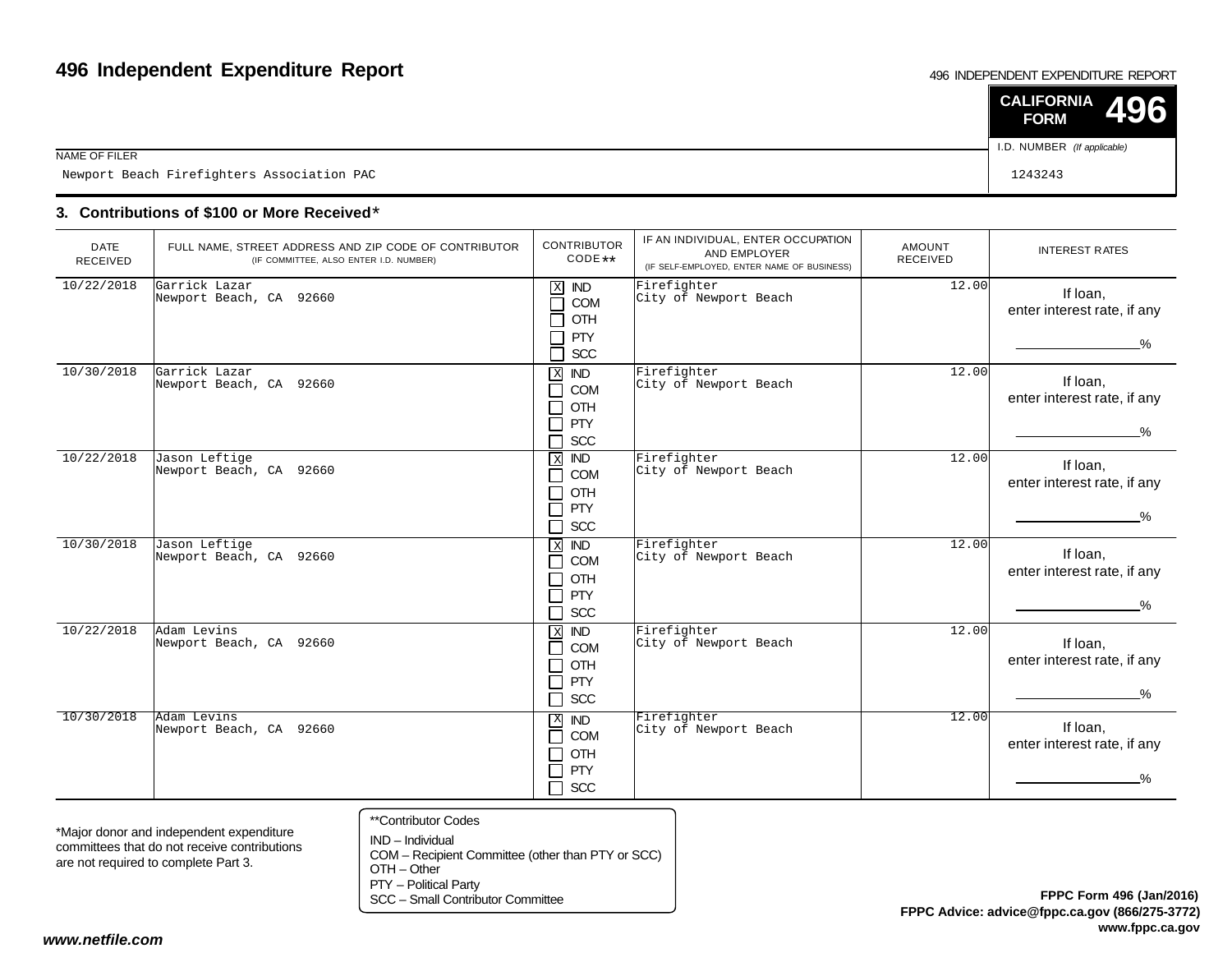#### 496 INDEPENDENT EXPENDITURE REPORT

|                                            | $\vert$ CALIFORNIA 496<br><b>FORM</b> |  |
|--------------------------------------------|---------------------------------------|--|
| NAME OF FILER                              | I.D. NUMBER (If applicable)           |  |
| Newport Beach Firefighters Association PAC | 1243243                               |  |

### **3. Contributions of \$100 or More Received**\*

| <b>DATE</b><br>RECEIVED | FULL NAME, STREET ADDRESS AND ZIP CODE OF CONTRIBUTOR<br>(IF COMMITTEE, ALSO ENTER I.D. NUMBER) | <b>CONTRIBUTOR</b><br>$CODE**$                                                                                                 | IF AN INDIVIDUAL, ENTER OCCUPATION<br>AND EMPLOYER<br>(IF SELF-EMPLOYED, ENTER NAME OF BUSINESS) | AMOUNT<br><b>RECEIVED</b> | <b>INTEREST RATES</b>                                    |
|-------------------------|-------------------------------------------------------------------------------------------------|--------------------------------------------------------------------------------------------------------------------------------|--------------------------------------------------------------------------------------------------|---------------------------|----------------------------------------------------------|
| 10/22/2018              | Michael Liberto<br>Newport Beach, CA 92660                                                      | $\mathbf X$<br><b>IND</b><br>COM<br>$\mathcal{L}$<br>OTH<br><b>PTY</b><br>SCC                                                  | Firefighter<br>City of Newport Beach                                                             | 12.00                     | If loan,<br>enter interest rate, if any<br>$\%$          |
| 10/30/2018              | Michael Liberto<br>Newport Beach, CA 92660                                                      | $\mathbf X$<br><b>IND</b><br>COM<br>$\blacksquare$<br>OTH<br>$\blacksquare$<br>PTY<br>$\mathcal{L}$<br><b>SCC</b>              | Firefighter<br>City of Newport Beach                                                             | 12.00                     | If loan,<br>enter interest rate, if any<br>$\frac{9}{6}$ |
| 10/22/2018              | Jacob Long<br>Newport Beach, CA 92660                                                           | <b>IND</b><br>$\,$ X<br>COM<br>$\blacksquare$<br>OTH<br>$\blacksquare$<br><b>PTY</b><br>$\blacksquare$<br><b>SCC</b><br>$\Box$ | Firefighter<br>City of Newport Beach                                                             | 12.00                     | If Ioan,<br>enter interest rate, if any<br>$\frac{0}{6}$ |
| 10/30/2018              | Jacob Long<br>Newport Beach, CA 92660                                                           | $X$ <b>ND</b><br>COM<br>$\blacksquare$<br>OTH<br>┓<br>PTY<br>┓<br><b>SCC</b><br>┓                                              | Firefighter<br>City of Newport Beach                                                             | 12.00                     | If loan,<br>enter interest rate, if any<br>$\%$          |
| 10/22/2018              | Ty Lunde<br>Newport Beach, CA 92660                                                             | $X$ IND<br><b>COM</b><br>$\blacksquare$<br><b>OTH</b><br>$\blacksquare$<br>PTY<br>$\blacksquare$<br>SCC<br>┓                   | Firefighter<br>City of Newport Beach                                                             | 12.00                     | If Ioan,<br>enter interest rate, if any<br>%             |
| 10/30/2018              | Ty Lunde<br>Newport Beach, CA 92660                                                             | X IND<br>COM<br>П<br>OTH<br>┓<br>PTY<br>┓<br><b>SCC</b><br>┑                                                                   | Firefighter<br>City of Newport Beach                                                             | 12.00                     | If Ioan,<br>enter interest rate, if any<br>%             |

\*Major donor and independent expenditure committees that do not receive contributionsare not required to complete Part 3.

- \*\*Contributor Codes
- IND Individual COM – Recipient Committee (other than PTY or SCC)OTH – Other

PTY – Political Party

SCC – Small Contributor Committee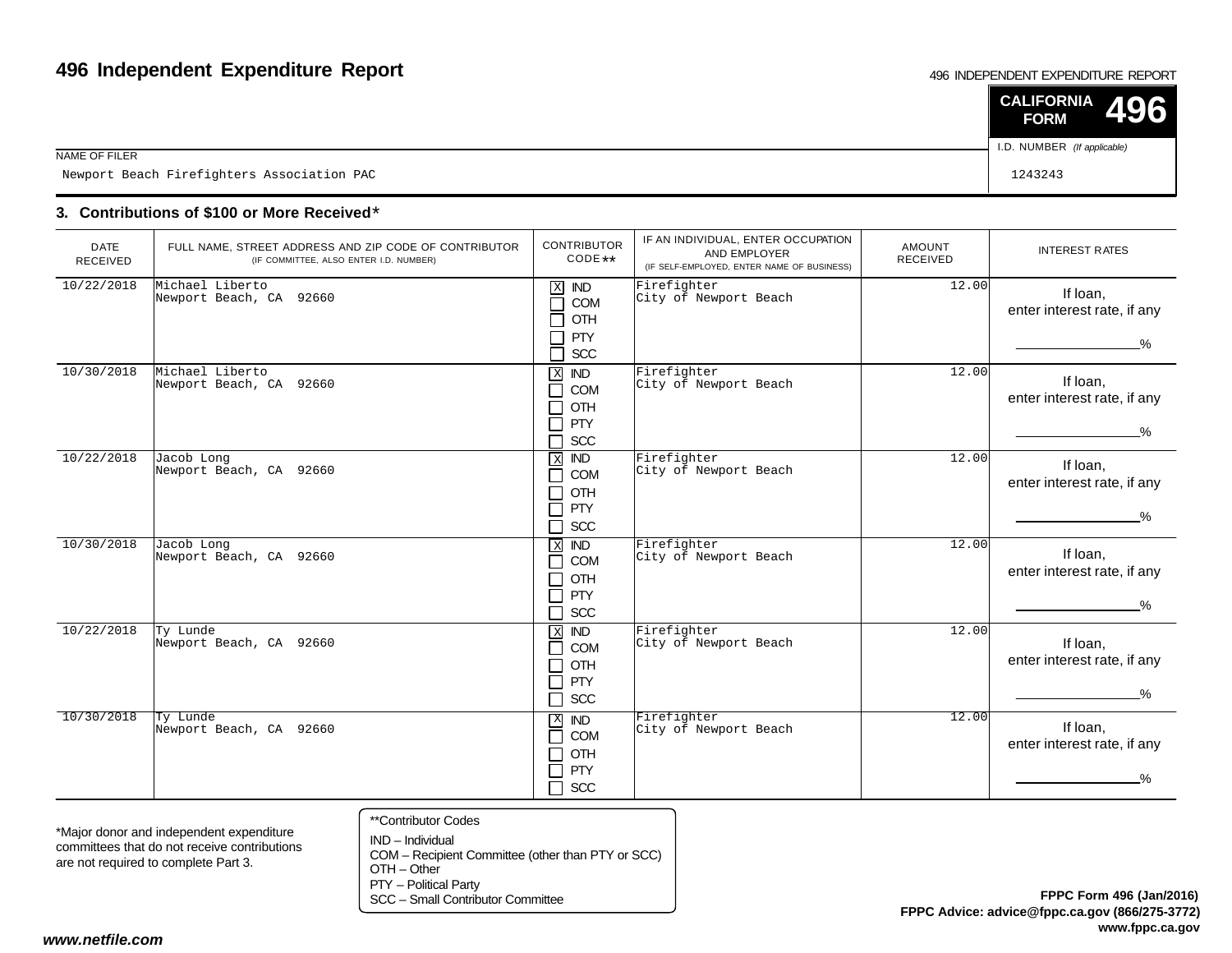#### 496 INDEPENDENT EXPENDITURE REPORT

|                                            | $\vert$ CALIFORNIA 496<br><b>FORM</b> |  |
|--------------------------------------------|---------------------------------------|--|
| NAME OF FILER                              | I.D. NUMBER (If applicable)           |  |
| Newport Beach Firefighters Association PAC | 1243243                               |  |

### **3. Contributions of \$100 or More Received**\*

| <b>DATE</b><br><b>RECEIVED</b> | FULL NAME, STREET ADDRESS AND ZIP CODE OF CONTRIBUTOR<br>(IF COMMITTEE, ALSO ENTER I.D. NUMBER) | <b>CONTRIBUTOR</b><br>CODE **                                                                                            | IF AN INDIVIDUAL, ENTER OCCUPATION<br>AND EMPLOYER<br>(IF SELF-EMPLOYED, ENTER NAME OF BUSINESS) | <b>AMOUNT</b><br><b>RECEIVED</b> | <b>INTEREST RATES</b>                                    |
|--------------------------------|-------------------------------------------------------------------------------------------------|--------------------------------------------------------------------------------------------------------------------------|--------------------------------------------------------------------------------------------------|----------------------------------|----------------------------------------------------------|
| 10/22/2018                     | Brian Mahnken<br>Newport Beach, CA 92660                                                        | $\mathbf X$<br><b>IND</b><br>COM<br>П<br>OTH<br>$\Box$<br><b>PTY</b><br>$\Box$<br>SCC<br>П                               | Firefighter<br>City of Newport Beach                                                             | 12.00                            | If Ioan,<br>enter interest rate, if any<br>$\frac{0}{2}$ |
| 10/30/2018                     | Brian Mahnken<br>Newport Beach, CA 92660                                                        | $\mathbf X$<br><b>IND</b><br>$\Box$<br>COM<br>OTH<br>$\Box$<br>PTY<br>$\Box$<br><b>SCC</b><br>$\Box$                     | Firefighter<br>City of Newport Beach                                                             | 12.00                            | If Ioan,<br>enter interest rate, if any<br>_%_           |
| 10/22/2018                     | Jeremiah Martin<br>Newport Beach, CA 92660                                                      | $\,$ X<br><b>IND</b><br>COM<br>$\mathcal{L}$<br>OTH<br>$\overline{\phantom{a}}$<br><b>PTY</b><br>$\Box$<br>$\Box$<br>SCC | Firefighter<br>City of Newport Beach                                                             | 12.00                            | If Ioan,<br>enter interest rate, if any<br>$\frac{9}{6}$ |
| 10/22/2018                     | Steven Martin<br>Newport Beach, CA 92660                                                        | $X$ IND<br>COM<br>$\mathsf{L}$<br>OTH<br>$\Box$<br>PTY<br>$\Box$<br><b>SCC</b><br>$\Box$                                 | Firefighter<br>City of Newport Beach                                                             | 12.00                            | If Ioan,<br>enter interest rate, if any<br>$\%$          |
| 10/30/2018                     | Jeremiah Martin<br>Newport Beach, CA 92660                                                      | $\overline{ND}$<br>$\mathbf X$<br>$\Box$<br>COM<br>OTH<br>$\mathbf{L}$<br>$\Box$<br>PTY<br>$\Box$<br><b>SCC</b>          | Firefighter<br>City of Newport Beach                                                             | 12.00                            | If Ioan,<br>enter interest rate, if any<br>$\%$          |
| 10/30/2018                     | Steven Martin<br>Newport Beach, CA 92660                                                        | $\mathbf{X}$<br><b>IND</b><br>COM<br>П<br>OTH<br>$\Box$<br><b>PTY</b><br>$\Box$<br>SCC<br>$\Box$                         | Firefighter<br>City of Newport Beach                                                             | 12.00                            | If Ioan,<br>enter interest rate, if any<br>−%            |

\*Major donor and independent expenditure committees that do not receive contributionsare not required to complete Part 3.

- \*\*Contributor Codes
- IND Individual COM – Recipient Committee (other than PTY or SCC)OTH – Other

PTY – Political Party

SCC – Small Contributor Committee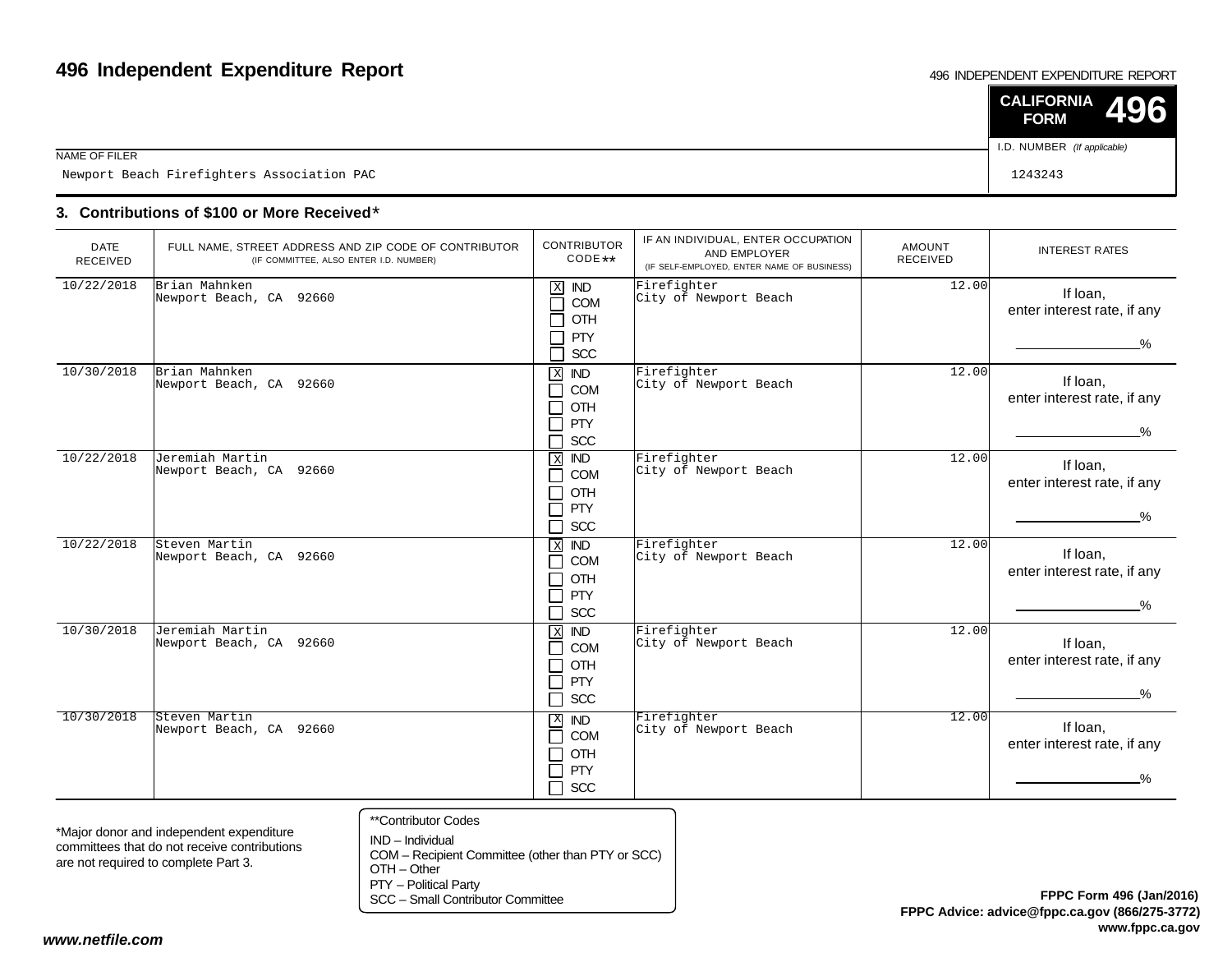#### 496 INDEPENDENT EXPENDITURE REPORT

|                                            | $\vert$ CALIFORNIA 496<br><b>FORM</b> |  |
|--------------------------------------------|---------------------------------------|--|
| NAME OF FILER                              | I.D. NUMBER (If applicable)           |  |
| Newport Beach Firefighters Association PAC | 1243243                               |  |

### **3. Contributions of \$100 or More Received**\*

| <b>DATE</b><br>RECEIVED | FULL NAME, STREET ADDRESS AND ZIP CODE OF CONTRIBUTOR<br>(IF COMMITTEE, ALSO ENTER I.D. NUMBER) | <b>CONTRIBUTOR</b><br>$CODE**$                                                                          | IF AN INDIVIDUAL, ENTER OCCUPATION<br>AND EMPLOYER<br>(IF SELF-EMPLOYED, ENTER NAME OF BUSINESS) | <b>AMOUNT</b><br><b>RECEIVED</b> | <b>INTEREST RATES</b>                                    |
|-------------------------|-------------------------------------------------------------------------------------------------|---------------------------------------------------------------------------------------------------------|--------------------------------------------------------------------------------------------------|----------------------------------|----------------------------------------------------------|
| 10/22/2018              | Brett McAllister<br>Newport Beach, CA 92660                                                     | $\mathbf X$<br><b>IND</b><br>COM<br>┓<br>OTH<br>ᄀ<br><b>PTY</b><br>ᄀ<br>SCC<br>Π                        | Firefighter<br>City of Newport Beach                                                             | 12.00                            | If loan,<br>enter interest rate, if any<br>$\%$          |
| 10/30/2018              | Brett McAllister<br>Newport Beach, CA 92660                                                     | $X$ <b>ND</b><br>П<br><b>COM</b><br>OTH<br>П<br>□<br><b>PTY</b><br><b>SCC</b><br>П                      | Firefighter<br>City of Newport Beach                                                             | 12.00                            | If loan,<br>enter interest rate, if any<br>$\frac{9}{6}$ |
| 10/22/2018              | Matthew McClarey<br>Newport Beach, CA 92660                                                     | $\,$ X<br>$\overline{ND}$<br><b>COM</b><br>$\mathsf{L}$<br>OTH<br>$\Box$<br>PTY<br>П<br><b>SCC</b><br>П | Firefighter<br>City of Newport Beach                                                             | 12.00                            | If Ioan,<br>enter interest rate, if any<br>$\frac{9}{6}$ |
| 10/30/2018              | Matthew McClarey<br>Newport Beach, CA 92660                                                     | $X$ IND<br>COM<br>П<br>OTH<br>П<br><b>PTY</b><br>П<br><b>SCC</b><br>П                                   | Firefighter<br>City of Newport Beach                                                             | 12.00                            | If Ioan,<br>enter interest rate, if any<br>$\%$          |
| 10/22/2018              | Carlos Medina<br>Newport Beach, CA 92660                                                        | $\mathbf X$<br>$\overline{ND}$<br><b>COM</b><br>П<br>OTH<br>⊓<br>PTY<br>П<br>SCC<br>$\Box$              | Firefighter<br>City of Newport Beach                                                             | 12.00                            | If Ioan,<br>enter interest rate, if any<br>$\frac{0}{6}$ |
| 10/30/2018              | Carlos Medina<br>Newport Beach, CA 92660                                                        | $\mathbf X$<br>$\overline{ND}$<br>COM<br>П<br>OTH<br>П<br><b>PTY</b><br>П<br>$\Box$ scc                 | Firefighter<br>City of Newport Beach                                                             | 12.00                            | If Ioan,<br>enter interest rate, if any<br>$\frac{0}{2}$ |

\*Major donor and independent expenditure committees that do not receive contributionsare not required to complete Part 3.

- \*\*Contributor Codes
- IND Individual COM – Recipient Committee (other than PTY or SCC)OTH – Other

PTY – Political Party

SCC – Small Contributor Committee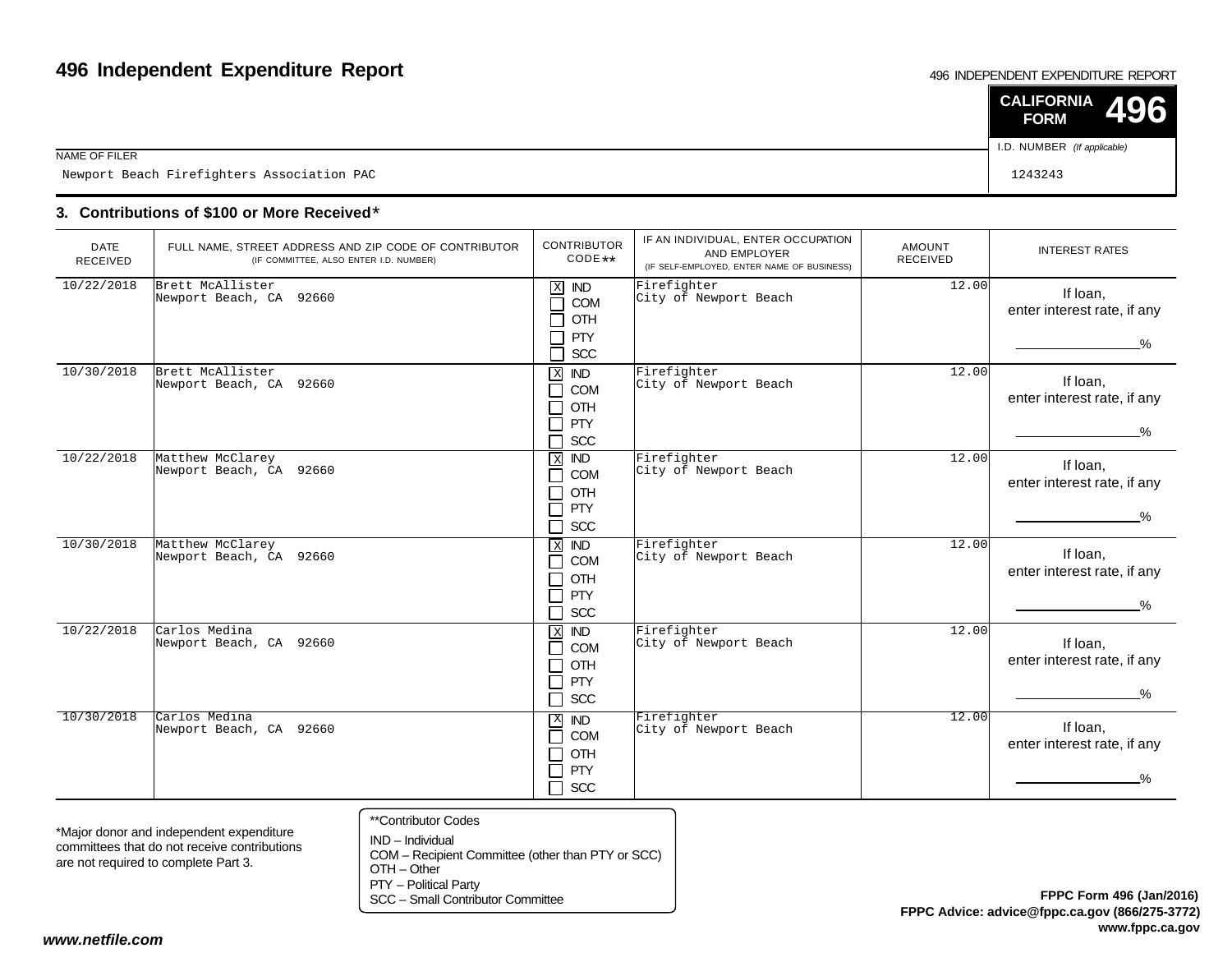#### 496 INDEPENDENT EXPENDITURE REPORT

|                                            | $\vert$ CALIFORNIA 496<br><b>FORM</b> |  |
|--------------------------------------------|---------------------------------------|--|
| NAME OF FILER                              | I.D. NUMBER (If applicable)           |  |
| Newport Beach Firefighters Association PAC | 1243243                               |  |

### **3. Contributions of \$100 or More Received**\*

| <b>DATE</b><br>RECEIVED | FULL NAME, STREET ADDRESS AND ZIP CODE OF CONTRIBUTOR<br>(IF COMMITTEE, ALSO ENTER I.D. NUMBER) | <b>CONTRIBUTOR</b><br>$CODE**$                                                                           | IF AN INDIVIDUAL, ENTER OCCUPATION<br>AND EMPLOYER<br>(IF SELF-EMPLOYED, ENTER NAME OF BUSINESS) | <b>AMOUNT</b><br><b>RECEIVED</b> | <b>INTEREST RATES</b>                                    |
|-------------------------|-------------------------------------------------------------------------------------------------|----------------------------------------------------------------------------------------------------------|--------------------------------------------------------------------------------------------------|----------------------------------|----------------------------------------------------------|
| 10/22/2018              | Steve Michael<br>Newport Beach, CA 92660                                                        | $\mathbf X$<br><b>IND</b><br>COM<br>$\mathcal{L}$<br>OTH<br>$\Box$<br><b>PTY</b><br>Π<br>SCC             | Firefighter<br>City of Newport Beach                                                             | 12.00                            | If Ioan,<br>enter interest rate, if any<br>$\%$          |
| 10/30/2018              | Steve Michael<br>Newport Beach, CA 92660                                                        | $\mathbf X$<br><b>IND</b><br>COM<br>П<br><b>OTH</b><br>П<br><b>PTY</b><br>П<br><b>SCC</b><br>□           | Firefighter<br>City of Newport Beach                                                             | 12.00                            | If Ioan,<br>enter interest rate, if any<br>$\frac{9}{6}$ |
| 10/22/2018              | John Mollica<br>Newport Beach, CA 92660                                                         | $\overline{ND}$<br>$\,$ X<br><b>COM</b><br>$\Box$<br><b>OTH</b><br>П<br>PTY<br>$\Box$<br><b>SCC</b><br>П | Firefighter<br>City of Newport Beach                                                             | 12.00                            | If Ioan,<br>enter interest rate, if any<br>$\frac{9}{6}$ |
| 10/30/2018              | John Mollica<br>Newport Beach, CA 92660                                                         | $X$ IND<br><b>COM</b><br>П<br>OTH<br>П<br><b>PTY</b><br>П<br>П<br><b>SCC</b>                             | Firefighter<br>City of Newport Beach                                                             | 12.00                            | If Ioan,<br>enter interest rate, if any<br>$\frac{9}{6}$ |
| 10/22/2018              | Nadine Morris<br>Newport Beach, CA 92660                                                        | $\,$ X<br><b>IND</b><br><b>COM</b><br>П<br>OTH<br>П<br><b>PTY</b><br>П<br>$\Box$<br>SCC                  | Firefighter<br>City of Newport Beach                                                             | 12.00                            | If Ioan,<br>enter interest rate, if any<br>$\%$          |
| 10/30/2018              | Nadine Morris<br>Newport Beach, CA 92660                                                        | $X$ ND<br>COM<br>П<br>OTH<br>$\blacksquare$<br><b>PTY</b><br>П<br>$\Box$ scc                             | Firefighter<br>City of Newport Beach                                                             | 12.00                            | If loan,<br>enter interest rate, if any<br>$\%$          |

\*Major donor and independent expenditure committees that do not receive contributionsare not required to complete Part 3.

- \*\*Contributor Codes
- IND Individual COM – Recipient Committee (other than PTY or SCC)OTH – Other

PTY – Political Party

SCC – Small Contributor Committee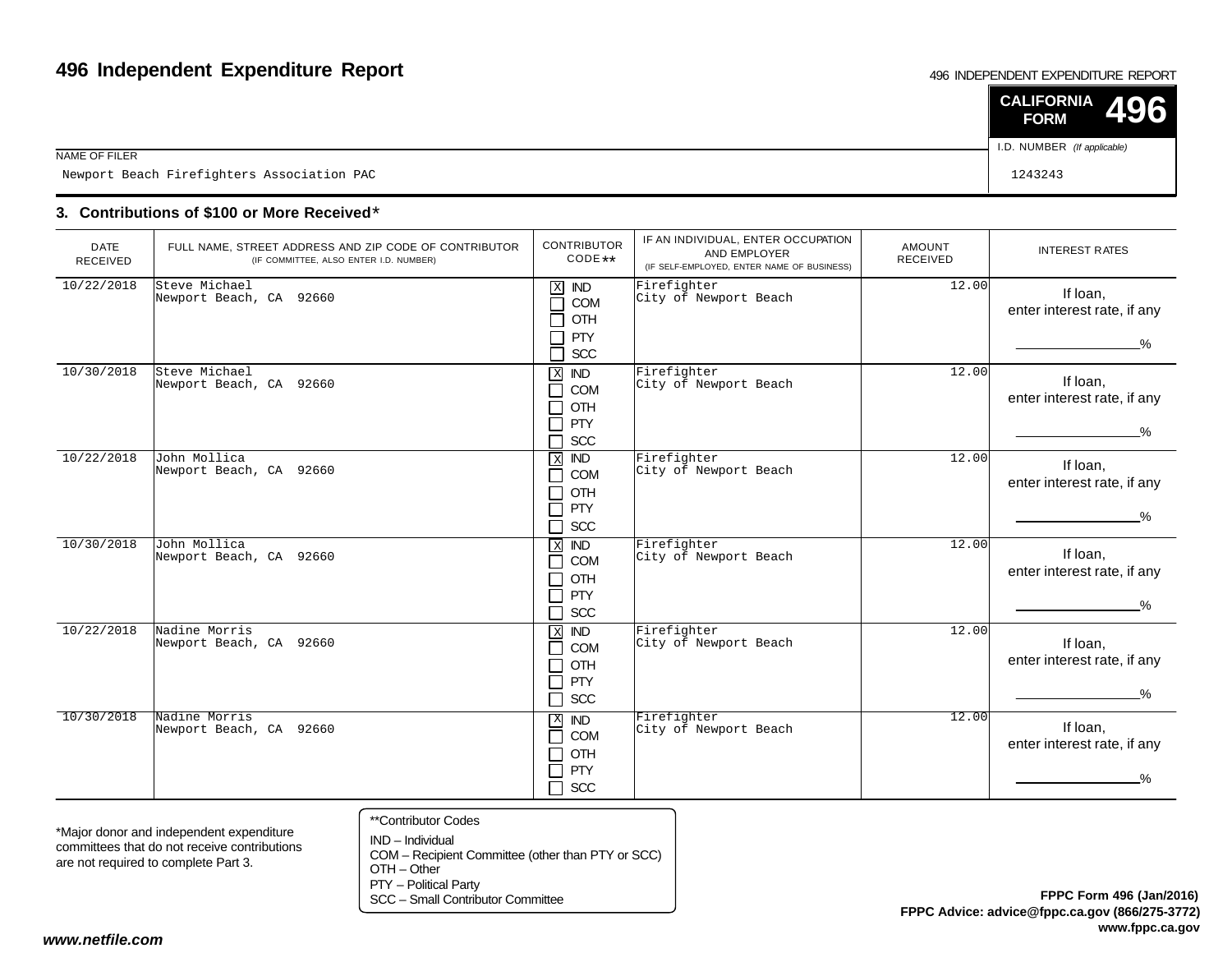#### 496 INDEPENDENT EXPENDITURE REPORT

|                                            | $\vert$ CALIFORNIA 496<br><b>FORM</b> |  |
|--------------------------------------------|---------------------------------------|--|
| NAME OF FILER                              | I.D. NUMBER (If applicable)           |  |
| Newport Beach Firefighters Association PAC | 1243243                               |  |

### **3. Contributions of \$100 or More Received**\*

| <b>DATE</b><br><b>RECEIVED</b> | FULL NAME, STREET ADDRESS AND ZIP CODE OF CONTRIBUTOR<br>(IF COMMITTEE, ALSO ENTER I.D. NUMBER) | <b>CONTRIBUTOR</b><br>CODE **                                                                                             | IF AN INDIVIDUAL, ENTER OCCUPATION<br>AND EMPLOYER<br>(IF SELF-EMPLOYED, ENTER NAME OF BUSINESS) | <b>AMOUNT</b><br><b>RECEIVED</b> | <b>INTEREST RATES</b>                                    |
|--------------------------------|-------------------------------------------------------------------------------------------------|---------------------------------------------------------------------------------------------------------------------------|--------------------------------------------------------------------------------------------------|----------------------------------|----------------------------------------------------------|
| 10/22/2018                     | Michael Mullen<br>Newport Beach, CA 92660                                                       | $\mathbf X$<br><b>IND</b><br>COM<br>$\sim$<br>OTH<br><b>PTY</b><br>SCC<br>┑                                               | Firefighter<br>City of Newport Beach                                                             | 12.00                            | If loan,<br>enter interest rate, if any<br>$\%$          |
| 10/30/2018                     | Michael Mullen<br>Newport Beach, CA 92660                                                       | $X$ IND<br>COM<br>$\blacksquare$<br><b>OTH</b><br>$\blacksquare$<br>PTY<br>$\mathcal{L}$<br><b>SCC</b><br>$\blacksquare$  | Firefighter<br>City of Newport Beach                                                             | 12.00                            | If loan,<br>enter interest rate, if any<br>$\frac{9}{6}$ |
| 10/22/2018                     | Matt Natelborg<br>Newport Beach, CA 92660                                                       | <b>IND</b><br>$\,$ X<br><b>COM</b><br>$\blacksquare$<br>OTH<br>$\blacksquare$<br>PTY<br>$\blacksquare$<br><b>SCC</b><br>┐ | Firefighter<br>City of Newport Beach                                                             | 12.00                            | If loan,<br>enter interest rate, if any<br>$\frac{9}{6}$ |
| 10/30/2018                     | Matt Natelborg<br>Newport Beach, CA 92660                                                       | $X$ <b>ND</b><br>COM<br>$\blacksquare$<br><b>OTH</b><br>$\blacksquare$<br>PTY<br>┓<br><b>SCC</b><br>┐                     | Firefighter<br>City of Newport Beach                                                             | 12.00                            | If loan,<br>enter interest rate, if any<br>$\%$          |
| 10/22/2018                     | J.C. Nessa<br>Newport Beach, CA 92660                                                           | $\,$ X<br><b>IND</b><br>COM<br>$\blacksquare$<br>OTH<br>$\blacksquare$<br>PTY<br>$\blacksquare$<br>SCC<br>┐               | Firefighter<br>City of Newport Beach                                                             | 12.00                            | If loan,<br>enter interest rate, if any<br>$\%$          |
| 10/30/2018                     | J.C. Nessa<br>Newport Beach, CA 92660                                                           | $\mathbf{X}$<br><b>IND</b><br><b>COM</b><br>٦<br>OTH<br>$\perp$<br>PTY<br>┓<br>$\Box$ SCC                                 | Firefighter<br>City of Newport Beach                                                             | 12.00                            | If loan,<br>enter interest rate, if any<br>%             |

\*Major donor and independent expenditure committees that do not receive contributionsare not required to complete Part 3.

- \*\*Contributor Codes
- IND Individual COM – Recipient Committee (other than PTY or SCC)OTH – Other

PTY – Political Party

SCC – Small Contributor Committee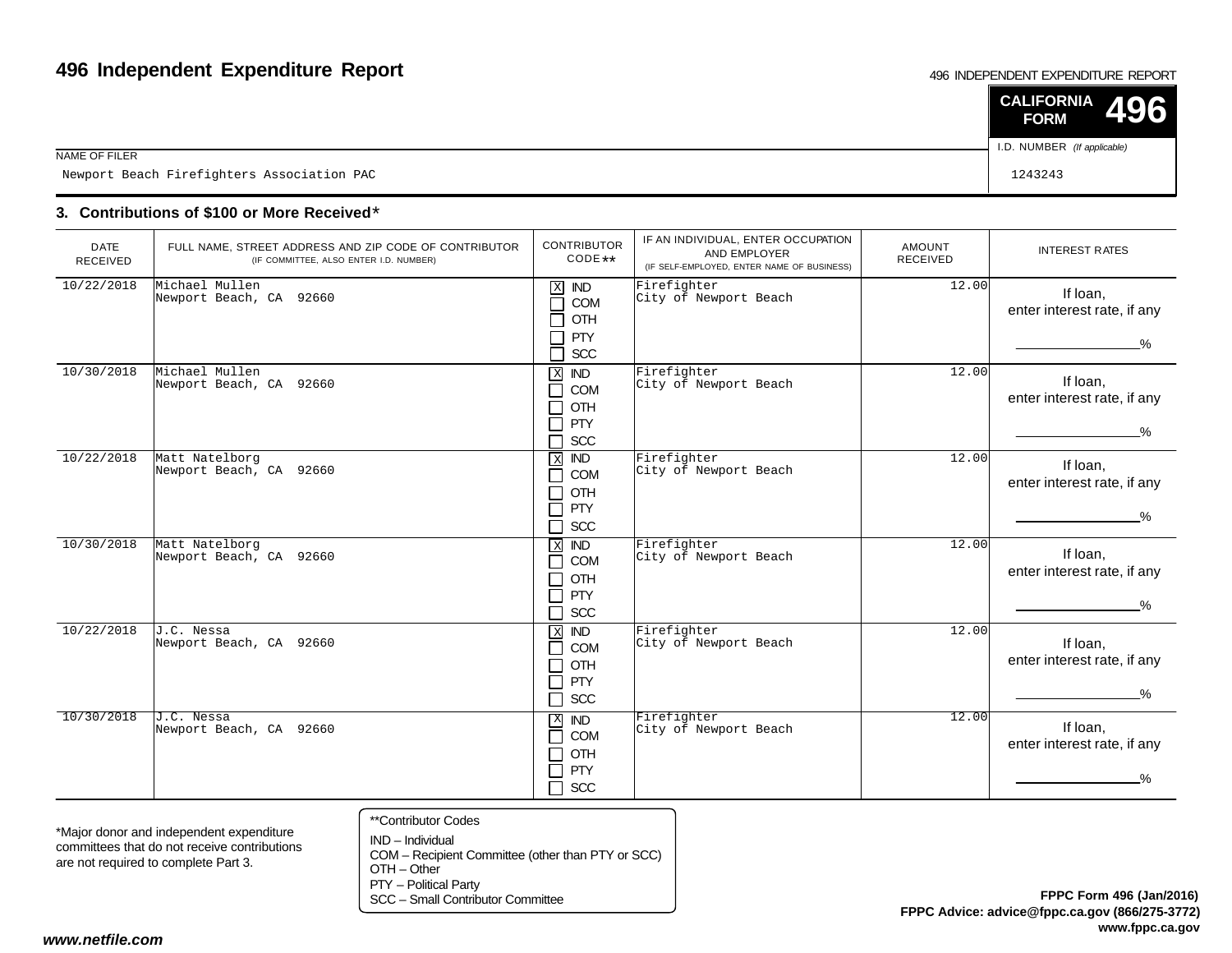#### 496 INDEPENDENT EXPENDITURE REPORT

|                                            | $\vert$ CALIFORNIA 496<br><b>FORM</b> |  |
|--------------------------------------------|---------------------------------------|--|
| NAME OF FILER                              | I.D. NUMBER (If applicable)           |  |
| Newport Beach Firefighters Association PAC | 1243243                               |  |

### **3. Contributions of \$100 or More Received**\*

| <b>DATE</b><br>RECEIVED | FULL NAME, STREET ADDRESS AND ZIP CODE OF CONTRIBUTOR<br>(IF COMMITTEE, ALSO ENTER I.D. NUMBER) | <b>CONTRIBUTOR</b><br>CODE **                                                                                             | IF AN INDIVIDUAL, ENTER OCCUPATION<br>AND EMPLOYER<br>(IF SELF-EMPLOYED, ENTER NAME OF BUSINESS) | AMOUNT<br><b>RECEIVED</b> | <b>INTEREST RATES</b>                                    |
|-------------------------|-------------------------------------------------------------------------------------------------|---------------------------------------------------------------------------------------------------------------------------|--------------------------------------------------------------------------------------------------|---------------------------|----------------------------------------------------------|
| 10/22/2018              | Adam Novak<br>Newport Beach, CA 92660                                                           | $\mathbf X$<br><b>IND</b><br>COM<br>$\sim$<br>OTH<br><b>PTY</b><br>SCC<br>┑                                               | Firefighter<br>City of Newport Beach                                                             | 12.00                     | If loan,<br>enter interest rate, if any<br>$\%$          |
| 10/30/2018              | Adam Novak<br>Newport Beach, CA 92660                                                           | $X$ IND<br>COM<br>$\blacksquare$<br>OTH<br>$\blacksquare$<br>PTY<br>$\mathcal{L}$<br><b>SCC</b><br>$\blacksquare$         | Firefighter<br>City of Newport Beach                                                             | 12.00                     | If loan,<br>enter interest rate, if any<br>$\frac{9}{6}$ |
| 10/22/2018              | Ryan O'Leary<br>Newport Beach, CA 92660                                                         | <b>IND</b><br>$\,$ X<br><b>COM</b><br>$\blacksquare$<br>OTH<br>$\blacksquare$<br>PTY<br>$\blacksquare$<br><b>SCC</b><br>┐ | Firefighter<br>City of Newport Beach                                                             | 12.00                     | If loan,<br>enter interest rate, if any<br>$\frac{9}{6}$ |
| 10/30/2018              | Ryan O'Leary<br>Newport Beach, CA 92660                                                         | $X$ IND<br><b>COM</b><br>$\blacksquare$<br><b>OTH</b><br>$\blacksquare$<br>PTY<br>┓<br><b>SCC</b><br>┐                    | Firefighter<br>City of Newport Beach                                                             | 12.00                     | If loan,<br>enter interest rate, if any<br>$\%$          |
| 10/22/2018              | Jude Olivas<br>Newport Beach, CA 92660                                                          | $\,$ X<br><b>IND</b><br>COM<br>$\blacksquare$<br>OTH<br>$\blacksquare$<br>PTY<br>$\blacksquare$<br>SCC<br>┐               | Firefighter<br>City of Newport Beach                                                             | 12.00                     | If Ioan,<br>enter interest rate, if any<br>$\frac{0}{2}$ |
| 10/30/2018              | Jude Olivas<br>Newport Beach, CA 92660                                                          | $\mathbf{X}$<br><b>IND</b><br>COM<br>٦<br>OTH<br>$\blacksquare$<br>PTY<br>┓<br>$\Box$ SCC                                 | Firefighter<br>City of Newport Beach                                                             | 12.00                     | If loan,<br>enter interest rate, if any<br>%             |

\*Major donor and independent expenditure committees that do not receive contributionsare not required to complete Part 3.

- \*\*Contributor Codes
- IND Individual COM – Recipient Committee (other than PTY or SCC)OTH – Other

PTY – Political Party

SCC – Small Contributor Committee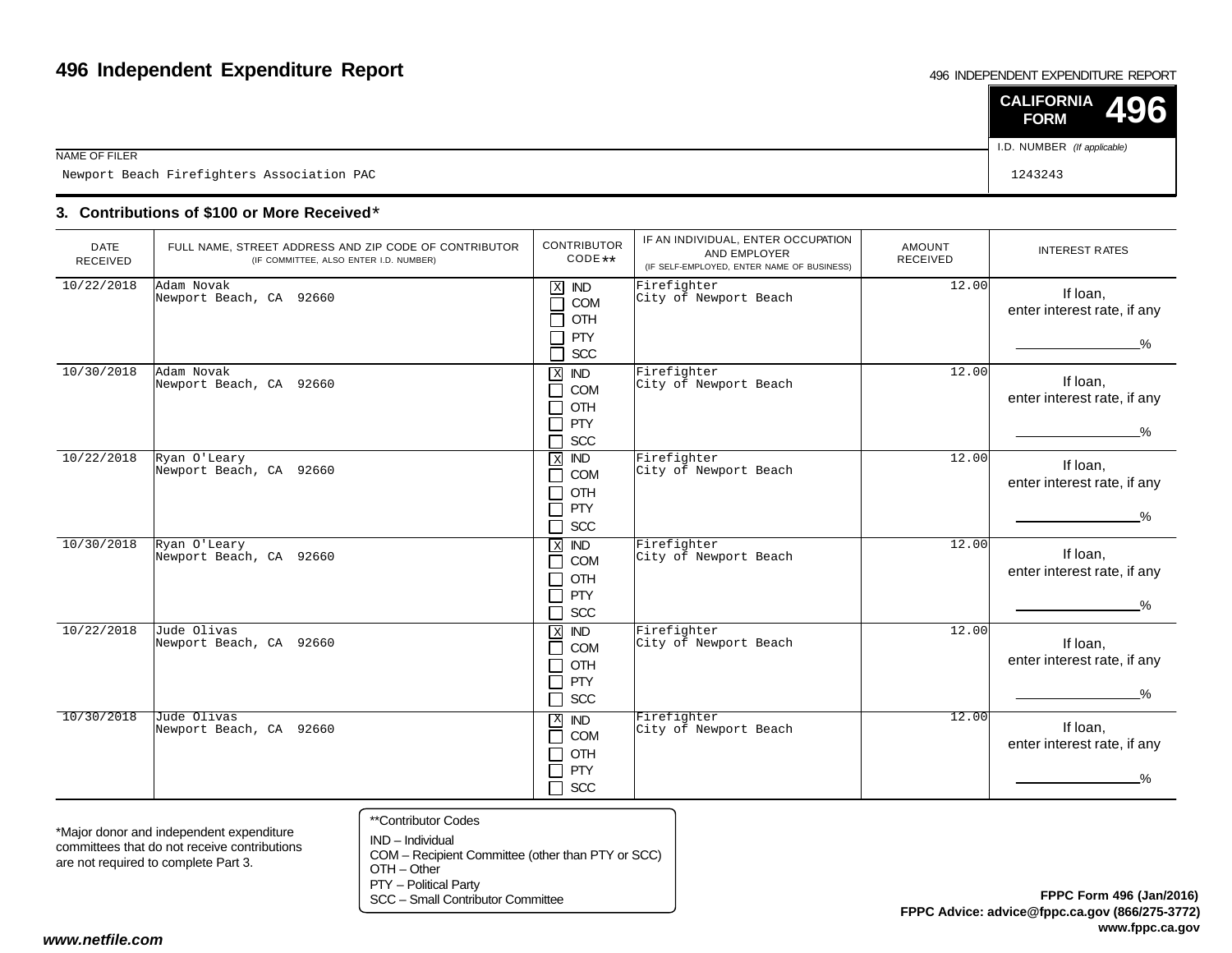#### 496 INDEPENDENT EXPENDITURE REPORT

|                                            | $\vert$ CALIFORNIA 496<br><b>FORM</b> |  |
|--------------------------------------------|---------------------------------------|--|
| NAME OF FILER                              | I.D. NUMBER (If applicable)           |  |
| Newport Beach Firefighters Association PAC | 1243243                               |  |

### **3. Contributions of \$100 or More Received**\*

| <b>DATE</b><br><b>RECEIVED</b> | FULL NAME, STREET ADDRESS AND ZIP CODE OF CONTRIBUTOR<br>(IF COMMITTEE, ALSO ENTER I.D. NUMBER) | <b>CONTRIBUTOR</b><br>CODE **                                                                                            | IF AN INDIVIDUAL, ENTER OCCUPATION<br>AND EMPLOYER<br>(IF SELF-EMPLOYED, ENTER NAME OF BUSINESS) | <b>AMOUNT</b><br><b>RECEIVED</b> | <b>INTEREST RATES</b>                                    |
|--------------------------------|-------------------------------------------------------------------------------------------------|--------------------------------------------------------------------------------------------------------------------------|--------------------------------------------------------------------------------------------------|----------------------------------|----------------------------------------------------------|
| 10/22/2018                     | Armando Oseguera<br>Newport Beach, CA 92660                                                     | $\mathbf X$<br><b>IND</b><br>COM<br>П<br>OTH<br>П<br><b>PTY</b><br>$\Box$<br>SCC<br>П                                    | Firefighter<br>City of Newport Beach                                                             | 12.00                            | If Ioan,<br>enter interest rate, if any<br>$\frac{0}{2}$ |
| 10/30/2018                     | Armando Osequera<br>Newport Beach, CA 92660                                                     | $\mathbf X$<br><b>IND</b><br>$\Box$<br>COM<br>OTH<br>$\Box$<br>PTY<br>$\Box$<br><b>SCC</b><br>$\Box$                     | Firefighter<br>City of Newport Beach                                                             | 12.00                            | If Ioan,<br>enter interest rate, if any<br>_%_           |
| 10/22/2018                     | Grant Parsons<br>Newport Beach, CA 92660                                                        | $\,$ X<br><b>IND</b><br>COM<br>$\mathcal{L}$<br>OTH<br>$\overline{\phantom{a}}$<br><b>PTY</b><br>$\Box$<br>$\Box$<br>SCC | Firefighter<br>City of Newport Beach                                                             | 12.00                            | If Ioan,<br>enter interest rate, if any<br>$\frac{9}{6}$ |
| 10/30/2018                     | Grant Parsons<br>Newport Beach, CA 92660                                                        | $X$ IND<br>COM<br>$\mathsf{L}$<br>$\Box$<br>OTH<br>PTY<br>$\Box$<br><b>SCC</b><br>$\Box$                                 | Firefighter<br>City of Newport Beach                                                             | 12.00                            | If Ioan,<br>enter interest rate, if any<br>$\%$          |
| 10/22/2018                     | Chad Ponegalek<br>Newport Beach, CA 92660                                                       | $\overline{ND}$<br>$\mathbf X$<br>$\Box$<br>COM<br>OTH<br>$\sim$<br>$\Box$<br>PTY<br>$\Box$<br><b>SCC</b>                | Firefighter<br>City of Newport Beach                                                             | 12.00                            | If Ioan,<br>enter interest rate, if any<br>$\%$          |
| 10/30/2018                     | Chad Ponegalek<br>Newport Beach, CA 92660                                                       | $\mathbf{X}$<br><b>IND</b><br>COM<br>П<br>OTH<br>$\Box$<br><b>PTY</b><br>$\Box$<br>SCC<br>$\Box$                         | Firefighter<br>City of Newport Beach                                                             | 12.00                            | If Ioan,<br>enter interest rate, if any<br>%.            |

\*Major donor and independent expenditure committees that do not receive contributionsare not required to complete Part 3.

- \*\*Contributor Codes
- IND Individual COM – Recipient Committee (other than PTY or SCC)OTH – Other

PTY – Political Party

SCC – Small Contributor Committee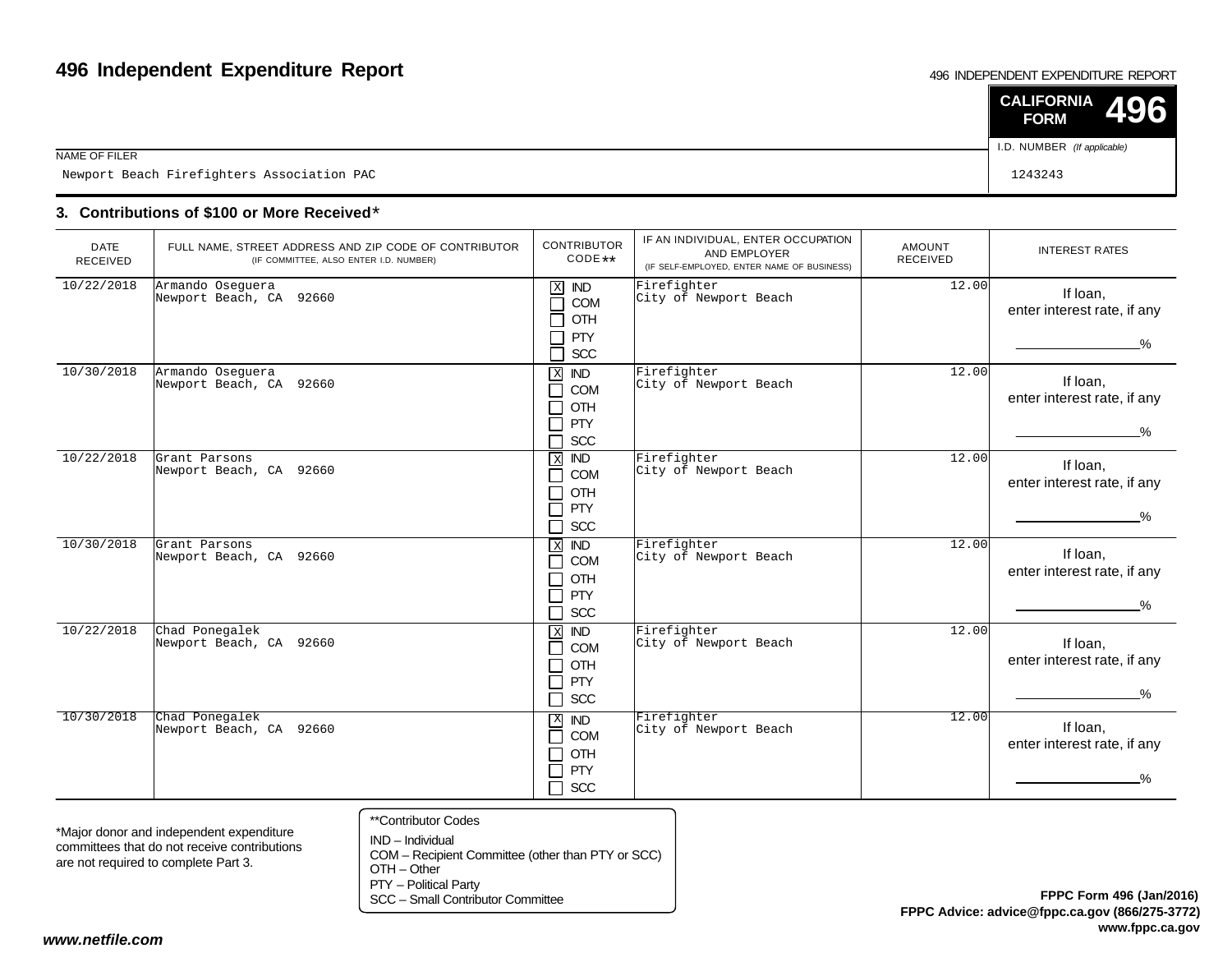#### 496 INDEPENDENT EXPENDITURE REPORT

|                                            | $\vert$ CALIFORNIA 496<br><b>FORM</b> |  |
|--------------------------------------------|---------------------------------------|--|
| NAME OF FILER                              | I.D. NUMBER (If applicable)           |  |
| Newport Beach Firefighters Association PAC | 1243243                               |  |

### **3. Contributions of \$100 or More Received**\*

| <b>DATE</b><br>RECEIVED | FULL NAME, STREET ADDRESS AND ZIP CODE OF CONTRIBUTOR<br>(IF COMMITTEE, ALSO ENTER I.D. NUMBER) | <b>CONTRIBUTOR</b><br>$CODE**$                                                                                                         | IF AN INDIVIDUAL, ENTER OCCUPATION<br>AND EMPLOYER<br>(IF SELF-EMPLOYED, ENTER NAME OF BUSINESS) | AMOUNT<br>RECEIVED | <b>INTEREST RATES</b>                                    |
|-------------------------|-------------------------------------------------------------------------------------------------|----------------------------------------------------------------------------------------------------------------------------------------|--------------------------------------------------------------------------------------------------|--------------------|----------------------------------------------------------|
| 10/22/2018              | Ryan Popovich<br>Newport Beach, CA 92660                                                        | $\mathbf X$<br><b>IND</b><br>COM<br>OTH<br><b>PTY</b><br>SCC                                                                           | Firefighter<br>City of Newport Beach                                                             | 12.00              | If loan,<br>enter interest rate, if any<br>$\%$          |
| 10/30/2018              | Ryan Popovich<br>Newport Beach, CA 92660                                                        | $\mathbf X$<br><b>IND</b><br><b>COM</b><br>$\blacksquare$<br>OTH<br><b>PTY</b><br>$\sim$<br><b>SCC</b>                                 | Firefighter<br>City of Newport Beach                                                             | 12.00              | If Ioan,<br>enter interest rate, if any<br>$\frac{9}{6}$ |
| 10/22/2018              | Phillip Puhek<br>Newport Beach, CA 92660                                                        | $\overline{ND}$<br>$\overline{X}$<br><b>COM</b><br>$\sim$<br>OTH<br>$\blacksquare$<br><b>PTY</b><br>$\blacksquare$<br><b>SCC</b><br>E. | Firefighter<br>City of Newport Beach                                                             | 12.00              | If Ioan,<br>enter interest rate, if any<br>$\frac{9}{6}$ |
| 10/30/2018              | Phillip Puhek<br>Newport Beach, CA 92660                                                        | $X$ IND<br>COM<br>$\blacksquare$<br>OTH<br>┓<br>PTY<br>٦<br>SCC<br>┓                                                                   | Firefighter<br>City of Newport Beach                                                             | 12.00              | If loan,<br>enter interest rate, if any<br>_%_           |
| 10/22/2018              | Aaron Reed<br>Newport Beach, CA 92660                                                           | $X$ <b>ND</b><br><b>COM</b><br>$\blacksquare$<br>OTH<br>┓<br><b>PTY</b><br>$\blacksquare$<br><b>SCC</b><br>┓                           | Firefighter<br>City of Newport Beach                                                             | 12.00              | If loan,<br>enter interest rate, if any<br>%             |
| 10/30/2018              | Aaron Reed<br>Newport Beach, CA 92660                                                           | $X$ <b>ND</b><br>COM<br>$\Box$<br>OTH<br>┑<br><b>PTY</b><br>□<br>SCC<br>$\Box$                                                         | Firefighter<br>City of Newport Beach                                                             | 12.00              | If Ioan,<br>enter interest rate, if any<br>%             |

\*Major donor and independent expenditure committees that do not receive contributionsare not required to complete Part 3.

- \*\*Contributor Codes
- IND Individual COM – Recipient Committee (other than PTY or SCC)OTH – Other

PTY – Political Party

SCC – Small Contributor Committee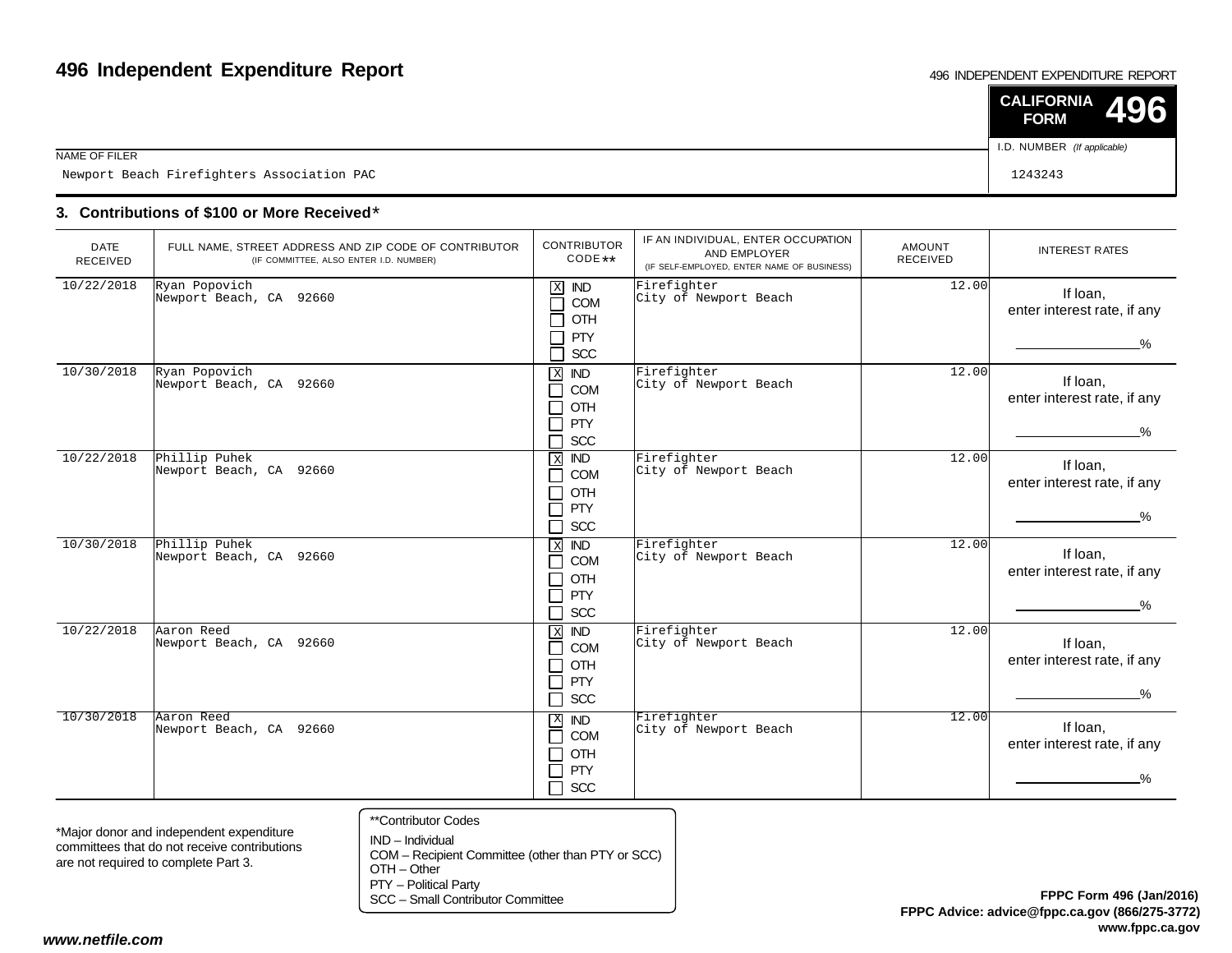#### 496 INDEPENDENT EXPENDITURE REPORT

|                                            | $\vert$ CALIFORNIA 496<br><b>FORM</b> |  |
|--------------------------------------------|---------------------------------------|--|
| NAME OF FILER                              | I.D. NUMBER (If applicable)           |  |
| Newport Beach Firefighters Association PAC | 1243243                               |  |

### **3. Contributions of \$100 or More Received**\*

| <b>DATE</b><br><b>RECEIVED</b> | FULL NAME, STREET ADDRESS AND ZIP CODE OF CONTRIBUTOR<br>(IF COMMITTEE, ALSO ENTER I.D. NUMBER) | <b>CONTRIBUTOR</b><br>CODE **                                                                                                    | IF AN INDIVIDUAL, ENTER OCCUPATION<br>AND EMPLOYER<br>(IF SELF-EMPLOYED, ENTER NAME OF BUSINESS) | <b>AMOUNT</b><br><b>RECEIVED</b> | <b>INTEREST RATES</b>                                    |
|--------------------------------|-------------------------------------------------------------------------------------------------|----------------------------------------------------------------------------------------------------------------------------------|--------------------------------------------------------------------------------------------------|----------------------------------|----------------------------------------------------------|
| 10/22/2018                     | Jim Reideler<br>Newport Beach, CA 92660                                                         | $\mathbf X$<br><b>IND</b><br>COM<br>$\mathcal{L}$<br>OTH<br>$\mathcal{L}$<br><b>PTY</b><br>SCC<br>$\mathcal{L}_{\mathcal{A}}$    | Firefighter<br>City of Newport Beach                                                             | 12.00                            | If Ioan,<br>enter interest rate, if any<br>$\frac{9}{6}$ |
| 10/30/2018                     | Jim Reideler<br>Newport Beach, CA 92660                                                         | $\mathbf X$<br><b>IND</b><br>COM<br>┓<br>OTH<br>$\sim$<br><b>PTY</b><br>$\sim$<br>SCC                                            | Firefighter<br>City of Newport Beach                                                             | 12.00                            | If Ioan,<br>enter interest rate, if any<br>$\frac{9}{6}$ |
| 10/22/2018                     | Matthew Reis<br>Newport Beach, CA 92660                                                         | <b>IND</b><br>$\,$ X<br>COM<br>$\sim$<br><b>OTH</b><br>$\sim$<br><b>PTY</b><br>$\blacksquare$<br>SCC<br>$\overline{\phantom{a}}$ | Firefighter<br>City of Newport Beach                                                             | 12.00                            | If Ioan,<br>enter interest rate, if any<br>$\frac{9}{6}$ |
| 10/30/2018                     | Matthew Reis<br>Newport Beach, CA 92660                                                         | $\overline{ND}$<br>$\overline{X}$<br>COM<br>$\blacksquare$<br>OTH<br>$\Box$<br><b>PTY</b><br>$\sim$<br>SCC<br>┓                  | Firefighter<br>City of Newport Beach                                                             | 12.00                            | If Ioan,<br>enter interest rate, if any<br>$\frac{9}{6}$ |
| 10/22/2018                     | Rich Ruffini<br>Newport Beach, CA 92660                                                         | $\overline{ND}$<br>$\mathbf X$<br>COM<br>$\blacksquare$<br>OTH<br>$\sim$<br><b>PTY</b><br>┑<br>SCC<br>$\Box$                     | Firefighter<br>City of Newport Beach                                                             | 12.00                            | If Ioan,<br>enter interest rate, if any<br>$\%$          |
| 10/30/2018                     | Rich Ruffini<br>Newport Beach, CA 92660                                                         | $\boldsymbol{\mathrm{X}}$<br><b>IND</b><br>COM<br>$\Box$<br>OTH<br>┓<br><b>PTY</b><br>$\Box$<br>SCC<br>$\Box$                    | Firefighter<br>City of Newport Beach                                                             | 12.00                            | If Ioan,<br>enter interest rate, if any<br>_%            |

\*Major donor and independent expenditure committees that do not receive contributionsare not required to complete Part 3.

- \*\*Contributor Codes
- IND Individual COM – Recipient Committee (other than PTY or SCC)OTH – Other

PTY – Political Party

SCC – Small Contributor Committee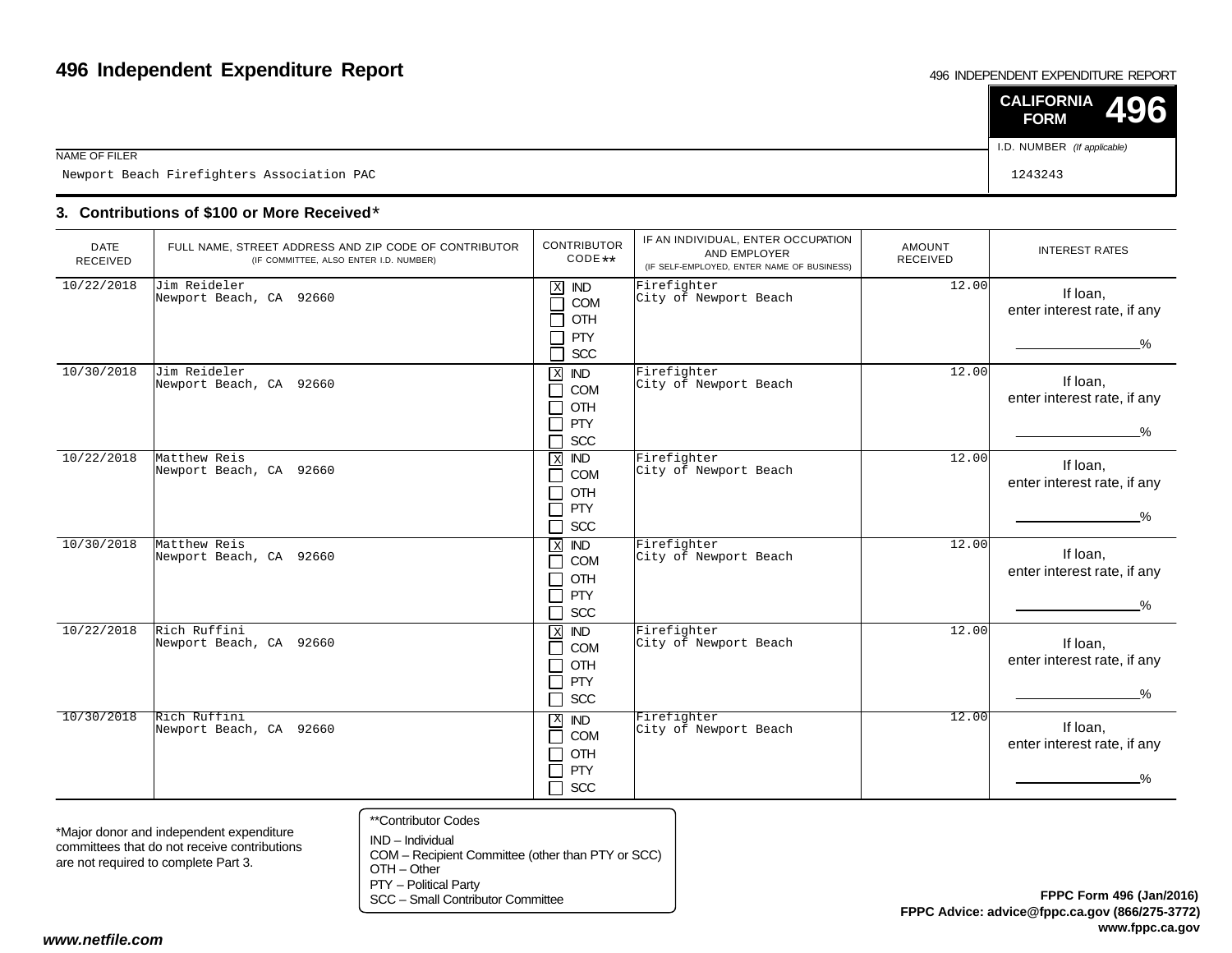#### 496 INDEPENDENT EXPENDITURE REPORT

|                                            | $\vert$ CALIFORNIA 496<br><b>FORM</b> |  |
|--------------------------------------------|---------------------------------------|--|
| NAME OF FILER                              | I.D. NUMBER (If applicable)           |  |
| Newport Beach Firefighters Association PAC | 1243243                               |  |

### **3. Contributions of \$100 or More Received**\*

| <b>DATE</b><br>RECEIVED | FULL NAME, STREET ADDRESS AND ZIP CODE OF CONTRIBUTOR<br>(IF COMMITTEE, ALSO ENTER I.D. NUMBER) | <b>CONTRIBUTOR</b><br>CODE **                                                                                                        | IF AN INDIVIDUAL, ENTER OCCUPATION<br>AND EMPLOYER<br>(IF SELF-EMPLOYED, ENTER NAME OF BUSINESS) | AMOUNT<br><b>RECEIVED</b> | <b>INTEREST RATES</b>                                    |
|-------------------------|-------------------------------------------------------------------------------------------------|--------------------------------------------------------------------------------------------------------------------------------------|--------------------------------------------------------------------------------------------------|---------------------------|----------------------------------------------------------|
| 10/22/2018              | Dean Rush<br>Newport Beach, CA 92660                                                            | $\mathbf X$<br><b>IND</b><br>COM<br>OTH<br><b>PTY</b><br>SCC<br>┑                                                                    | Firefighter<br>City of Newport Beach                                                             | 12.00                     | If loan,<br>enter interest rate, if any<br>$\%$          |
| 10/30/2018              | Dean Rush<br>Newport Beach, CA 92660                                                            | $\overline{X}$<br><b>IND</b><br>COM<br>┓<br>OTH<br>$\blacksquare$<br><b>PTY</b><br>$\overline{\phantom{0}}$<br>SCC<br>$\blacksquare$ | Firefighter<br>City of Newport Beach                                                             | 12.00                     | If Ioan,<br>enter interest rate, if any<br>$\frac{9}{6}$ |
| 10/22/2018              | Bobby Salerno<br>Newport Beach, CA 92660                                                        | $\,$ X<br>$\overline{ND}$<br>COM<br>$\blacksquare$<br>OTH<br>┓<br>PTY<br>$\blacksquare$<br><b>SCC</b><br>┓                           | Firefighter<br>City of Newport Beach                                                             | 12.00                     | If Ioan,<br>enter interest rate, if any<br>$\frac{9}{6}$ |
| 10/30/2018              | Bobby Salerno<br>Newport Beach, CA 92660                                                        | $X$ <b>ND</b><br>COM<br>$\blacksquare$<br>OTH<br>$\blacksquare$<br><b>PTY</b><br>$\overline{\phantom{a}}$<br><b>SCC</b><br>┓         | Firefighter<br>City of Newport Beach                                                             | 12.00                     | If loan,<br>enter interest rate, if any<br>%             |
| 10/22/2018              | Adam Schwegman<br>Newport Beach, CA 92660                                                       | $\mathbf{x}$<br><b>IND</b><br>COM<br>$\blacksquare$<br>OTH<br>$\blacksquare$<br>PTY<br>□<br>SCC<br>$\Box$                            | Firefighter<br>City of Newport Beach                                                             | 12.00                     | If Ioan.<br>enter interest rate, if any<br>$\%$          |
| 10/30/2018              | Adam Schwegman<br>Newport Beach, CA 92660                                                       | $\mathbf{X}$<br>$\overline{ND}$<br>COM<br>┓<br>OTH<br>$\blacksquare$<br><b>PTY</b><br>$\blacksquare$<br>П<br>SCC                     | Firefighter<br>City of Newport Beach                                                             | 12.00                     | If Ioan,<br>enter interest rate, if any<br>$\frac{0}{2}$ |

\*Major donor and independent expenditure committees that do not receive contributionsare not required to complete Part 3.

- \*\*Contributor Codes
- IND Individual COM – Recipient Committee (other than PTY or SCC)OTH – Other

PTY – Political Party

SCC – Small Contributor Committee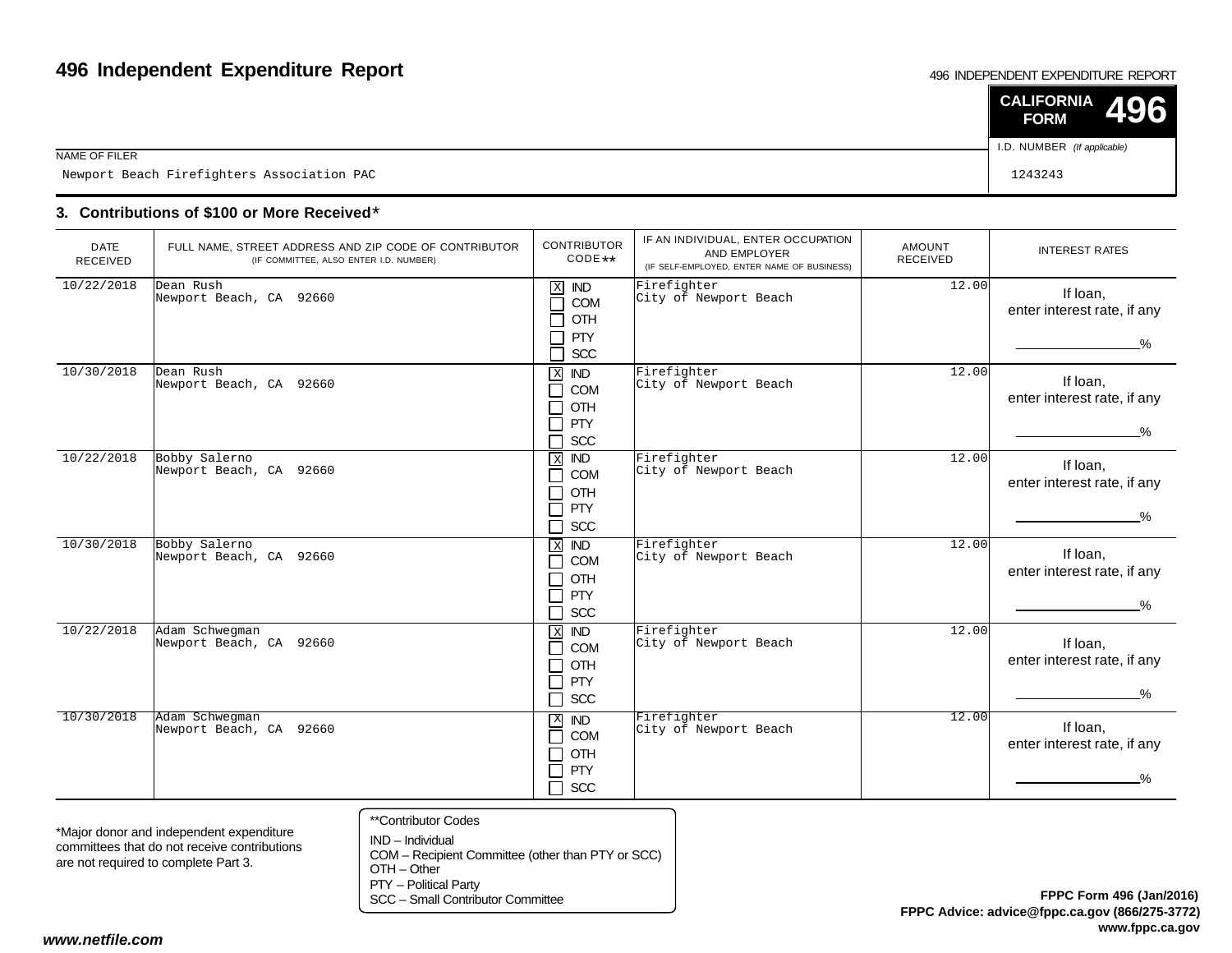#### 496 INDEPENDENT EXPENDITURE REPORT

|                                            | $\vert$ CALIFORNIA 496<br><b>FORM</b> |  |
|--------------------------------------------|---------------------------------------|--|
| NAME OF FILER                              | I.D. NUMBER (If applicable)           |  |
| Newport Beach Firefighters Association PAC | 1243243                               |  |

### **3. Contributions of \$100 or More Received**\*

| <b>DATE</b><br><b>RECEIVED</b> | FULL NAME, STREET ADDRESS AND ZIP CODE OF CONTRIBUTOR<br>(IF COMMITTEE, ALSO ENTER I.D. NUMBER) | <b>CONTRIBUTOR</b><br>CODE **                                                                                                 | IF AN INDIVIDUAL, ENTER OCCUPATION<br>AND EMPLOYER<br>(IF SELF-EMPLOYED, ENTER NAME OF BUSINESS) | <b>AMOUNT</b><br><b>RECEIVED</b> | <b>INTEREST RATES</b>                                    |
|--------------------------------|-------------------------------------------------------------------------------------------------|-------------------------------------------------------------------------------------------------------------------------------|--------------------------------------------------------------------------------------------------|----------------------------------|----------------------------------------------------------|
| 10/22/2018                     | David Shank<br>Newport Beach, CA 92660                                                          | $\mathbf X$<br><b>IND</b><br>COM<br>$\mathcal{L}$<br>OTH<br>$\mathcal{L}$<br><b>PTY</b><br>SCC<br>$\mathcal{L}_{\mathcal{A}}$ | Firefighter<br>City of Newport Beach                                                             | 12.00                            | If Ioan,<br>enter interest rate, if any<br>$\frac{9}{6}$ |
| 10/30/2018                     | David Shank<br>Newport Beach, CA 92660                                                          | $\mathbf X$<br><b>IND</b><br>COM<br>┓<br>OTH<br>$\sim$<br>PTY<br>$\sim$<br>SCC                                                | Firefighter<br>City of Newport Beach                                                             | 12.00                            | If Ioan,<br>enter interest rate, if any<br>$\frac{9}{6}$ |
| 10/22/2018                     | Travis Shook<br>Newport Beach, CA 92660                                                         | <b>IND</b><br>$\,$ X<br>COM<br>$\sim$<br>OTH<br>$\sim$<br><b>PTY</b><br>$\blacksquare$<br>SCC<br>$\overline{\phantom{a}}$     | Firefighter<br>City of Newport Beach                                                             | 12.00                            | If Ioan,<br>enter interest rate, if any<br>$\frac{9}{6}$ |
| 10/30/2018                     | Travis Shook<br>Newport Beach, CA 92660                                                         | $\overline{ND}$<br>$\overline{X}$<br>COM<br>$\blacksquare$<br>OTH<br>$\Box$<br><b>PTY</b><br>$\sim$<br>SCC<br>⊐               | Firefighter<br>City of Newport Beach                                                             | 12.00                            | If Ioan,<br>enter interest rate, if any<br>$\frac{9}{6}$ |
| 10/22/2018                     | Matt Skelly<br>Newport Beach, CA 92660                                                          | $\overline{ND}$<br>$\mathbf X$<br>COM<br>$\blacksquare$<br>OTH<br>$\sim$<br><b>PTY</b><br>┑<br>SCC<br>$\Box$                  | Firefighter<br>City of Newport Beach                                                             | 12.00                            | If Ioan,<br>enter interest rate, if any<br>$\frac{9}{6}$ |
| 10/30/2018                     | Matt Skelly<br>Newport Beach, CA 92660                                                          | $\boldsymbol{\mathrm{X}}$<br><b>IND</b><br>COM<br>$\Box$<br>OTH<br>┓<br><b>PTY</b><br>$\Box$<br>SCC<br>$\Box$                 | Firefighter<br>City of Newport Beach                                                             | 12.00                            | If Ioan,<br>enter interest rate, if any<br>_%            |

\*Major donor and independent expenditure committees that do not receive contributionsare not required to complete Part 3.

- \*\*Contributor Codes
- IND Individual COM – Recipient Committee (other than PTY or SCC)OTH – Other

PTY – Political Party

SCC – Small Contributor Committee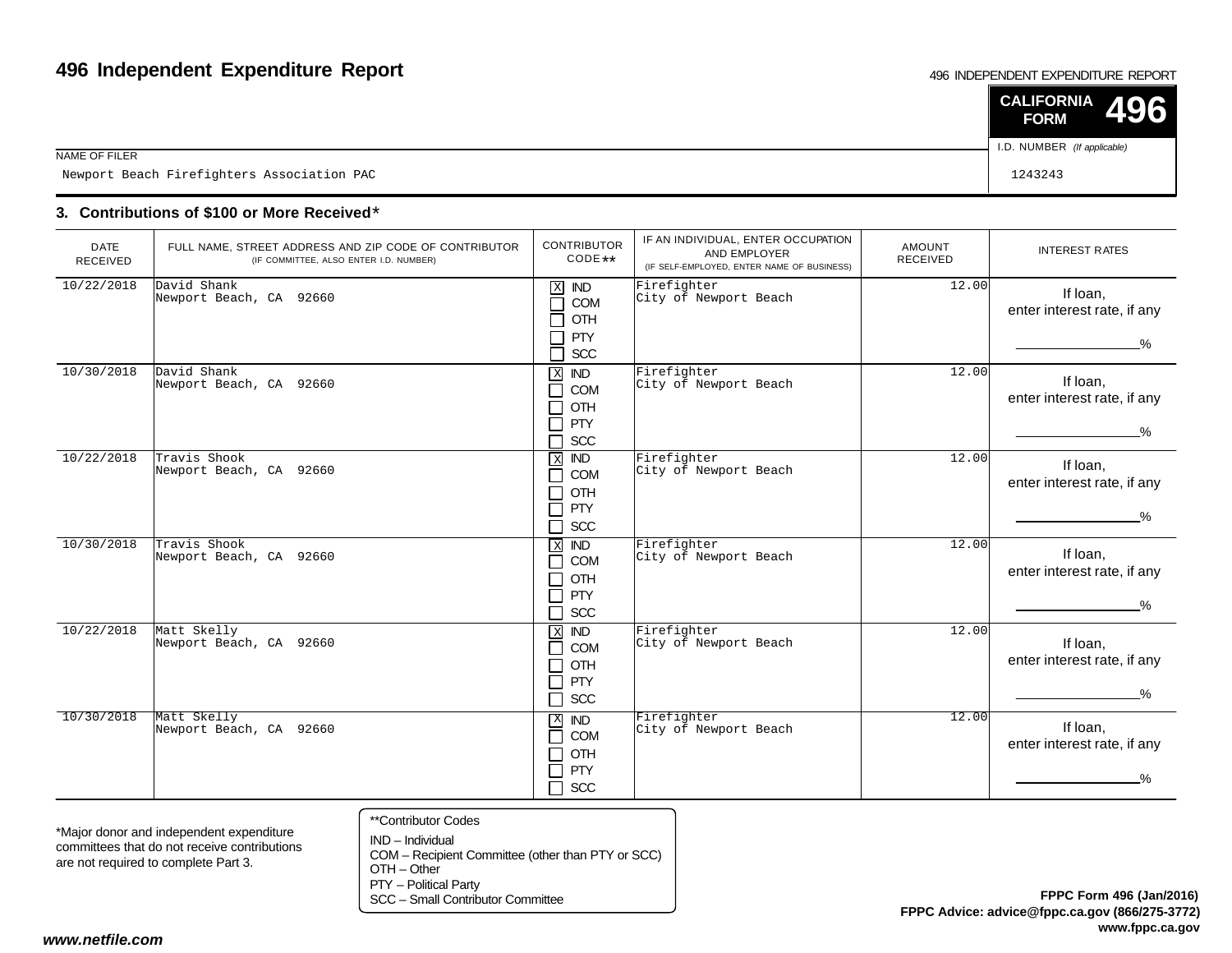#### 496 INDEPENDENT EXPENDITURE REPORT

|                                            | $\vert$ CALIFORNIA 496<br><b>FORM</b> |  |
|--------------------------------------------|---------------------------------------|--|
| NAME OF FILER                              | I.D. NUMBER (If applicable)           |  |
| Newport Beach Firefighters Association PAC | 1243243                               |  |

### **3. Contributions of \$100 or More Received**\*

| <b>DATE</b><br><b>RECEIVED</b> | FULL NAME, STREET ADDRESS AND ZIP CODE OF CONTRIBUTOR<br>(IF COMMITTEE, ALSO ENTER I.D. NUMBER) | <b>CONTRIBUTOR</b><br>$CODE**$                                                                                       | IF AN INDIVIDUAL, ENTER OCCUPATION<br>AND EMPLOYER<br>(IF SELF-EMPLOYED, ENTER NAME OF BUSINESS) | AMOUNT<br><b>RECEIVED</b> | <b>INTEREST RATES</b>                                    |
|--------------------------------|-------------------------------------------------------------------------------------------------|----------------------------------------------------------------------------------------------------------------------|--------------------------------------------------------------------------------------------------|---------------------------|----------------------------------------------------------|
| 10/22/2018                     | Brad Smith<br>Newport Beach, CA 92660                                                           | $\mathbf X$<br>IND<br>COM<br>OTH<br><b>PTY</b><br>SCC                                                                | Firefighter<br>City of Newport Beach                                                             | 12.00                     | If Ioan,<br>enter interest rate, if any<br>$\%$          |
| 10/22/2018                     | Megan Smith<br>Newport Beach, CA 92660                                                          | $\mathbf{X}$<br><b>IND</b><br>COM<br>$\blacksquare$<br>OTH<br>┓<br>PTY<br>$\blacksquare$<br><b>SCC</b>               | Firefighter<br>City of Newport Beach                                                             | 12.00                     | If loan,<br>enter interest rate, if any<br>$\frac{9}{6}$ |
| 10/30/2018                     | Brad Smith<br>Newport Beach, CA 92660                                                           | $X$ IND<br><b>COM</b><br>OTH<br>$\mathcal{L}$<br>PTY<br>┓<br>SCC<br>$\blacksquare$                                   | Firefighter<br>City of Newport Beach                                                             | 12.00                     | If loan,<br>enter interest rate, if any<br>$\frac{0}{2}$ |
| 10/30/2018                     | Megan Smith<br>Newport Beach, CA 92660                                                          | $X$ <b>ND</b><br><b>COM</b><br>$\blacksquare$<br>OTH<br>$\blacksquare$<br><b>PTY</b><br>$\blacksquare$<br><b>SCC</b> | Firefighter<br>City of Newport Beach                                                             | 12.00                     | If Ioan,<br>enter interest rate, if any<br>$\frac{9}{6}$ |
| 10/22/2018                     | Michael Sodergren<br>Newport Beach, CA 92660                                                    | $\mathbf X$<br><b>IND</b><br>COM<br>$\blacksquare$<br>OTH<br>┓<br><b>PTY</b><br>$\blacksquare$<br>$\Box$<br>SCC      | Firefighter<br>City of Newport Beach                                                             | 12.00                     | If Ioan,<br>enter interest rate, if any<br>$\%$          |
| 10/30/2018                     | Michael Sodergren<br>Newport Beach, CA 92660                                                    | X IND<br><b>COM</b><br>$\blacksquare$<br>OTH<br>$\blacksquare$<br><b>PTY</b><br>$\blacksquare$<br>$\Box$ scc         | Firefighter<br>City of Newport Beach                                                             | 12.00                     | If Ioan,<br>enter interest rate, if any<br>$\%$          |

\*Major donor and independent expenditure committees that do not receive contributionsare not required to complete Part 3.

\*\*Contributor Codes

IND – Individual COM – Recipient Committee (other than PTY or SCC)OTH – Other

PTY – Political Party

SCC – Small Contributor Committee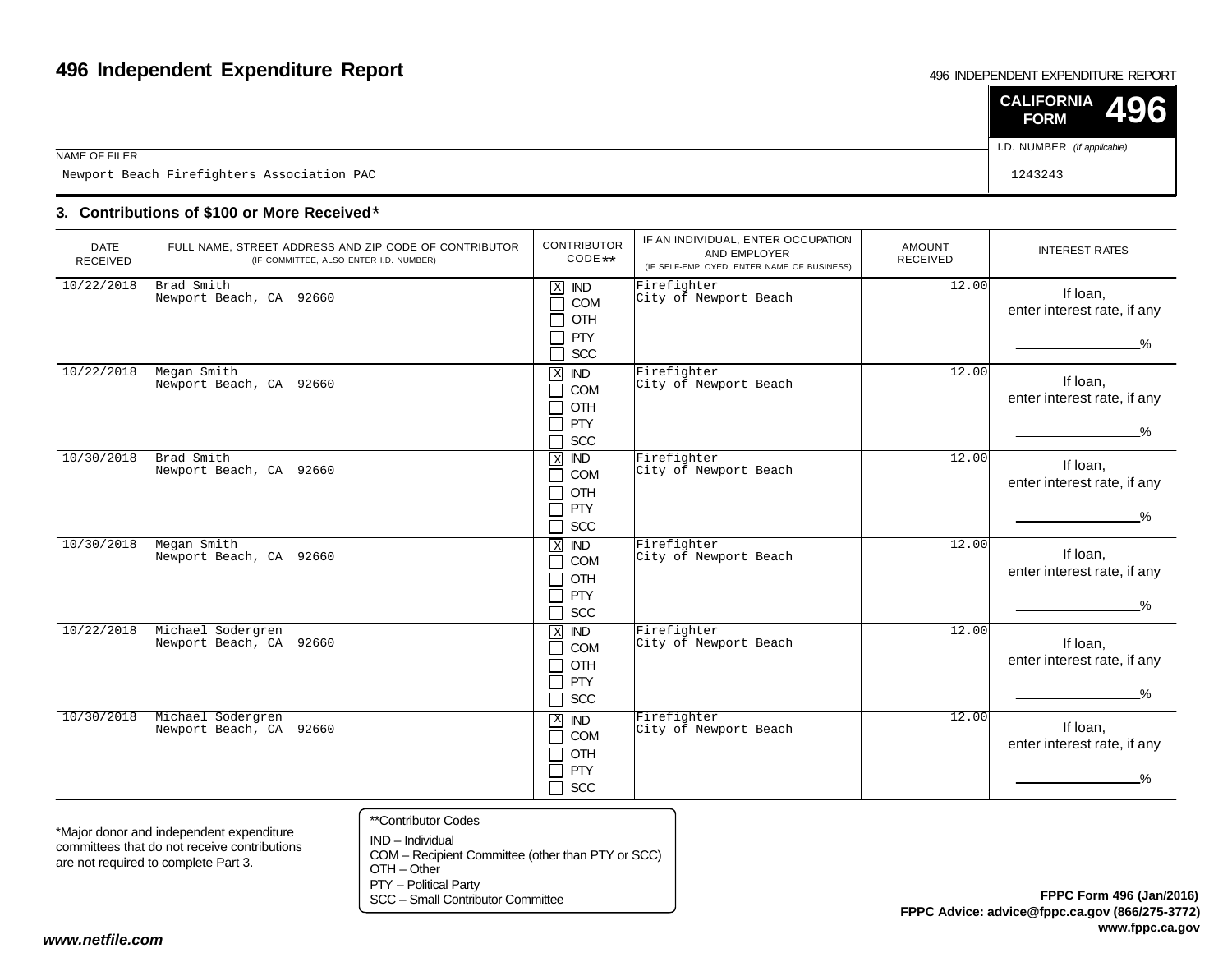#### 496 INDEPENDENT EXPENDITURE REPORT

|                                            | $\vert$ CALIFORNIA 496<br><b>FORM</b> |  |
|--------------------------------------------|---------------------------------------|--|
| NAME OF FILER                              | I.D. NUMBER (If applicable)           |  |
| Newport Beach Firefighters Association PAC | 1243243                               |  |

### **3. Contributions of \$100 or More Received**\*

| <b>DATE</b><br><b>RECEIVED</b> | FULL NAME, STREET ADDRESS AND ZIP CODE OF CONTRIBUTOR<br>(IF COMMITTEE, ALSO ENTER I.D. NUMBER) | <b>CONTRIBUTOR</b><br>$CODE**$                                                                                              | IF AN INDIVIDUAL, ENTER OCCUPATION<br>AND EMPLOYER<br>(IF SELF-EMPLOYED, ENTER NAME OF BUSINESS) | <b>AMOUNT</b><br><b>RECEIVED</b> | <b>INTEREST RATES</b>                                    |
|--------------------------------|-------------------------------------------------------------------------------------------------|-----------------------------------------------------------------------------------------------------------------------------|--------------------------------------------------------------------------------------------------|----------------------------------|----------------------------------------------------------|
| 10/22/2018                     | Chad Spiker<br>Newport Beach, CA 92660                                                          | $\mathbf X$<br><b>IND</b><br>COM<br>$\sim$<br>OTH<br><b>PTY</b><br>SCC                                                      | Firefighter<br>City of Newport Beach                                                             | 12.00                            | If loan,<br>enter interest rate, if any<br>$\frac{0}{2}$ |
| 10/30/2018                     | Chad Spiker<br>Newport Beach, CA 92660                                                          | $\overline{X}$<br>IND<br>COM<br>┓<br>OTH<br>┐<br><b>PTY</b><br>$\blacksquare$<br>SCC                                        | Firefighter<br>City of Newport Beach                                                             | 12.00                            | If Ioan,<br>enter interest rate, if any<br>$\frac{0}{2}$ |
| 10/22/2018                     | Jimmy Strack<br>Newport Beach, CA 92660                                                         | $X$ IND<br>COM<br>┓<br>OTH<br>$\blacksquare$<br>PTY<br>$\blacksquare$<br><b>SCC</b><br>┑                                    | Firefighter<br>City of Newport Beach                                                             | 12.00                            | If loan,<br>enter interest rate, if any<br>$\frac{0}{2}$ |
| 10/30/2018                     | Jimmy Strack<br>Newport Beach, CA 92660                                                         | $X$ IND<br><b>COM</b><br>$\blacksquare$<br>OTH<br>┓<br><b>PTY</b><br>$\blacksquare$<br><b>SCC</b><br>┓                      | Firefighter<br>City of Newport Beach                                                             | 12.00                            | If Ioan,<br>enter interest rate, if any<br>$\frac{9}{6}$ |
| 10/22/2018                     | Jeffery Stribling<br>Newport Beach, CA 92660                                                    | <b>IND</b><br>$\,$ X<br><b>COM</b><br>$\blacksquare$<br>OTH<br>$\blacksquare$<br><b>PTY</b><br>$\blacksquare$<br>$\Box$ SCC | Firefighter<br>City of Newport Beach                                                             | 12.00                            | If Ioan,<br>enter interest rate, if any<br>$\%$          |
| 10/30/2018                     | Jeffery Stribling<br>Newport Beach, CA 92660                                                    | $X$ IND<br>COM<br>┑<br>OTH<br>□<br>PTY<br>٦<br><b>SCC</b><br>П                                                              | Firefighter<br>City of Newport Beach                                                             | 12.00                            | If Ioan.<br>enter interest rate, if any<br>%             |

\*Major donor and independent expenditure committees that do not receive contributionsare not required to complete Part 3.

- \*\*Contributor Codes
- IND Individual COM – Recipient Committee (other than PTY or SCC)OTH – Other

PTY – Political Party

SCC – Small Contributor Committee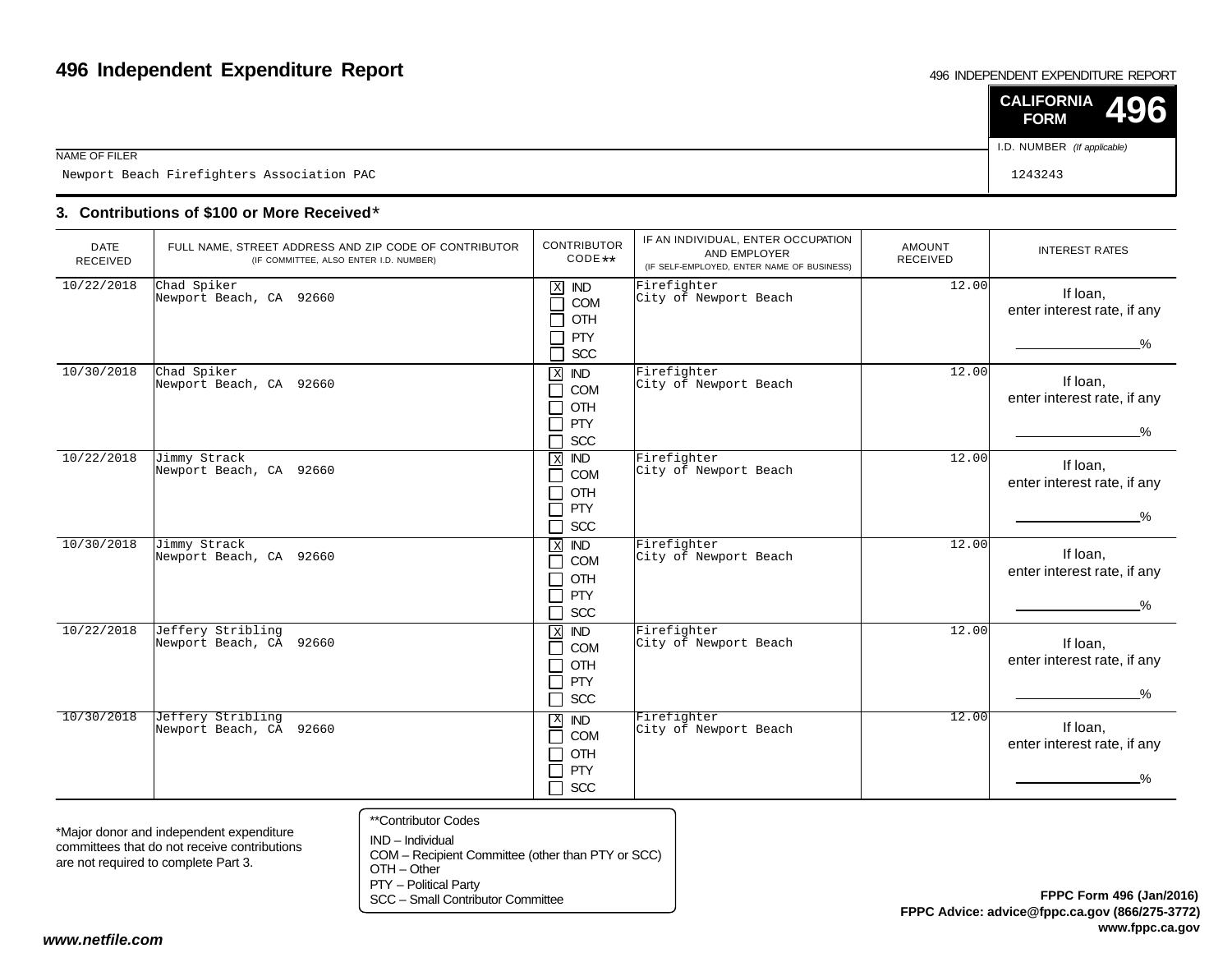#### 496 INDEPENDENT EXPENDITURE REPORT

|                                            | $\vert$ CALIFORNIA 496<br><b>FORM</b> |  |
|--------------------------------------------|---------------------------------------|--|
| NAME OF FILER                              | I.D. NUMBER (If applicable)           |  |
| Newport Beach Firefighters Association PAC | 1243243                               |  |

### **3. Contributions of \$100 or More Received**\*

| <b>DATE</b><br><b>RECEIVED</b> | FULL NAME, STREET ADDRESS AND ZIP CODE OF CONTRIBUTOR<br>(IF COMMITTEE, ALSO ENTER I.D. NUMBER) | <b>CONTRIBUTOR</b><br>$CODE**$                                                                                 | IF AN INDIVIDUAL, ENTER OCCUPATION<br>AND EMPLOYER<br>(IF SELF-EMPLOYED, ENTER NAME OF BUSINESS) | <b>AMOUNT</b><br><b>RECEIVED</b> | <b>INTEREST RATES</b>                                    |
|--------------------------------|-------------------------------------------------------------------------------------------------|----------------------------------------------------------------------------------------------------------------|--------------------------------------------------------------------------------------------------|----------------------------------|----------------------------------------------------------|
| 10/22/2018                     | Dustin Suppe<br>Newport Beach, CA 92660                                                         | $\mathbf X$<br><b>IND</b><br>COM<br>$\mathcal{L}$<br>┑<br>OTH<br><b>PTY</b><br>ᄀ<br>Π<br><b>SCC</b>            | Firefighter<br>City of Newport Beach                                                             | 12.00                            | If Ioan,<br>enter interest rate, if any<br>$\%$          |
| 10/30/2018                     | Dustin Suppe<br>Newport Beach, CA 92660                                                         | $\overline{X}$<br><b>IND</b><br>П<br>COM<br>OTH<br>П<br>PTY<br>П<br><b>SCC</b><br>ᄀ                            | Firefighter<br>City of Newport Beach                                                             | 12.00                            | If Ioan,<br>enter interest rate, if any<br>$\frac{9}{6}$ |
| 10/22/2018                     | Brett Sutherland<br>Newport Beach, CA 92660                                                     | $\,$ X<br>$\overline{ND}$<br>П<br>COM<br><b>OTH</b><br>$\mathsf{L}$<br><b>PTY</b><br>$\Box$<br><b>SCC</b><br>П | Firefighter<br>City of Newport Beach                                                             | 12.00                            | If Ioan.<br>enter interest rate, if any<br>$\frac{9}{6}$ |
| 10/30/2018                     | Brett Sutherland<br>Newport Beach, CA 92660                                                     | $X$ <b>ND</b><br><b>COM</b><br>П<br>OTH<br>$\blacksquare$<br>PTY<br>П<br>П<br><b>SCC</b>                       | Firefighter<br>City of Newport Beach                                                             | 12.00                            | If Ioan,<br>enter interest rate, if any<br>$\%$          |
| 10/22/2018                     | Roman Taijeron<br>Newport Beach, CA 92660                                                       | <b>IND</b><br>$\,$ X<br>COM<br>$\Box$<br>OTH<br>П<br>П<br>PTY<br>$\Box$ SCC                                    | Firefighter<br>City of Newport Beach                                                             | 12.00                            | If loan,<br>enter interest rate, if any<br>$\frac{9}{6}$ |
| 10/30/2018                     | Roman Taijeron<br>Newport Beach, CA 92660                                                       | $X$ IND<br>COM<br>П<br>OTH<br>$\Box$<br><b>PTY</b><br>$\Box$<br>$\Box$ scc                                     | Firefighter<br>City of Newport Beach                                                             | 12.00                            | If loan,<br>enter interest rate, if any<br>$\frac{9}{6}$ |

\*Major donor and independent expenditure committees that do not receive contributionsare not required to complete Part 3.

- \*\*Contributor Codes
- IND Individual COM – Recipient Committee (other than PTY or SCC)OTH – Other

PTY – Political Party

SCC – Small Contributor Committee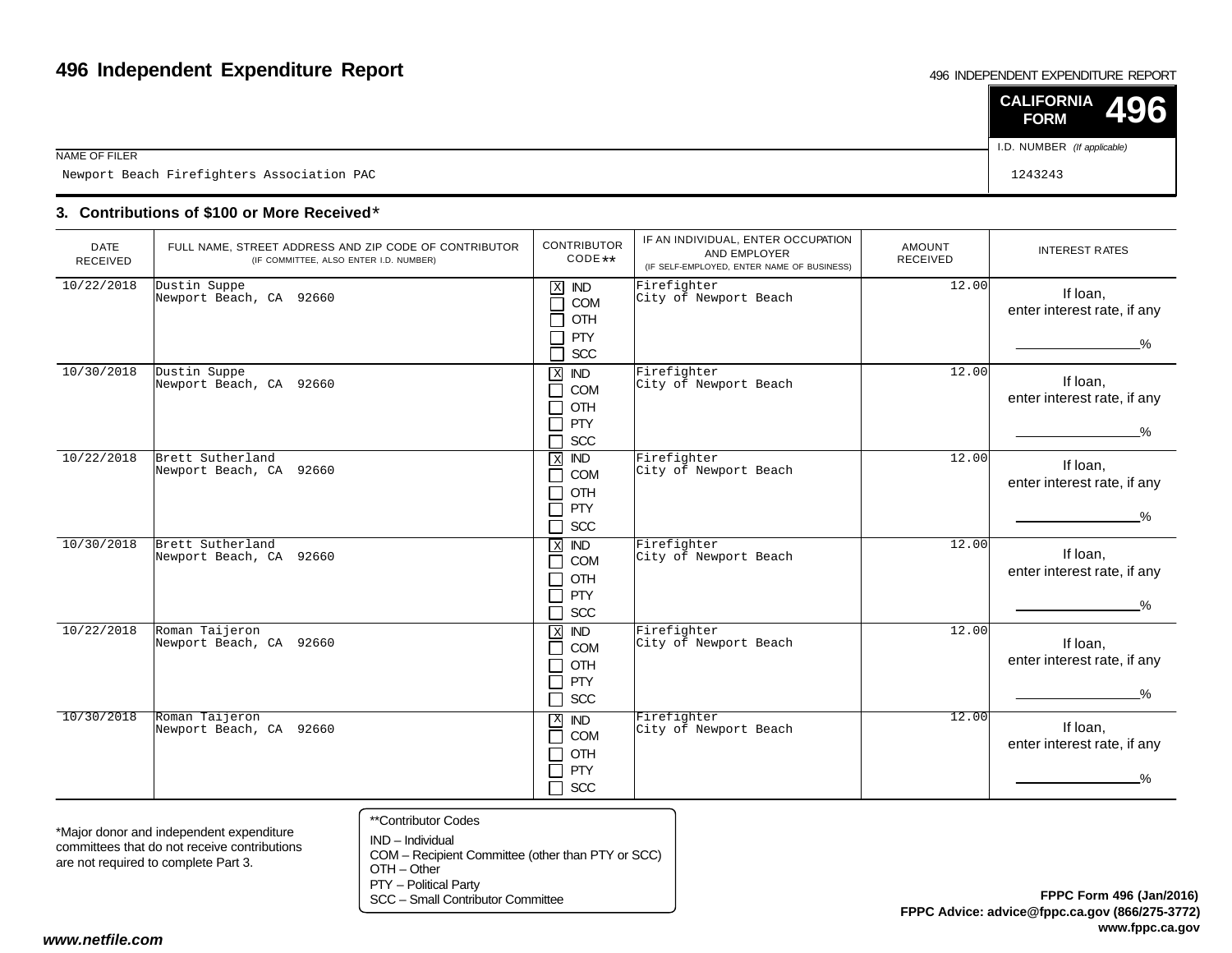#### 496 INDEPENDENT EXPENDITURE REPORT

|                                            | $\vert$ CALIFORNIA 496<br><b>FORM</b> |  |
|--------------------------------------------|---------------------------------------|--|
| NAME OF FILER                              | I.D. NUMBER (If applicable)           |  |
| Newport Beach Firefighters Association PAC | 1243243                               |  |

### **3. Contributions of \$100 or More Received**\*

| <b>DATE</b><br>RECEIVED | FULL NAME, STREET ADDRESS AND ZIP CODE OF CONTRIBUTOR<br>(IF COMMITTEE, ALSO ENTER I.D. NUMBER) | <b>CONTRIBUTOR</b><br>CODE **                                                                                      | IF AN INDIVIDUAL, ENTER OCCUPATION<br>AND EMPLOYER<br>(IF SELF-EMPLOYED, ENTER NAME OF BUSINESS) | <b>AMOUNT</b><br><b>RECEIVED</b> | <b>INTEREST RATES</b>                                    |
|-------------------------|-------------------------------------------------------------------------------------------------|--------------------------------------------------------------------------------------------------------------------|--------------------------------------------------------------------------------------------------|----------------------------------|----------------------------------------------------------|
| 10/22/2018              | Anthony Terzo<br>Newport Beach, CA 92660                                                        | $\mathbf X$<br>IND<br><b>COM</b><br>$\mathcal{L}$<br>OTH<br><b>PTY</b><br>J.<br>SCC                                | Firefighter<br>City of Newport Beach                                                             | 12.00                            | If Ioan,<br>enter interest rate, if any<br>$\%$          |
| 10/22/2018              | Jeffery Terzo<br>Newport Beach, CA 92660                                                        | $\mathbf X$<br><b>IND</b><br>COM<br>$\blacksquare$<br>OTH<br>$\sim$<br><b>PTY</b><br>$\blacksquare$<br><b>SCC</b>  | Firefighter<br>City of Newport Beach                                                             | 12.00                            | If loan,<br>enter interest rate, if any<br>$\frac{9}{6}$ |
| 10/30/2018              | Anthony Terzo<br>Newport Beach, CA 92660                                                        | <b>IND</b><br>$\,$ X<br>COM<br>OTH<br>$\sim$<br><b>PTY</b><br>$\blacksquare$<br>SCC<br>$\blacksquare$              | Firefighter<br>City of Newport Beach                                                             | 12.00                            | If Ioan,<br>enter interest rate, if any<br>$\%$          |
| 10/30/2018              | Jeffery Terzo<br>Newport Beach, CA 92660                                                        | $\overline{ND}$<br>$\overline{X}$<br>COM<br>$\blacksquare$<br>OTH<br>$\sim$<br><b>PTY</b><br>$\sim$<br>SCC<br>┓    | Firefighter<br>City of Newport Beach                                                             | 12.00                            | If loan,<br>enter interest rate, if any<br>$\frac{9}{6}$ |
| 10/22/2018              | John Testa<br>Newport Beach, CA 92660                                                           | $\,$ X<br><b>IND</b><br>COM<br>$\blacksquare$<br>OTH<br>┓<br><b>PTY</b><br>SCC<br>□                                | Firefighter<br>City of Newport Beach                                                             | 12.00                            | If Ioan,<br>enter interest rate, if any<br>$\%$          |
| 10/30/2018              | John Testa<br>Newport Beach, CA 92660                                                           | $\mathbf{X}$<br><b>IND</b><br><b>COM</b><br>$\mathcal{L}_{\mathcal{A}}$<br>OTH<br>┓<br><b>PTY</b><br>SCC<br>$\Box$ | Firefighter<br>City of Newport Beach                                                             | 12.00                            | If Ioan,<br>enter interest rate, if any<br>$\frac{9}{6}$ |

\*Major donor and independent expenditure committees that do not receive contributionsare not required to complete Part 3.

- \*\*Contributor Codes
- IND Individual COM – Recipient Committee (other than PTY or SCC)OTH – Other

PTY – Political Party

SCC – Small Contributor Committee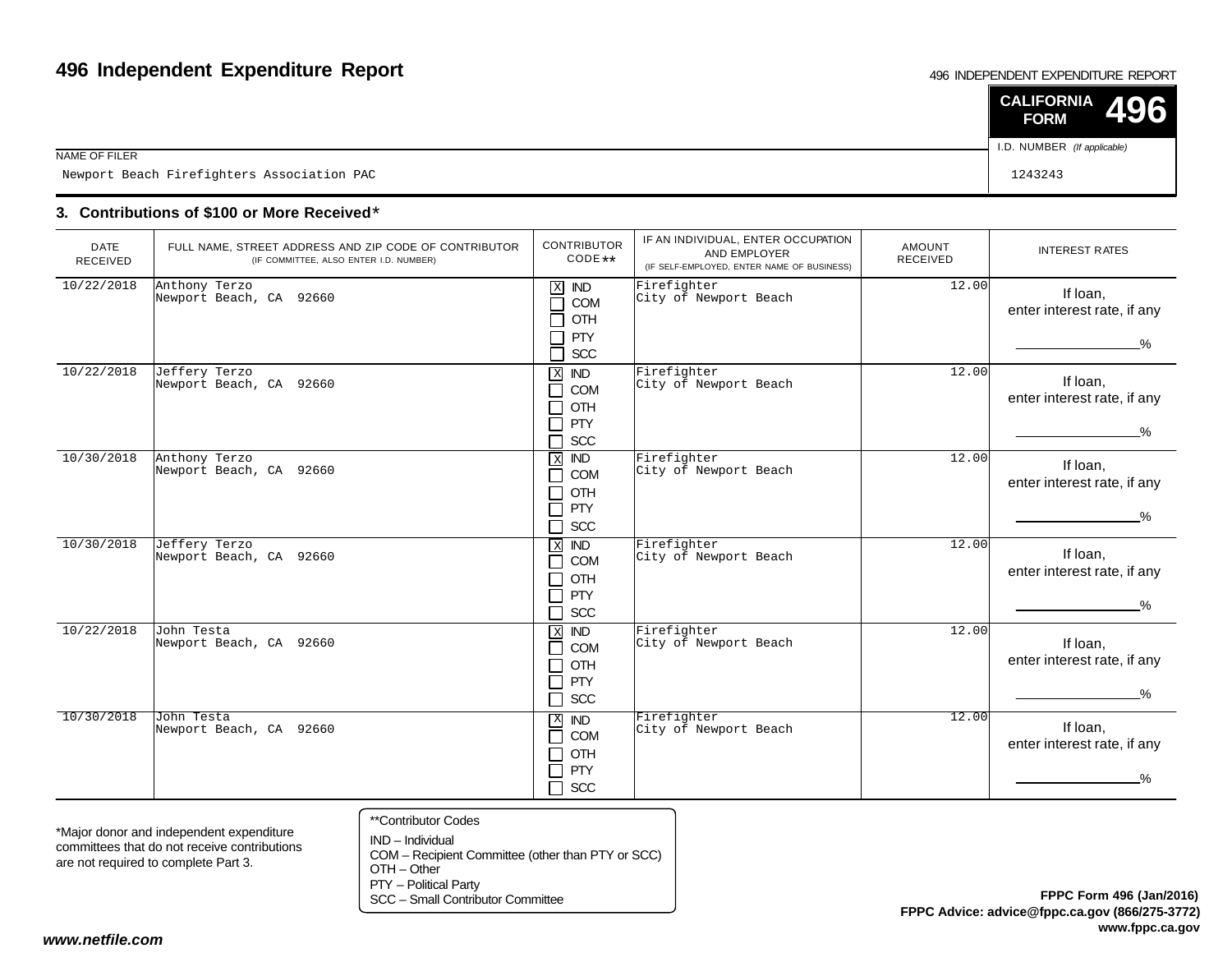#### 496 INDEPENDENT EXPENDITURE REPORT

|                                            | $\vert$ CALIFORNIA 496<br><b>FORM</b> |  |
|--------------------------------------------|---------------------------------------|--|
| NAME OF FILER                              | I.D. NUMBER (If applicable)           |  |
| Newport Beach Firefighters Association PAC | 1243243                               |  |

### **3. Contributions of \$100 or More Received**\*

| <b>DATE</b><br>RECEIVED | FULL NAME, STREET ADDRESS AND ZIP CODE OF CONTRIBUTOR<br>(IF COMMITTEE, ALSO ENTER I.D. NUMBER) | <b>CONTRIBUTOR</b><br>CODE **                                                           | IF AN INDIVIDUAL, ENTER OCCUPATION<br>AND EMPLOYER<br>(IF SELF-EMPLOYED, ENTER NAME OF BUSINESS) | <b>AMOUNT</b><br><b>RECEIVED</b> | <b>INTEREST RATES</b>                                    |
|-------------------------|-------------------------------------------------------------------------------------------------|-----------------------------------------------------------------------------------------|--------------------------------------------------------------------------------------------------|----------------------------------|----------------------------------------------------------|
| 10/22/2018              | Thomas Thorbury<br>Newport Beach, CA 92660                                                      | $\mathbf X$<br><b>IND</b><br>COM<br>$\mathcal{L}$<br>OTH<br><b>PTY</b><br>SCC<br>┑      | Firefighter<br>City of Newport Beach                                                             | 12.00                            | If Ioan,<br>enter interest rate, if any<br>$\%$          |
| 10/30/2018              | Thomas Thorbury<br>Newport Beach, CA 92660                                                      | X <b>IND</b><br>COM<br>┑<br><b>OTH</b><br>П<br>PTY<br>┑<br><b>SCC</b><br>$\blacksquare$ | Firefighter<br>City of Newport Beach                                                             | 12.00                            | If loan,<br>enter interest rate, if any<br>$\frac{9}{6}$ |
| 10/22/2018              | Kevin Tiscareno<br>Newport Beach, CA 92660                                                      | $X$ IND<br>COM<br>$\Box$<br>OTH<br>┓<br><b>PTY</b><br>П<br>$\Box$ SCC                   | Firefighter<br>City of Newport Beach                                                             | 12.00                            | If Ioan,<br>enter interest rate, if any<br>$\frac{0}{2}$ |
| 10/30/2018              | Kevin Tiscareno<br>Newport Beach, CA 92660                                                      | $X$ IND<br>COM<br>$\blacksquare$<br>OTH<br>ヿ<br>PTY<br>┓<br><b>SCC</b><br>٦             | Firefighter<br>City of Newport Beach                                                             | 12.00                            | If Ioan,<br>enter interest rate, if any<br>$\frac{9}{6}$ |
| 10/22/2018              | Tommy Van Andel<br>Newport Beach, CA 92660                                                      | $X$ IND<br><b>COM</b><br>┑<br>∏ отн<br>PTY<br>$\Box$<br>SCC<br>$\Box$                   | Firefighter<br>City of Newport Beach                                                             | 12.00                            | If Ioan,<br>enter interest rate, if any<br>$\%$          |
| 10/30/2018              | Tommy Van Andel<br>Newport Beach, CA 92660                                                      | $X$ $ND$<br>COM<br>П<br>OTH<br>Ţ<br>PTY<br>┑<br>П<br><b>SCC</b>                         | Firefighter<br>City of Newport Beach                                                             | 12.00                            | If loan,<br>enter interest rate, if any<br>$\%$          |

\*Major donor and independent expenditure committees that do not receive contributionsare not required to complete Part 3.

- \*\*Contributor Codes
- IND Individual COM – Recipient Committee (other than PTY or SCC)OTH – Other

PTY – Political Party

SCC – Small Contributor Committee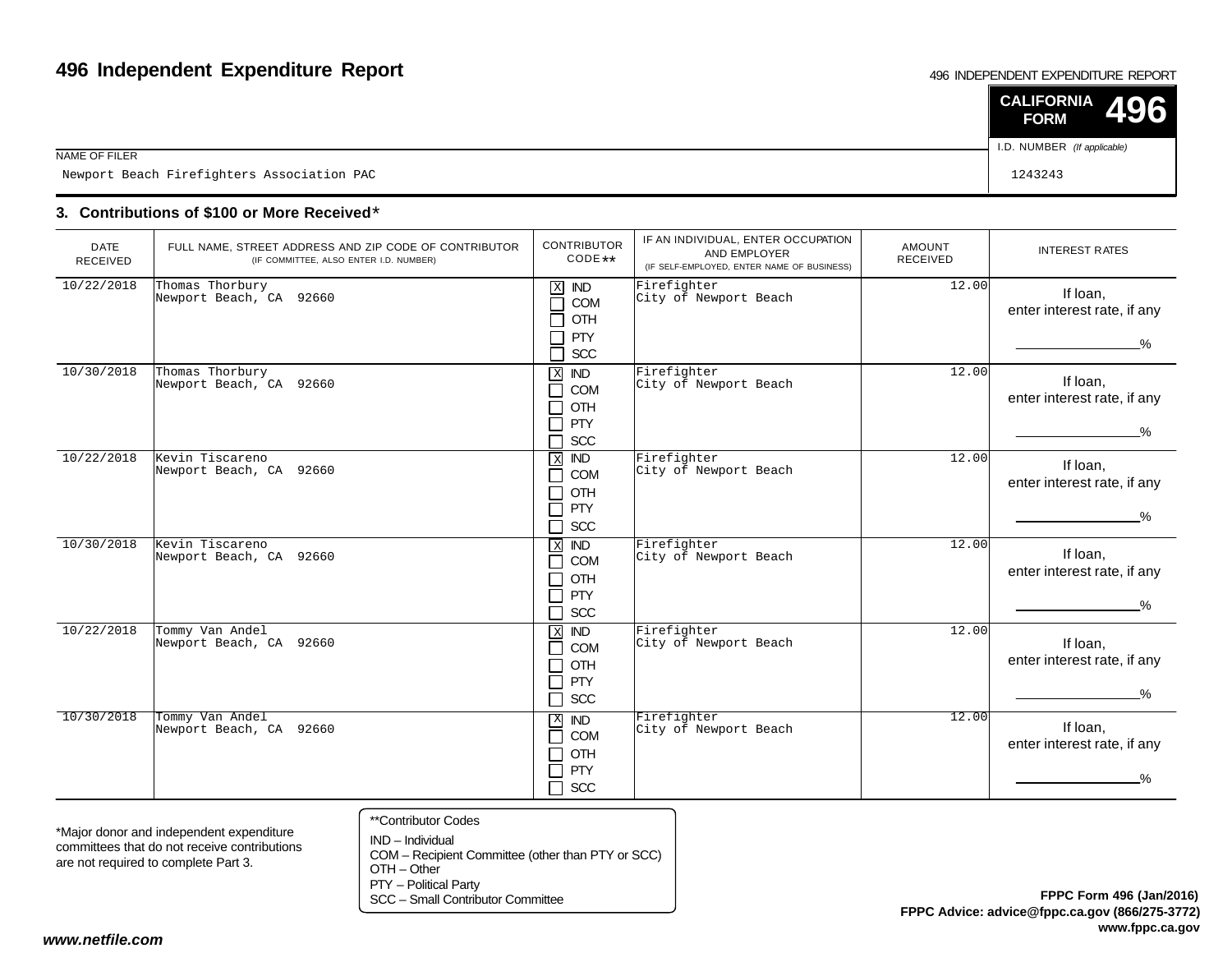#### 496 INDEPENDENT EXPENDITURE REPORT

|                                            | $\vert$ CALIFORNIA 496<br><b>FORM</b> |  |
|--------------------------------------------|---------------------------------------|--|
| NAME OF FILER                              | I.D. NUMBER (If applicable)           |  |
| Newport Beach Firefighters Association PAC | 1243243                               |  |

### **3. Contributions of \$100 or More Received**\*

| <b>DATE</b><br>RECEIVED | FULL NAME, STREET ADDRESS AND ZIP CODE OF CONTRIBUTOR<br>(IF COMMITTEE, ALSO ENTER I.D. NUMBER) | <b>CONTRIBUTOR</b><br>CODE **                                                                                                | IF AN INDIVIDUAL, ENTER OCCUPATION<br>AND EMPLOYER<br>(IF SELF-EMPLOYED, ENTER NAME OF BUSINESS) | <b>AMOUNT</b><br><b>RECEIVED</b> | <b>INTEREST RATES</b>                                    |
|-------------------------|-------------------------------------------------------------------------------------------------|------------------------------------------------------------------------------------------------------------------------------|--------------------------------------------------------------------------------------------------|----------------------------------|----------------------------------------------------------|
| 10/22/2018              | Glenn White<br>Newport Beach, CA 92660                                                          | $\mathbf X$<br><b>IND</b><br>COM<br>П<br>OTH<br>П<br><b>PTY</b><br>$\Box$<br>SCC<br>П                                        | Firefighter<br>City of Newport Beach                                                             | 12.00                            | If Ioan,<br>enter interest rate, if any<br>$\%$          |
| 10/30/2018              | Glenn White<br>Newport Beach, CA 92660                                                          | $\mathbf X$<br><b>IND</b><br>COM<br>$\Box$<br>OTH<br>$\Box$<br>PTY<br>$\Box$<br><b>SCC</b>                                   | Firefighter<br>City of Newport Beach                                                             | 12.00                            | If loan,<br>enter interest rate, if any<br>%             |
| 10/22/2018              | Ed Wick<br>Newport Beach, CA 92660                                                              | <b>IND</b><br>$\overline{\mathbf{X}}$<br>$\Box$<br>COM<br>OTH<br>$\Box$<br>$\Box$<br><b>PTY</b><br>$\Box$<br><b>SCC</b>      | Firefighter<br>City of Newport Beach                                                             | 12.00                            | If Ioan,<br>enter interest rate, if any<br>$\frac{0}{6}$ |
| 10/30/2018              | Ed Wick<br>Newport Beach, CA 92660                                                              | $\overline{ND}$<br>$\overline{X}$<br>COM<br>П<br>OTH<br>$\mathcal{L}_{\mathcal{A}}$<br><b>PTY</b><br>$\Box$<br>SCC<br>$\Box$ | Firefighter<br>City of Newport Beach                                                             | 12.00                            | If Ioan,<br>enter interest rate, if any<br>%.            |
| 10/22/2018              | Keith Winokur<br>Newport Beach, CA 92660                                                        | $\mathbf{x}$<br><b>IND</b><br>COM<br>$\Box$<br>OTH<br>$\Box$<br><b>PTY</b><br>$\Box$<br>$\Box$<br>SCC                        | Firefighter<br>City of Newport Beach                                                             | 12.00                            | If Ioan,<br>enter interest rate, if any<br>%             |
| 10/30/2018              | Keith Winokur<br>Newport Beach, CA 92660                                                        | $\mathbf{X}$<br><b>IND</b><br>$\Box$<br>COM<br>OTH<br>П<br>PTY<br>$\Box$<br>SCC<br>$\Box$                                    | Firefighter<br>City of Newport Beach                                                             | 12.00                            | If Ioan,<br>enter interest rate, if any<br>%.            |

\*Major donor and independent expenditure committees that do not receive contributionsare not required to complete Part 3.

- \*\*Contributor Codes
- IND Individual COM – Recipient Committee (other than PTY or SCC)OTH – Other

PTY – Political Party

SCC – Small Contributor Committee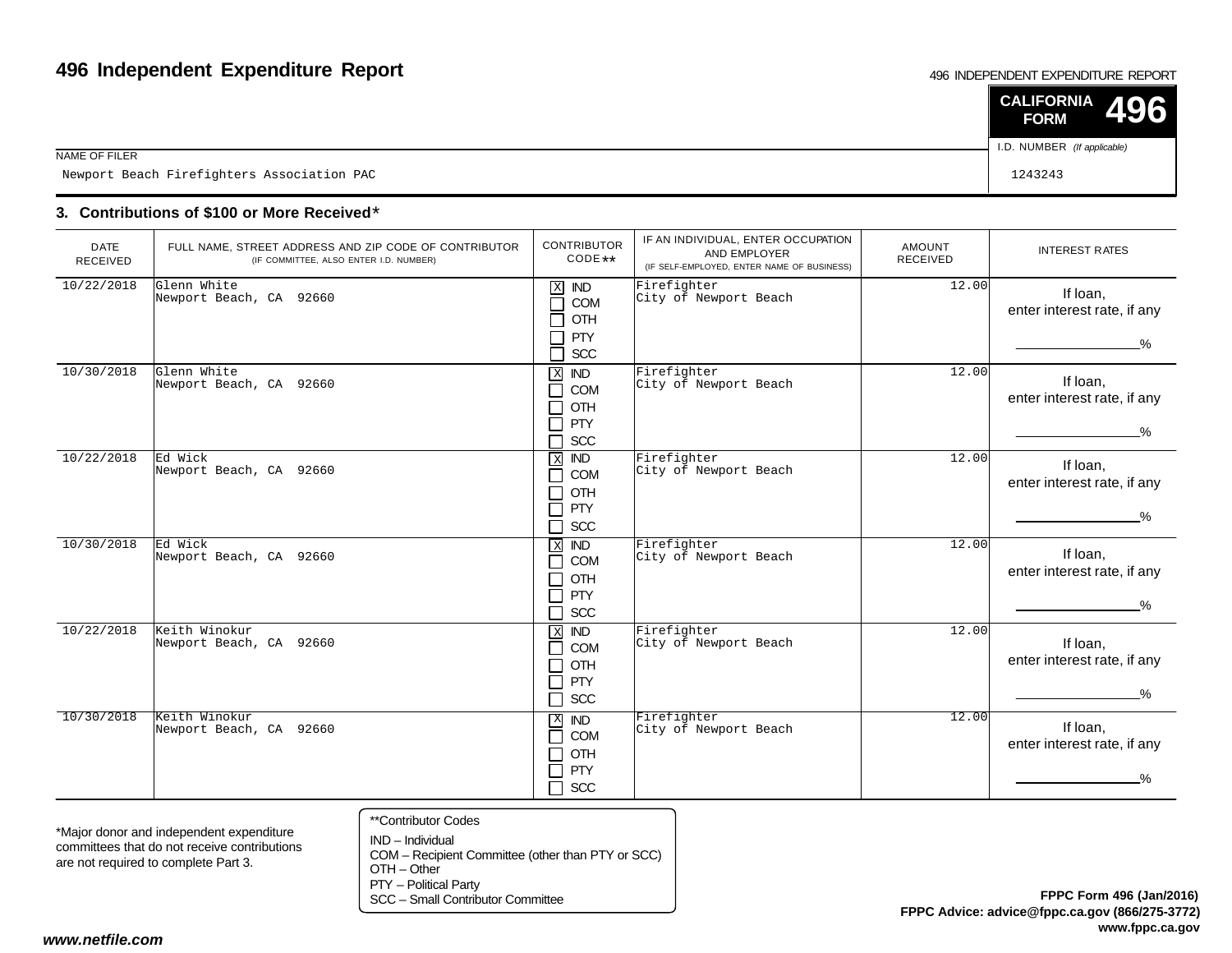#### 496 INDEPENDENT EXPENDITURE REPORT

|                                            | $\vert$ CALIFORNIA 496<br><b>FORM</b> |  |
|--------------------------------------------|---------------------------------------|--|
| NAME OF FILER                              | I.D. NUMBER (If applicable)           |  |
| Newport Beach Firefighters Association PAC | 1243243                               |  |

### **3. Contributions of \$100 or More Received**\*

| <b>DATE</b><br>RECEIVED | FULL NAME, STREET ADDRESS AND ZIP CODE OF CONTRIBUTOR<br>(IF COMMITTEE, ALSO ENTER I.D. NUMBER) | <b>CONTRIBUTOR</b><br>CODE **                                                                                         | IF AN INDIVIDUAL, ENTER OCCUPATION<br>AND EMPLOYER<br>(IF SELF-EMPLOYED, ENTER NAME OF BUSINESS) | AMOUNT<br><b>RECEIVED</b> | <b>INTEREST RATES</b>                                    |
|-------------------------|-------------------------------------------------------------------------------------------------|-----------------------------------------------------------------------------------------------------------------------|--------------------------------------------------------------------------------------------------|---------------------------|----------------------------------------------------------|
| 10/22/2018              | Raymi Wun<br>Newport Beach, CA 92660                                                            | $\mathbf X$<br><b>IND</b><br>COM<br>$\sim$<br>OTH<br><b>PTY</b><br>SCC<br>┑                                           | Firefighter<br>City of Newport Beach                                                             | 12.00                     | If loan,<br>enter interest rate, if any<br>$\%$          |
| 10/30/2018              | Raymi Wun<br>Newport Beach, CA 92660                                                            | $X$ IND<br>COM<br>┓<br>OTH<br>$\blacksquare$<br><b>PTY</b><br>$\mathcal{L}$<br>SCC<br>$\blacksquare$                  | Firefighter<br>City of Newport Beach                                                             | 12.00                     | If Ioan,<br>enter interest rate, if any<br>$\frac{9}{6}$ |
| 10/22/2018              | Nick Yaroma<br>Newport Beach, CA 92660                                                          | $\,$ X<br>$\overline{ND}$<br>COM<br>$\blacksquare$<br>OTH<br>┓<br>PTY<br>$\blacksquare$<br><b>SCC</b><br>┓            | Firefighter<br>City of Newport Beach                                                             | 12.00                     | If Ioan,<br>enter interest rate, if any<br>$\frac{9}{6}$ |
| 10/30/2018              | Nick Yaroma<br>Newport Beach, CA 92660                                                          | $X$ <b>ND</b><br>COM<br>$\blacksquare$<br>OTH<br>$\blacksquare$<br>PTY<br>$\overline{\phantom{a}}$<br><b>SCC</b><br>┓ | Firefighter<br>City of Newport Beach                                                             | 12.00                     | If Ioan,<br>enter interest rate, if any<br>%             |
| 10/22/2018              | Mike Zaccaro<br>Newport Beach, CA 92660                                                         | $X$ IND<br>COM<br>$\blacksquare$<br>OTH<br>$\blacksquare$<br>PTY<br>□<br>SCC<br>$\Box$                                | Firefighter<br>City of Newport Beach                                                             | 12.00                     | If Ioan.<br>enter interest rate, if any<br>$\%$          |
| 10/22/2018              | Rick Zaccaro<br>Newport Beach, CA 92660                                                         | $\mathbf{X}$<br>$\overline{ND}$<br>COM<br>┓<br>OTH<br>' J .<br>PTY<br>$\blacksquare$<br>$\Box$ scc                    | Firefighter<br>City of Newport Beach                                                             | 12.00                     | If Ioan,<br>enter interest rate, if any<br>$\frac{0}{2}$ |

\*Major donor and independent expenditure committees that do not receive contributionsare not required to complete Part 3.

- \*\*Contributor Codes
- IND Individual COM – Recipient Committee (other than PTY or SCC)OTH – Other

PTY – Political Party

SCC – Small Contributor Committee